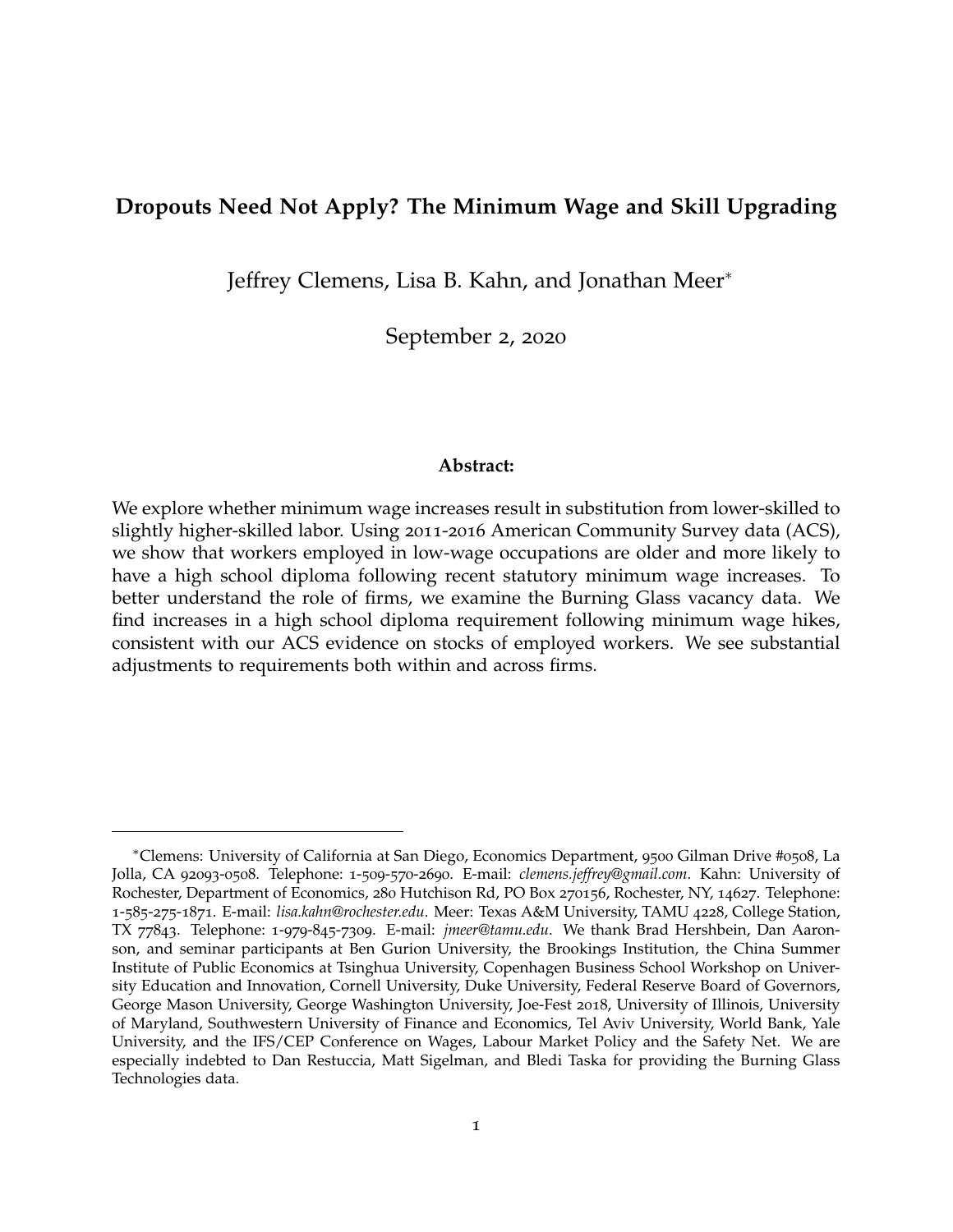# **1 Introduction**

The minimum wage remains a hotly debated topic among economists, policymakers, and the public. Most research focuses on the equilibrium employment effects of increases in wage floors, though there is recognition that other margins of adjustment may play a role.<sup>[1](#page-0-0)</sup> One important avenue by which firms may adjust in the face of minimum wage increases is through substitution towards higher-skilled labor. If the minimum wage exceeds the value of a worker's output, a firm can potentially find a replacement worker whose productivity meets or exceeds the floor. This phenomenon of "laborlabor substitution" may have important distributional consequences, even when effects on aggregate employment are modest.

To the extent that jobs shift towards higher skilled workers, those who are replaced (or never hired) may be disproportionately from already disadvantaged groups. Broadly speaking, such groups may include the young, less-educated, uncredentialed, and those living in low-income households. Evidence on transitions from minimum wage jobs to higher earnings [\(Smith and Vavrichek,](#page-42-0) [1992](#page-42-0); [Even and Macpherson,](#page-40-0) [2010](#page-40-0)) and on the returns to early career labor-market experience [\(Lemieux,](#page-41-0) [2006](#page-41-0); [Kahn,](#page-41-1) [2010](#page-41-1)) suggest that increases in the difficulty of finding a first job can have long-run impacts [\(Neumark and](#page-41-2) [Nizalova,](#page-41-2) [2007](#page-41-2)).

We examine labor-labor substitution in response to minimum wage increases through

<sup>1</sup>See [Clemens et al.](#page-39-0) ([2018](#page-39-0)), [Gooptu and Simon](#page-40-1) ([2019](#page-40-1)), and [Simon and Kaestner](#page-41-3) ([2004](#page-41-3)) on non-wage compensation; [Hamermesh](#page-40-2) ([1996](#page-40-2)), [Aaronson and Phelan](#page-38-0) ([2019](#page-38-0)), [Lordan and Neumark](#page-41-4) ([2018](#page-41-4)), [Chen](#page-39-1) ([2018](#page-39-1)); [Hirsch et al.](#page-40-3) ([2015](#page-40-3)) on capital-labor substitution; [Basker et al.](#page-38-1) ([2017](#page-38-1)) on customer-labor substitution; [Adams](#page-38-2) [et al.](#page-38-2) ([2018](#page-38-2)) on supply-side responses; [Aaronson](#page-38-3) ([2001](#page-38-3)), [Aaronson et al.](#page-38-4) ([2008](#page-38-4)), [Harasztosi and Lindner](#page-40-4) ([2019](#page-40-4)) for evidence of incidence on consumers; [Harasztosi and Lindner](#page-40-4) ([2019](#page-40-4)), [Draca et al.](#page-39-2) ([2011](#page-39-2)),and [Bell and Machin](#page-38-5) ([2018](#page-38-5)) for evidence of incidence on firm owners; [Coviello et al.](#page-39-3) ([2018](#page-39-3)) and [Ku](#page-41-5) [\(Forth](#page-41-5)[coming\)](#page-41-5) on incidence through increases in worker effort. Although not directly related to the incidence of the minimum wage, the analyses of [Altonji and Paxson](#page-38-6) ([1988](#page-38-6), [1990](#page-38-7)) point to an additional margin of interest, namely that firms might offer workers a rigid menu of hours-wage combinations. A minimum wage increase may render some of these combinations (flexible hours with low throughput and hence a low wage, for example) illegal. Incidence may thus be borne in part by the worker through changes in schedule-related amenities, as illustrated by [Clemens and Strain](#page-39-4) [\(Forthcoming\)](#page-39-4) using a simple model.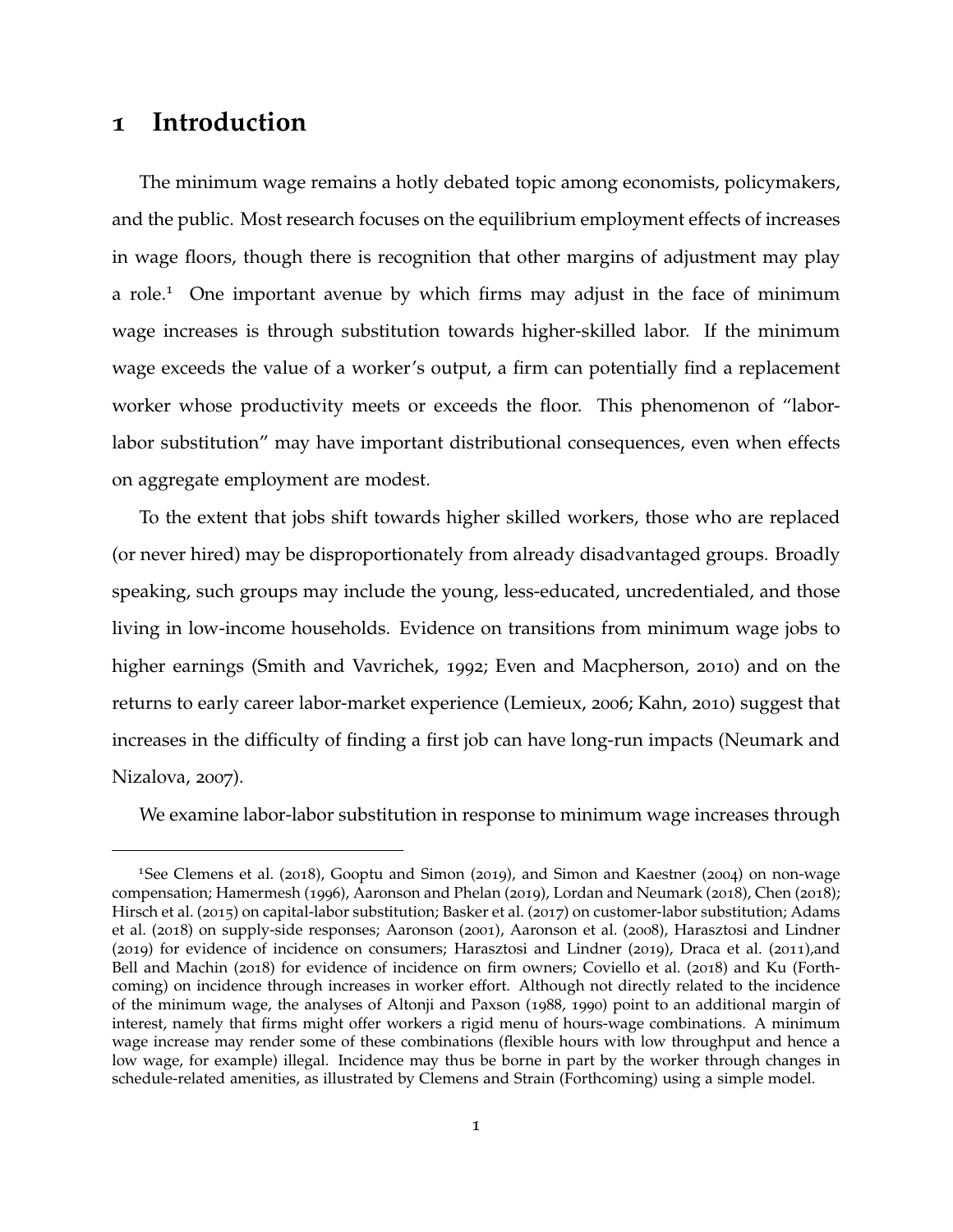two analyses. First, using American Community Survey (ACS) data, we document that employment shares of young adults and those without a high school degree fall in lowwage occupations after minimum wage increases. Our difference-in-differences identification strategy exploits the many statutory minimum wage increases that occurred from 2014-2016. Our results are robust to the inclusion of extensive controls, including statetime varying labor market conditions as well as occupation-by-time and occupation-bystate fixed effects. We categorize individuals who are more exposed to minimum wage increases based on the pay distribution of their occupation [\(Clemens et al.,](#page-39-0) [2018](#page-39-0)). We find that effects are concentrated among individuals employed in low-wage occupations. Following recent statutory minimum wage increases, which averaged around \$1.70 over the course of our sample, individuals in these groups are, on average, a quarter of a year older and 4 to 5 percent less likely to be a young adult (age 16 to 21) or to lack a high school degree. We see no impacts on employment shares for other demographic groups, including those defined by race, gender, and country of birth.

To better understand the role that firms play in this "upskilling" process, we turn to data from Burning Glass Technologies (BGT) for the 2011-2016 period. The BGT data contain the near universe of online job postings in the United States. We show that the prevalence of requirements for a high school diploma increase following minimum wage hikes. The effect is concentrated among postings for low-wage occupations, where the diploma requirement increases by about 10 percent. We find no effects for higher levels of education, like college degrees, that should be unaffected by minimum wage increases. We also find little impact on experience and other skill requirements.

Previous research has explored employment impacts of the minimum wage on multiple population subgroups, with a goal of understanding whether losses for one group are offset by gains for others.<sup>[2](#page-0-0)</sup> Recent work highlights that more detailed data may be

<sup>2</sup>This discussion goes back at least as far as [Smith](#page-42-1) ([1907](#page-42-1)). Early 20th century empirical work found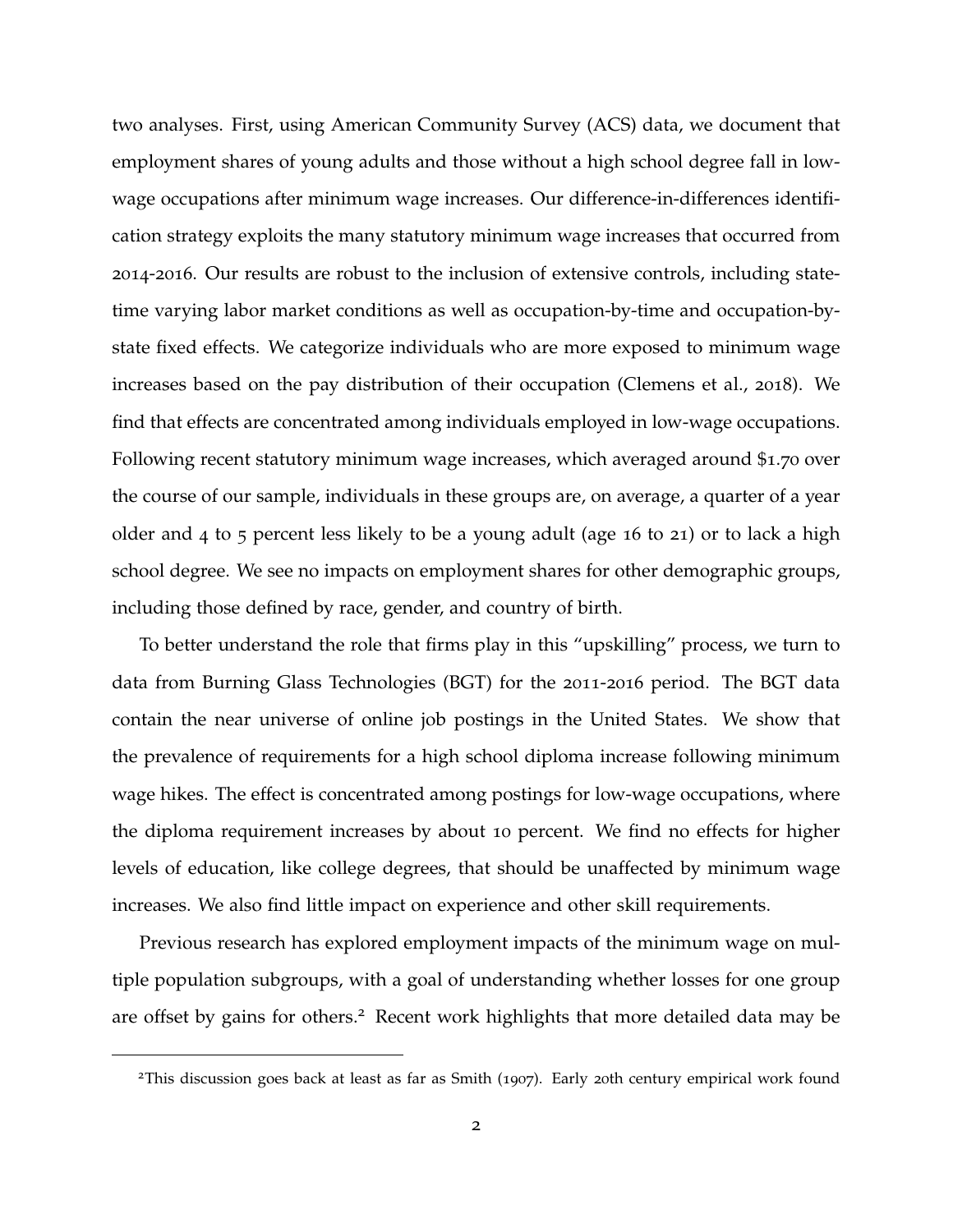required to estimate labor-labor substitution with precision, since coarse demographic groupings do a highly imperfect job of tracking minimum wage workers [\(Clemens and](#page-39-5) [Wither,](#page-39-5) [2019](#page-39-5); [Horton,](#page-40-5) [2017](#page-40-5)).

We contribute to this literature by going beyond employment outcomes to provide an in-depth look at the firm-level response for labor. Our analysis of vacancy postings allows us to examine the flow of jobs rather than the stock, which can be slow to reflect the totality of a minimum wage change's effects [\(Meer and West,](#page-41-6) [2016](#page-41-6)). Research on recent minimum wage changes has found evidence that firms adjust their hiring to a far greater degree than their firing [\(Jardim et al.,](#page-41-7) [2018](#page-41-7); [Gopalan et al., Forthcoming\)](#page-40-6). Consequently, flows of job vacancy postings can provide a valuable lens for examining firm responses to minimum wage increases.

In general, it is difficult to know whether changes in equilibrium employment stocks are driven by supply-side responses, the composition of firms, within-firm demand, or by changes in the nature of the jobs within each occupation code. The BGT data allow us to examine effects both across and within firms. We find that changes in high school diploma requirements occur along both margins. That is, the composition of postings shifts towards firms that always tended to require more credentials, but upskilling effects are also present within firms.[3](#page-0-0) Within-firm responses thus complement the margins of firm-level exit and entry, which have been emphasized in recent work by [Sorkin](#page-42-2) ([2015](#page-42-2)) and [Aaronson et al.](#page-38-8) ([2018](#page-38-8)).

This paper proceeds as follows. Section 2 provides a discussion of the theory underlying potential effects of interest. Section 3 describes the minimum wage changes we

that the introduction of minimum wages for experienced female workers led to "the dismissal of particular women rather than others, because they... must be paid a higher wage if retained" [\(Obenauer and von der](#page-41-8) [Nienburg,](#page-41-8) [1915](#page-41-8)). More recently, [Neumark and Wascher](#page-41-9) ([1996](#page-41-9)), [Ahn et al.](#page-38-9) ([2011](#page-38-9)), and [Dube et al.](#page-40-7) ([2016](#page-40-7)) focus on teenagers and [Luttmer](#page-41-10) ([2007](#page-41-10)) examines effects by skill groups.

<sup>3</sup>Our within-firm analysis expands on the existing body of research that analyzes in-depth surveys on small groups and/or administrative data on individual firms [\(Card and Krueger,](#page-38-10) [1995](#page-38-10); [Fairris and](#page-40-8) [Bujanda,](#page-40-8) [2008](#page-40-8); [Hirsch et al.,](#page-40-3) [2015](#page-40-3); [Giuliano,](#page-40-9) [2013](#page-40-9)).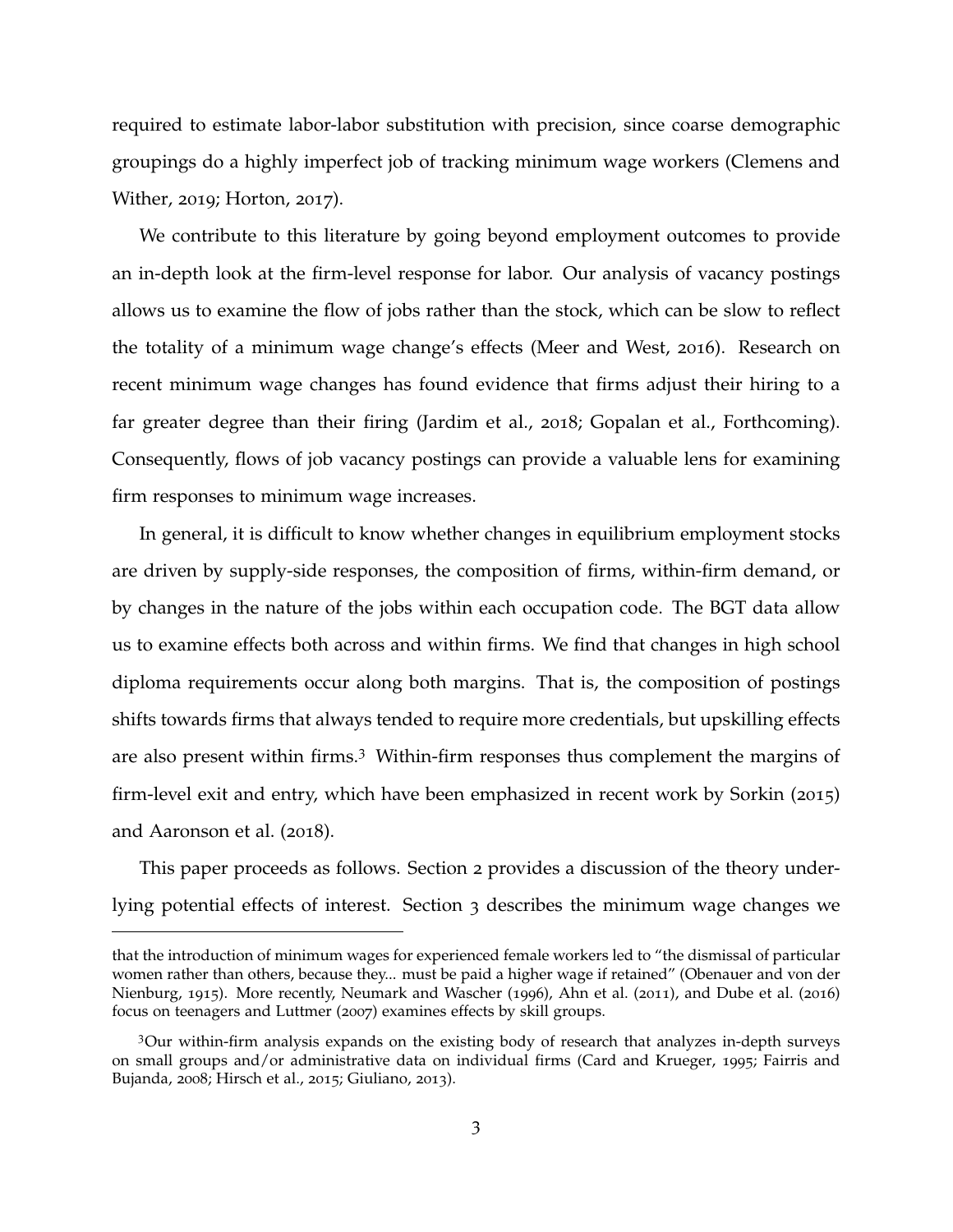analyze and our approach to estimating their effects. Section 4 presents our analysis of worker skills using ACS data and section 5 presents our analysis of skill requirements using BGT data. Section 6 concludes.

# <span id="page-4-0"></span>**2 Conceptual Framework**

This section illustrates the channels through which a minimum wage increase can generate labor-labor substitution, i.e., an increase in the skill level of workers and the skill requirements in job postings in low-wage occupations. Consider a set of firms that produce in a low-skilled market (e.g., retail or fast food). At baseline, firms may differ with respect to the skill composition of their workforces, such that some firms have workers with very low marginal products while others do not. That is, even though all workers in this market are relatively unskilled, the latter firms may be producing with a combination of low- and slightly higher-skilled workers.

We say that a minimum wage "binds" for a firm if it falls above the wage that firm pays out to at least some workers. When the government introduces or raises the minimum wage, it will be more likely to bind for firms that employ the least-skilled workers. The minimum wage's effects depend on the degree to which it binds as well as whether the labor market is perfectly or imperfectly competitive. A barely-binding minimum wage may trivially affect employment. In a classic monopsony model, the minimum wage's initial bite may even generate an increase in the least-skilled workers' employment. As the minimum wage binds further, firms with low-skilled workers may exit or contract, while firms with higher skilled workers may remain similar in scale. They may even expand if their competitors contract due to the binding cost shock. This "betweenfirm labor substitution" pushes towards a decline in the relative employment rates of the least skilled.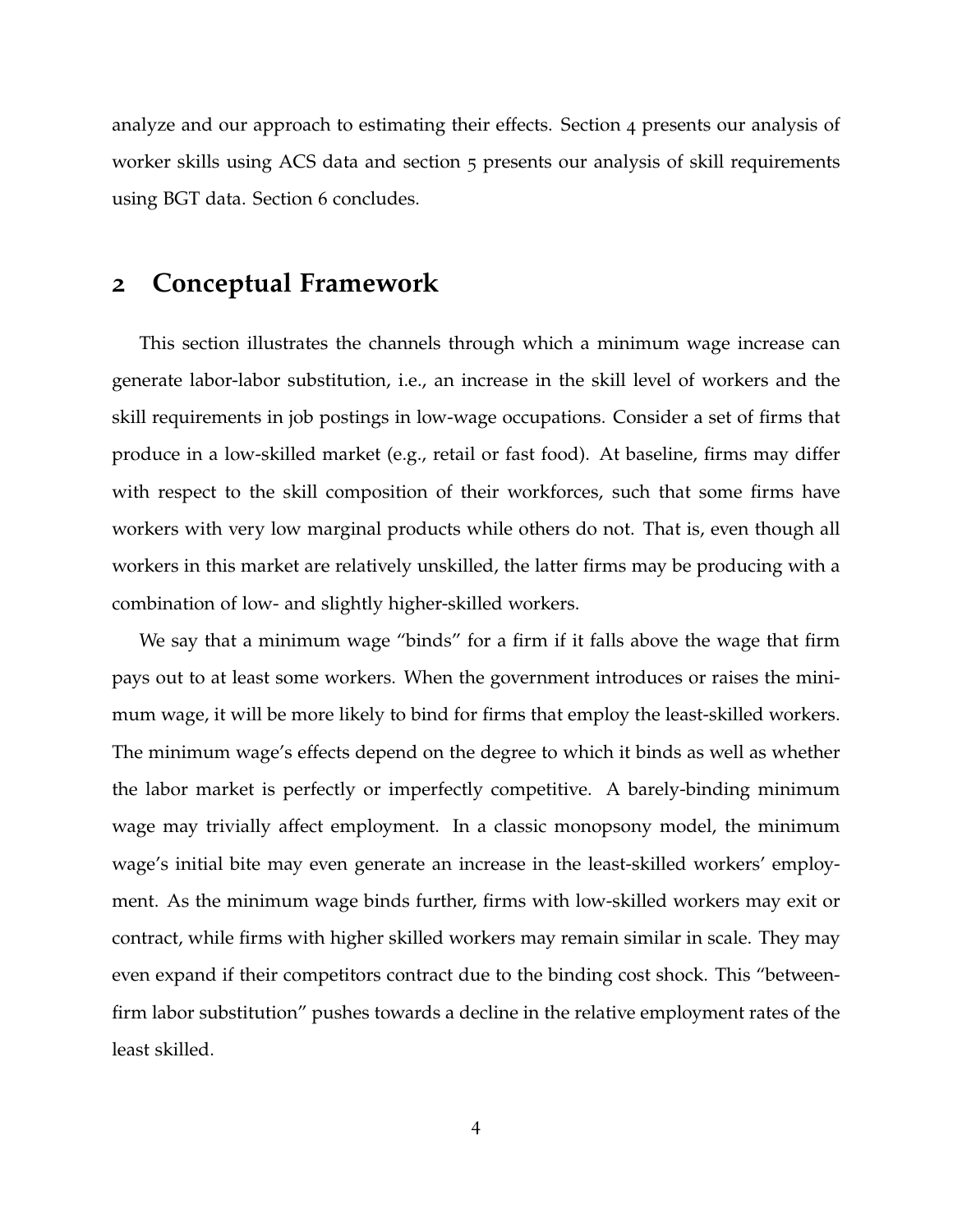Further, firms with low-skilled workers may try to increase productivity through several channels. They may increase effort requirements for existing workers, they may replace some of their existing workforce with higher skilled workers, and they may substitute away from labor and towards capital. The second margin, namely "within-firm labor substitution," can occur whenever high- and low-skilled workers are substitutes in production.[4](#page-0-0) The array of firms' potential responses can generate a relationship between the skill of employed workers and the level of the minimum wage that is highly nonlinear. A small increase in the minimum wage may lead firms to demand greater effort from existing workers, for example, while a moderate increase might lead to substitution towards higher skilled workers and a large increase might lead firms to replace jobs with capital or scale back on operations.

A simple task framework provides an illustration. In the retail context, a task could be an order processed at a cash register. Skill in this context could be synonymous with speed, or the ability to show up on time and take fewer breaks. That is, higher-skilled workers are more productive in terms of the orders they process per hour. When facing a binding minimum wage, a firm might try to increase productivity by replacing their slowest workers with faster, higher-skilled workers. Firms might also encourage their existing workforce to exert more effort so as to process orders faster. Finally, firms might replace labor with capital by transitioning to self-serve kiosks.

The extent to which these effects occur depends on the degree of substitutability across worker skill and the elasticity of labor supply. Labor supply may shift in response to minimum wage increases. A larger pool of workers may make themselves available, either because the minimum wage has made the labor market more attractive, or because some firms shut down, leaving their workers to return to the job market. Supply-side

<sup>4</sup>For instance, standard Cobb-Douglas and Constant Elasticity of Substitution production functions can generate this type of response, with magnitudes depending on either type of production function's parameters. See [Hamermesh and Grant](#page-40-10) ([1979](#page-40-10)).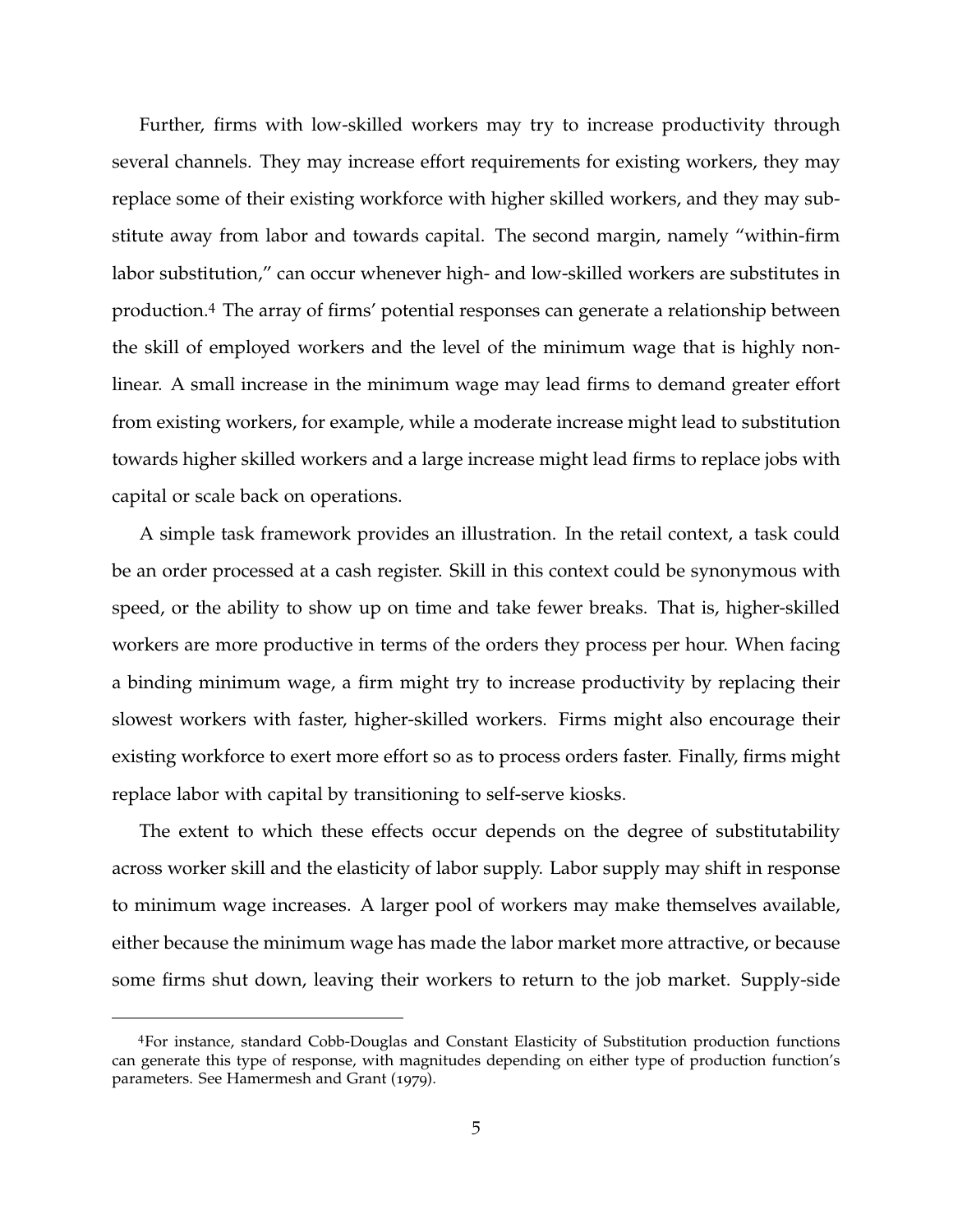effects may either dampen or magnify the more direct demand-side effects of a minimum wage increase on the skill mix of those who are employed.[5](#page-0-0)

What do these forces imply for the skill requirements observed in vacancy postings? Vacancy postings may reflect both demand- and supply-side factors. Demand-side forces are the most direct: when firms seek higher-skilled workers, the requirements in their vacancy postings should rise. Supply-side forces may also be relevant, as posted skill requirements serve a pre-screening function. The supply-side forces discussed above might result in an increase in job applicants. In response, firms may increase their posted skill requirements even if they do not desire to alter the skill mix of their workforce.<sup>[6](#page-0-0)</sup> The posted requirement would then serve the function of deterring an influx of applications that would ultimately be unsuccessful. Notably, this provides a mechanism through which the minimum wage can affect vacancy postings at firms that do not actually employ minimum wage workers.

In summary, this section illustrates two primary channels that could increase the skill level of workers employed in minimum wage jobs: shifts in employment between firms and the substitution of higher-skilled workers for the least-skilled workers within firms. Qualitatively, we note that the relationship between the skill mix of workers and the size of the minimum wage change could be non-linear. Finally, while job posting requirements should tend to mirror employer demand for skill, they may also adapt to the supply side of the market as a means of signalling the firm's needs to an evolving pool of potential applicants.

<sup>5</sup>[Adams et al.](#page-38-2) ([2018](#page-38-2)) show that the unemployed increase time spent searching for work following a minimum wage hike. [Phelan](#page-41-11) ([2019](#page-41-11)) shows that a minimum wage increase can alter the mix of wages and amenities for a job such that some workers who were initially in modest-wage jobs now prefer jobs that were previously low-wage jobs.

<sup>&</sup>lt;sup>6</sup>Kuhn and Shen 2013 discuss conditions when skill requirements in vacancy postings should increase, one of which being an increase in the total number of applicants.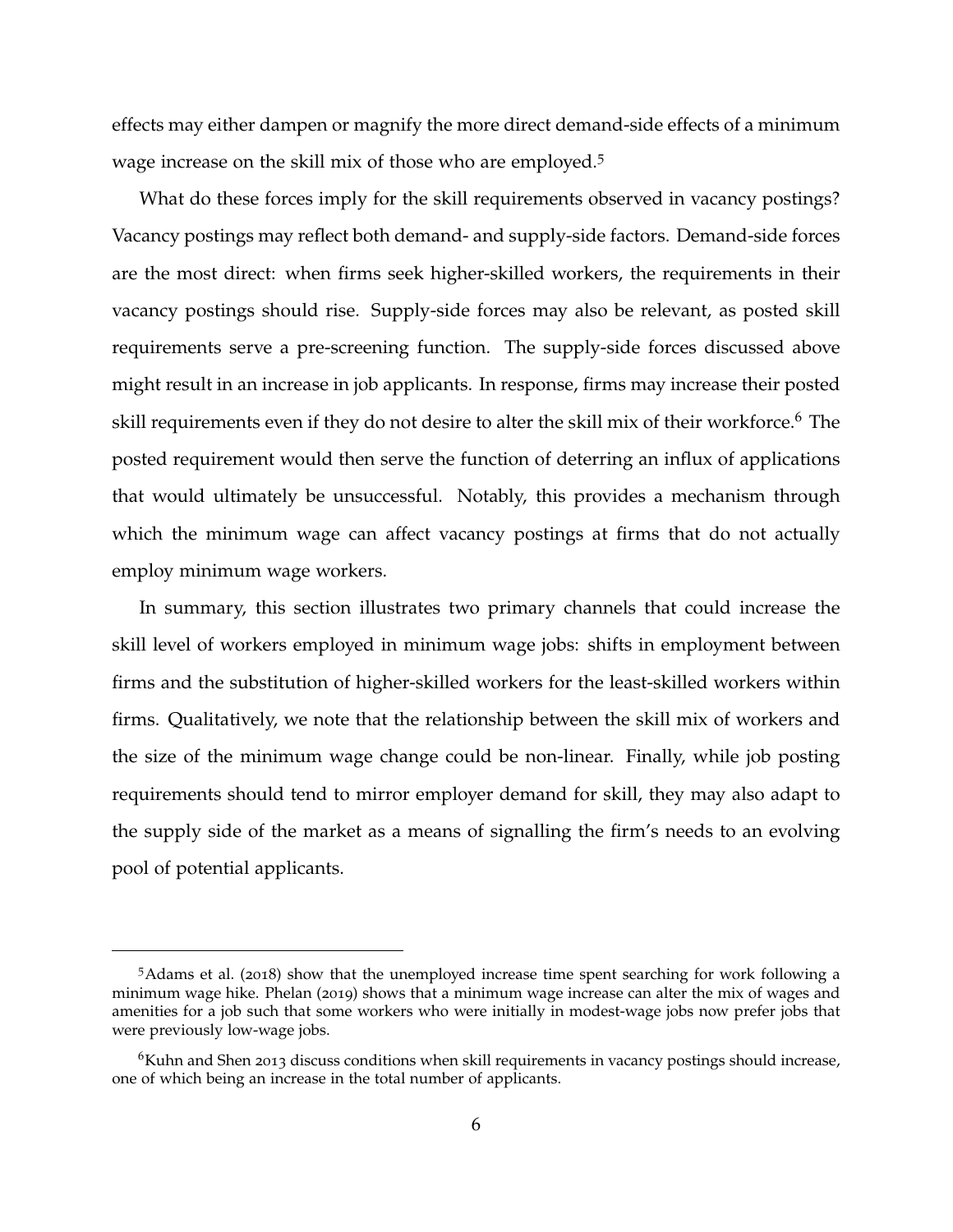# **3 Empirical Approach**

We examine data from 2011-2016, which has several benefits. First, it is a time period during which there is substantial state variation in minimum wage policies. Second, it falls cleanly after the Great Recession and the federal minimum wage increases of 2007 to 2009. Finally, our analysis period allows us to analyze ACS employment data and vacancy posting data from Burning Glass Technologies in parallel.

In section [3](#page-7-0).1, we describe variation in state minimum wage policies over the time period we analyze. In section [3](#page-8-0).2, we describe our approach to identifying minimum wage occupations. In section [3](#page-10-0).3, we present our estimation framework.

# <span id="page-7-0"></span>**3.1 Minimum Wage Variation**

As in [Clemens et al.](#page-39-0) ([2018](#page-39-0)), we focus our attention on state-level minimum wage changes that occur after 2011.<sup>[7](#page-0-0)</sup> There was a lull in minimum wage legislation between the end of the Great Recession and December 2013 [\(Clemens and Strain,](#page-39-6) [2017](#page-39-6)). Since January 2014, a substantial number of states have increased their minimum wages through new legislation. Data from 2011-2013 thus provide a base period after which states' minimum wage policies diverged substantially.

Table [1](#page-50-0) summarizes minimum wage changes by state, listing the total minimum wage change across our analysis period for each state that enacted a change through new legislation. We also list the number of years in which a change occurred and the year of the first change. For example, Alaska saw a total increase of \$2.00 over the period 2011- 2016 that occurred through two consecutive \$1 increases in January 2015 and January 2016. Notably, all states in the table had multiple increases over our analysis period. Because the second (and in some cases third) increase was typically enacted through

<sup>7</sup>The sources underlying our minimum wage series include [Meer and West](#page-41-6) ([2016](#page-41-6)), [Vaghul and Zip](#page-42-3)[perer](#page-42-3) ([2016](#page-42-3)) and [Clemens and Strain](#page-39-6) ([2017](#page-39-6)).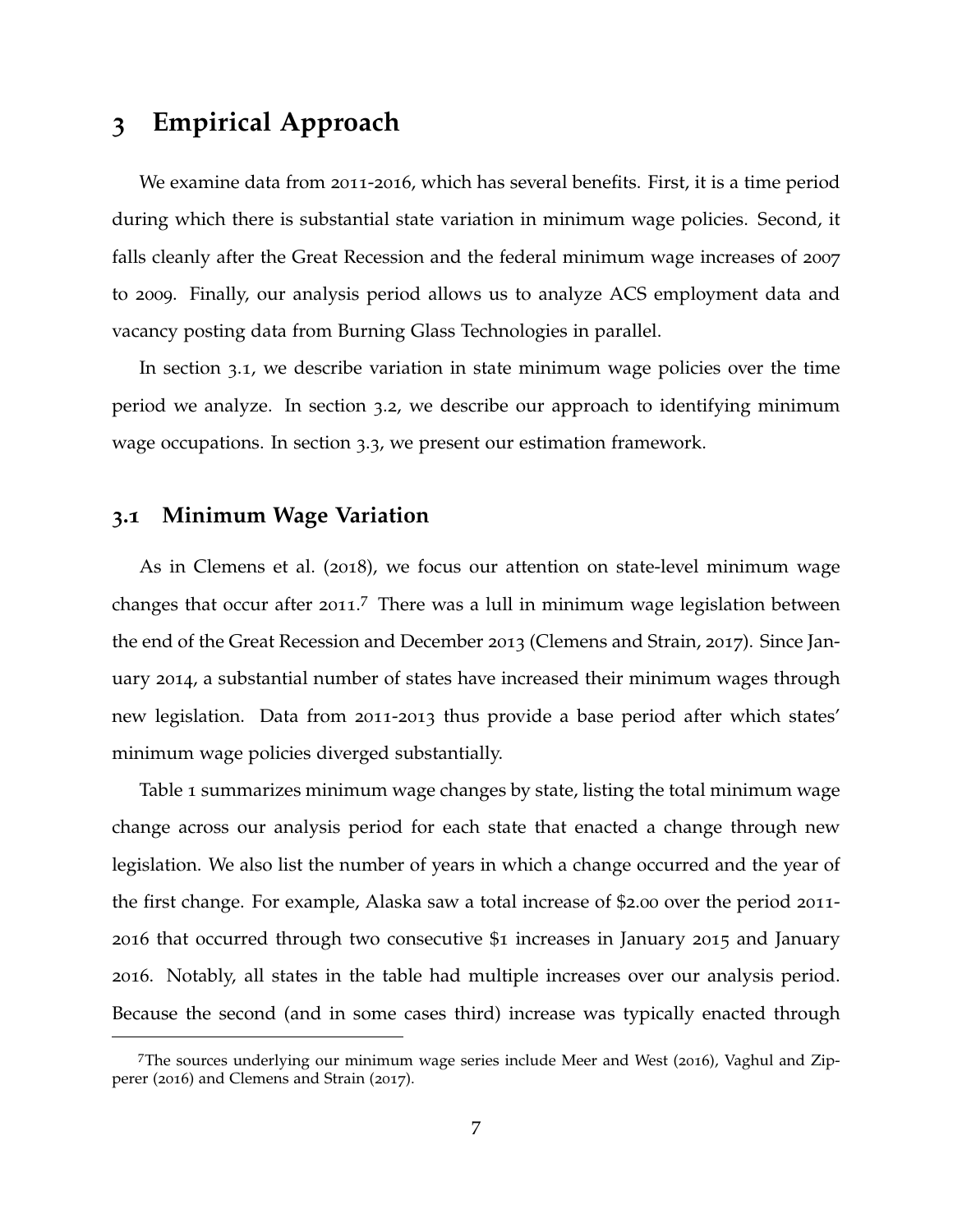the same piece of legislation as the first, it would generally have been forecastable by firms. This leads us to pursue a difference-in-differences analysis centered on the first minimum wage change for each state. We also explore the timing of any impacts we observe through dynamic event study analyses.

In addition to the states listed in table [1](#page-50-0), there are 8 states that had inflation indexing provisions over this time period. In a typical year, these states enact forecastable minimum wage increases on the order of \$0.15 to \$0.20.<sup>[8](#page-0-0)</sup> Because the minimum wage increases in these states are both small and forecastable, they are not our primary focus.[9](#page-0-0) We report separate effects for inflation indexers in several appendix tables.

### <span id="page-8-0"></span>**3.2 Occupation Groups**

Our analysis focuses on groups of occupations that are most likely to be impacted by minimum wage legislation. Our occupation-based approach follows [Clemens et al.](#page-39-0) ([2018](#page-39-0)), and is well-suited for investigating the phenomenon of labor-labor substitution.[10](#page-0-0) Using the 2006 wave of the Occupational Employment Statistics (OES) data, we classify occupations based on the 10th percentile of their occupation-specific wage distributions.[11](#page-0-0) We choose 2006 because it predates both the minimum wage increases we study and the Great Recession. Our analysis focuses on the bottom 10 percent of occupations (as sorted based on the 10th percentile of each occupation's 2006 wage distribution). These occupations are most likely to be mechanically impacted by minimum wage law,

<sup>8</sup>These states are Arizona, Colorado, Florida, Missouri, Montana, Ohio, Oregon, and Washington. Rhode Island and Vermont switched from indexed to statutory increases over the time period we study; we focus on only the statutory increases for these states.

<sup>&</sup>lt;sup>9</sup>Increases of this sort are of little interest in part because it is already known that they have very modest effects at the time each increase is implemented.

 $10$ It is also a necessity for our analysis of the Burning Glass data, which contain sparse data on pay and no data on demographics.

<sup>&</sup>lt;sup>11</sup>We use four-digit SOC occupations, balancing the need for granularity against sample size constraints.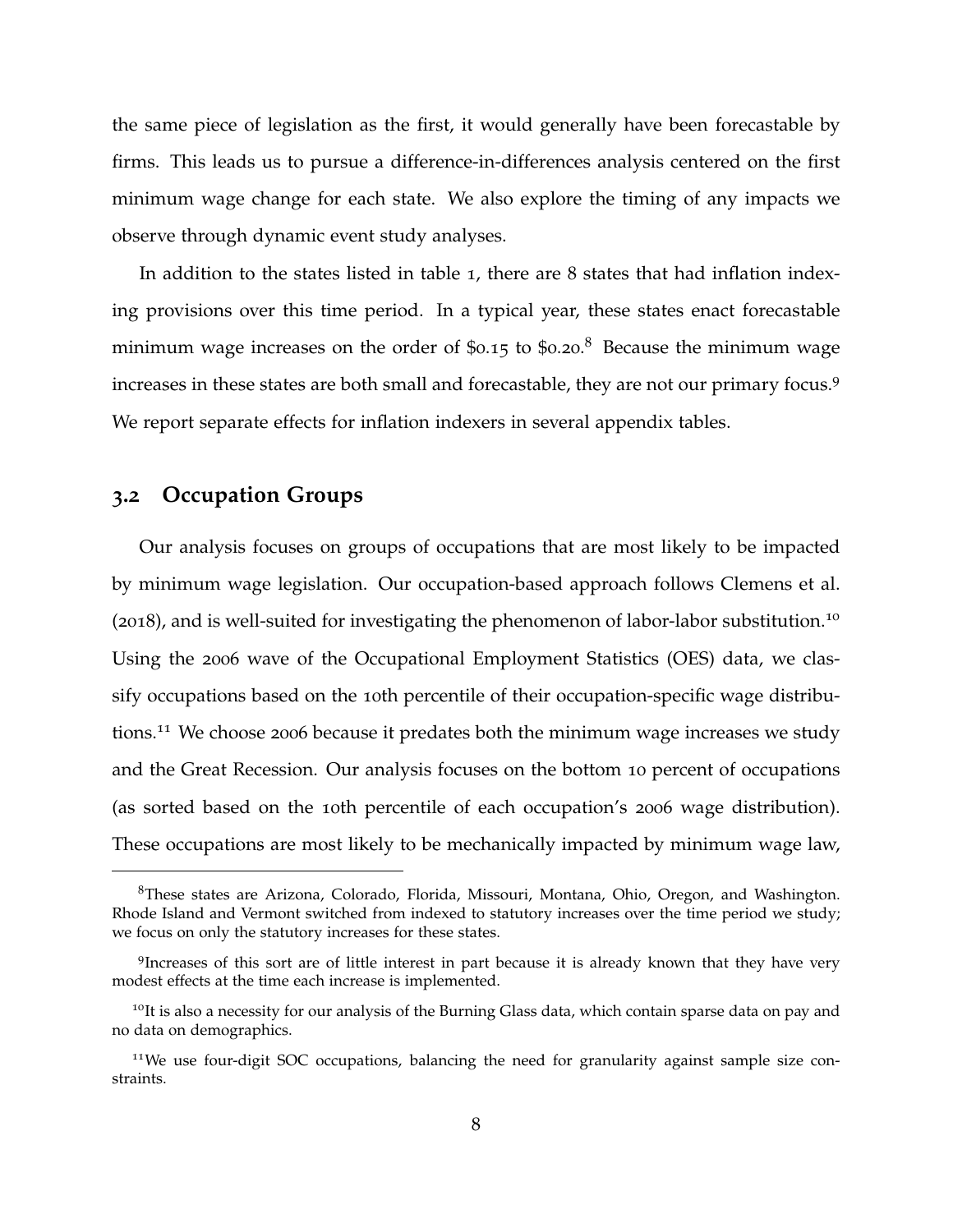as they are particularly low-earning.<sup>[12](#page-0-0)</sup> We henceforth refer to the lowest decile as "lowwage occupations." For most of our analysis, we group higher-paying occupations into "modest wage" (deciles 2-4), "medium wage" (deciles  $5-7$ ) and "high wage" (deciles 8-10) categories, though we also explore finer groupings.

Table [2](#page-51-0) lists the low-wage occupations in order of their 10th percentile wage in 2006. The low-wage occupations include those typically associated with minimum wage jobs, such as waiters, retail clerks, and cleaners. The table illustrates how the recent statutory minimum wage increases compare to prevailing wages. For each state-occupation cell, we calculate the gap between wages in the 2013 OES wave and the state minimum wage in 2016.<sup>[13](#page-0-0)</sup> We summarize this gap for the 10th, 25th, and 50th percentiles of wages. We average across states using OES employment weights and imputing zeros for negative gaps. This gives us the amount that, for example, the 10th percentile wage would have needed to increase in a given occupation to be in mechanical compliance with the eventual minimum wage, averaged across all states with statutory increases. Note that these estimates do not take into account any nominal wage growth that might otherwise have occurred over our analysis period. Our calculations simply illustrate the occupations for which we should expect to see the largest mechanical wage increases due to compliance with new minimum wage law.

In panel A, we estimate that low-wage occupations should see sizable wage increases at the lower half of their wage distribution. For food and beverage serving workers (SOC code 3530), for example, the 10th percentile wage would need to rise by an average of \$1.27 to be in compliance with the average increase. This is three-quarters of the actual minimum wage increase seen over this time period: \$1.68 (the average among statutory

<sup>&</sup>lt;sup>12</sup>The categories we describe here are slightly different than in [Clemens et al.](#page-39-0) ([2018](#page-39-0)) to better align with categories found in the BGT data. See below for more discussion and robustness to other definitions.

<sup>13</sup>OES data are three-year rolling averages, so the 2013 wave corresponds to the 2011-2013 "pre" period in our data before any statutory legislation.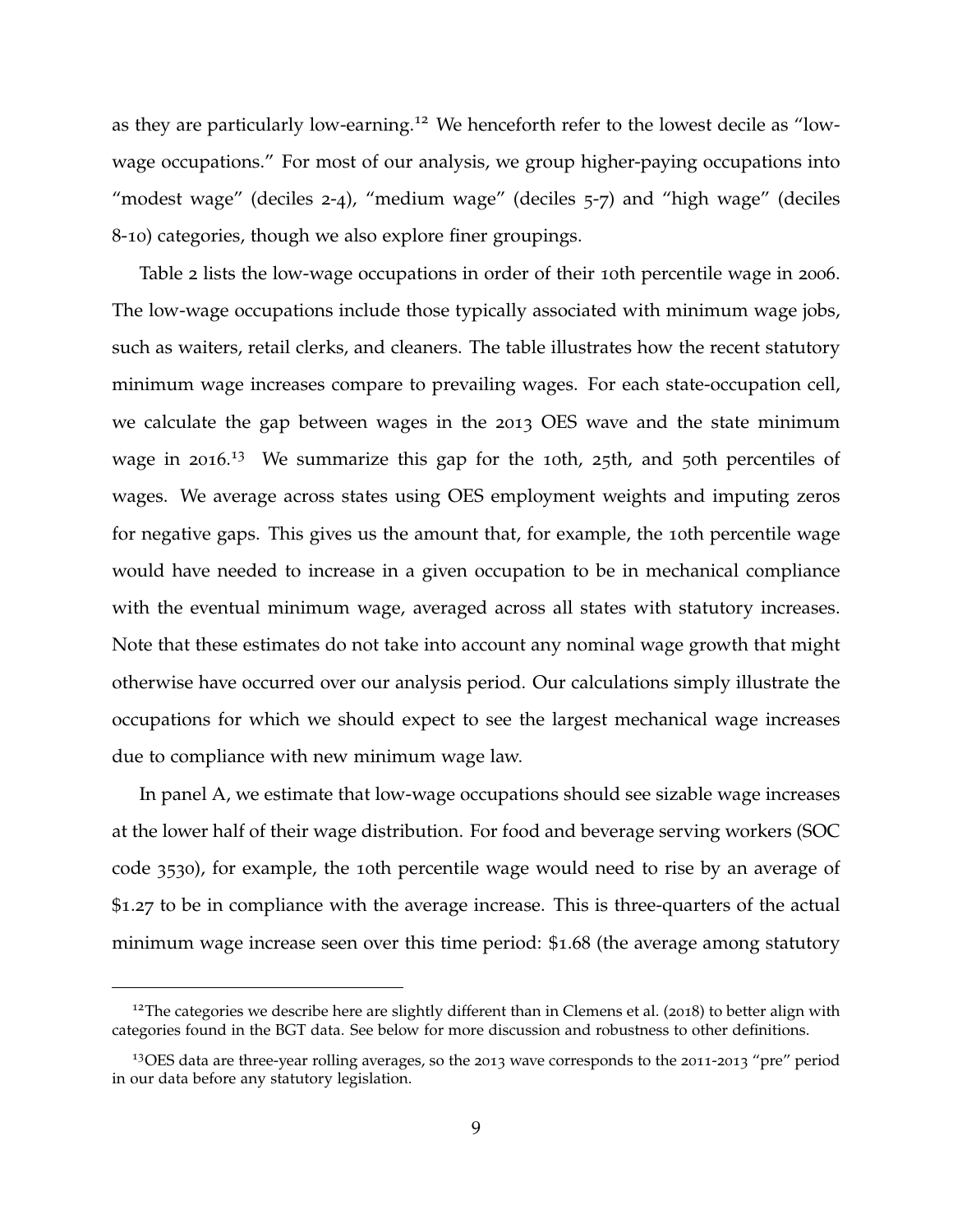increasers). Workers in some locations were earning slightly above the prevailing minimum wage in 2013, such that the effective wage increase imposed by the minimum wage hikes was lower than the full increase. At the 25th percentile, wages in this occupation would only have needed to increase by \$0.87; at the median the gap is just \$0.30. Across low-wage occupations, the average increases required at the 10th percentile range from \$0.38 to \$1.34, while expected increases at the median are almost always close to zero. A portion of our analysis focuses on the three lowest-paying occupations (food and beverage serving, other food preparation and serving, and entertainment attendants) because these occupations exhibit substantial exposure to the minimum wage across a larger range of their occupation-specific wage distributions.<sup>[14](#page-0-0)</sup>

Panel B presents summary statistics on the wage distributions for each of the broader occupation groups. For most occupation groups and for most parts of the pay distribution, pre-period wages are well above the eventual minimum wage. Low-wage occupations stand out as the most likely to be impacted directly by minimum wage legislation. In 2013, a substantial share of their wage distributions fell below the eventual minimum wage.

# <span id="page-10-0"></span>**3.3 Methodology**

We estimate regressions of the form specified in equation [1](#page-11-0). The subscript, *i*, indicates individuals or job ads.  $s(i)$ ,  $t(i)$ , and  $o(i)$  indicate the state, year, and occupation, respectively, that the individual is currently working in or the job ad is posted for. In our analysis of ACS data, observations are at the individual level. In practice, for BGT

<sup>14</sup>Workers in many of these low-wage occupations receive tips as part of their compensation. OES wage estimates are inclusive of tips. In Current Population Survey data, nearly half of individuals in the three lowest-paying occupations and about 15 percent of the remaining low-wage occupations respond "yes" to a question about whether they receive overtime, tips, or commissions. Importantly, while a lower "pre-tips" minimum wage may apply (as it does in most states), the sum of the base wage and tips is also required to equal or exceed the full minimum wage.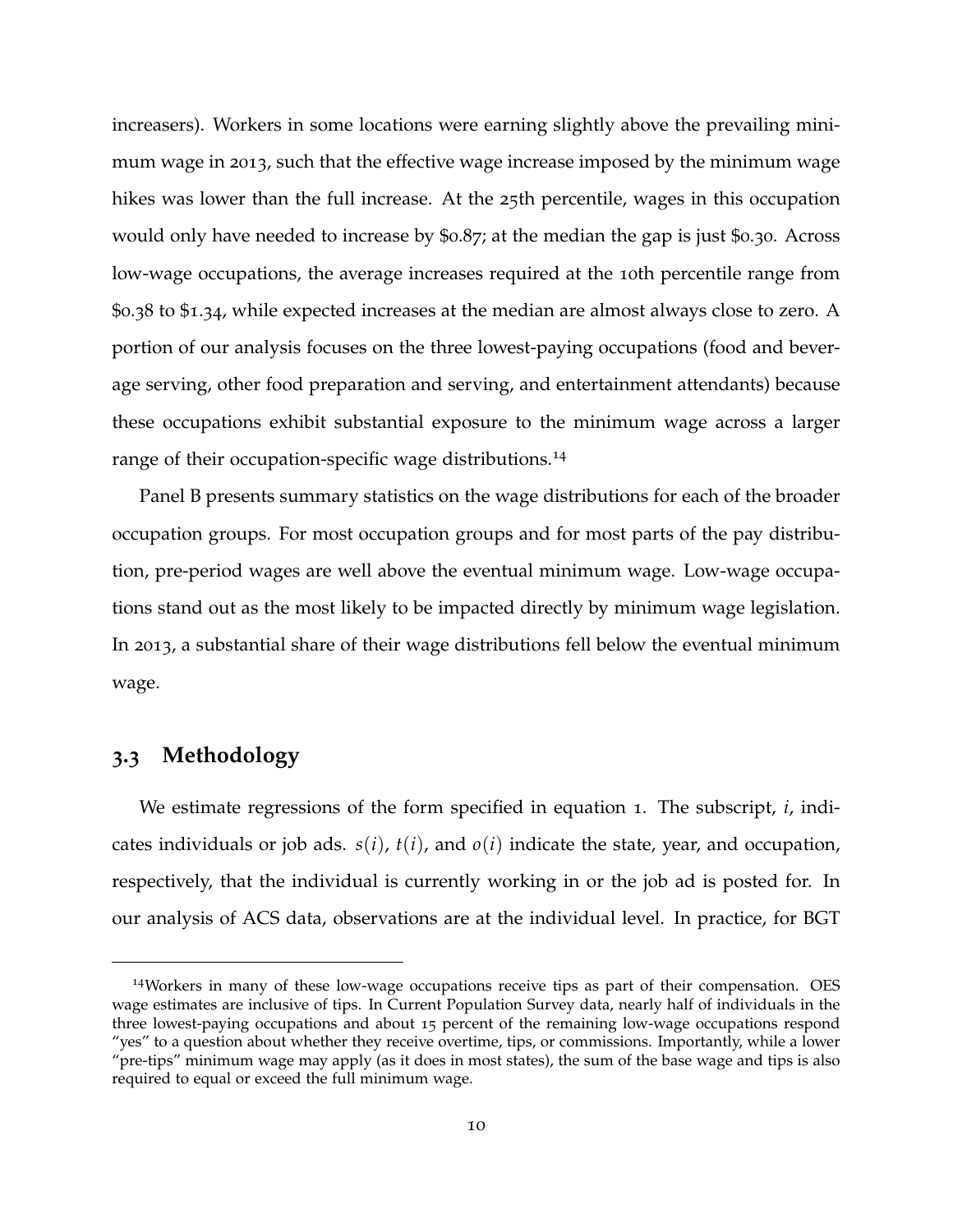job ads data, we aggregate to the occupation-state-month, as explained in more detail in section [5](#page-21-0). For both our ACS and BGT analyses, we estimate equation [1](#page-11-0) separately for each of the occupation groups discussed above (i.e., "low," "modest," "medium," and "high" wage).

<span id="page-11-0"></span>
$$
Y_i = \beta_0 + [Increasing_{s(i)} \times after_{s(i)t(i)}] \beta_1 + \theta_{s(i)} + \delta_{t(i)} + \alpha_{o(i)} + X'_{s(i)t(i)} \gamma + \epsilon_i \quad (1)
$$

The outcomes of interest, *Y*, include variables describing the age and education levels of employed workers, as well as the desired skill level expressed by employers in their job postings. *Increasers*(*i*) is an indicator equalling 1 if the state has a minimum wage change through new legislation at some point during our sample period (table [1](#page-50-0)). State categories are fixed throughout our sample period. The indicator  $after_{s(i)t(i)}$  equals 1 if the time period, *t*, is on or after the date of the first minimum wage change in the state, *s*. [15](#page-0-0)

All of our specifications include state, date, and occupation fixed effects  $(\theta_{s(i)}, \delta_{t(i)})$ and  $\pmb{\alpha}_{o(i)}$ , respectively).  $\beta_1$  is therefore a difference-in-differences estimate of the effect of changes in the minimum wage on the outcome, *Y*. This most basic specification accounts for national-level time shocks and baseline differences in outcomes across states and occupations. The identifying assumption is that the outcome of interest would have followed similar trends across states if not for differential changes in their minimum wage policy regimes. As we will show, we do not see evidence of differential trends prior to the first minimum wage increase in the outcome variables. Standard errors are clustered by state.

We augment our most basic specification with controls for state-by-occupation and

<sup>&</sup>lt;sup>15</sup>We also include an interaction between an indicator for indexer states and the after period, and report these results in the appendix.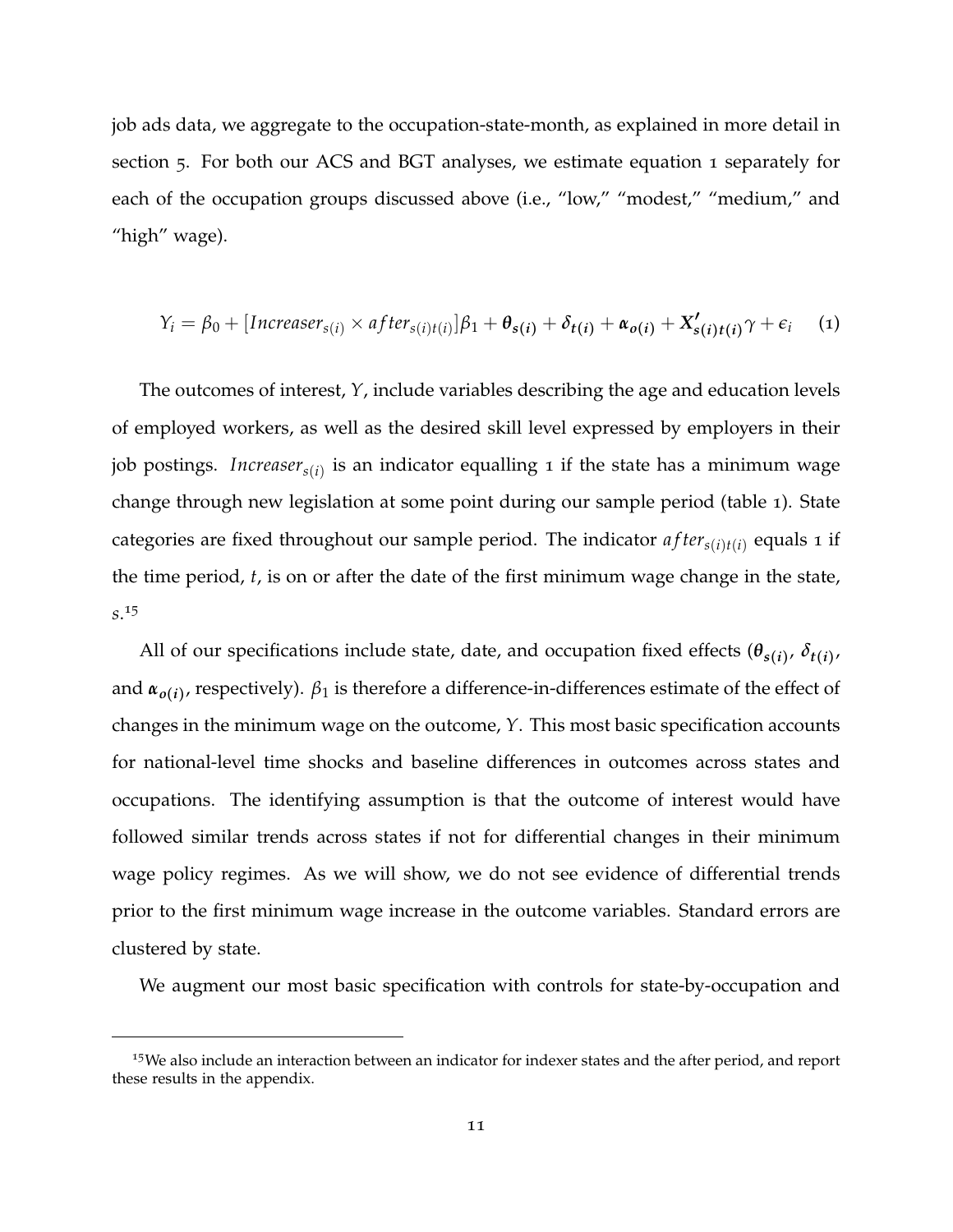occupation-by-year fixed effects. These additional controls allow for baseline differences in outcomes across states within a given occupation and for differential trends across occupations at the national level. We further include a range of controls that vary at the state-time level  $(X_{s(i)t(i)})$ . Specifically, we control for state-level employment rates (obtained from the Bureau of Labor Statistics), log income per capita (from the Bureau of Economic Analysis), and a median house price index (from the Federal Housing Finance Agency). We also control for multiple factors related to the evolution of health insurance markets across states.[16](#page-0-0)

The difference-in-differences regression in equation [1](#page-11-0) treats all observations within a pre- or post-period the same, and all statutory minimum wage increases the same, regardless of the size of or distance in time from the increase. We explore alternative approaches below, including a linear specification for the minimum wage, as well as allowing for more flexible time dynamics within event-study specifications. With respect to both the structure of our estimators and our checks for threats to identification, our analysis quite closely mirrors analyses from recently published research in the minimum wage literature.[17](#page-0-0)

<sup>&</sup>lt;sup>16</sup>Specifically, we control for state take-up of the Affordable Care Act (ACA) Medicaid expansion (an indicator for whether the state has an expansion in effect in the given year, and a second indicator allowing this effect to vary after 2013, when ACA key coverage provisions were in effect). We also control for state-time variation in market concentration across the providers of insurance to both large and small employers from Kaiser: https://www.kff.org/state-category/health-insurance-managed-care/insurancemarket-competitiveness/. These controls are used in [Clemens et al.](#page-39-0) ([2018](#page-39-0)), where we show that the same minimum wage hikes explored in the current paper reduce the likelihood that workers in low-wage occupations have employer provided health insurance. The benefits environment is important to control for here as well because, as we have shown, the interaction of minimum wages and benefits provision is complex.

<sup>&</sup>lt;sup>17</sup>Careful examination of event-study estimates to check for pre-existing trends, for example, is a key element of the argument for econometric identification in both [Cengiz et al.](#page-39-7) ([2019](#page-39-7)) and [Monras](#page-41-12) ([2019](#page-41-12)). Examination of high-skilled or high-wage groups as a form of "falsification test" or "within-state control" is also familiar from [Cengiz et al.](#page-39-7) ([2019](#page-39-7)), as well as from [Clemens and Wither](#page-39-5) ([2019](#page-39-5)) and [Clemens and](#page-39-8) [Strain](#page-39-8) ([2018](#page-39-8)b).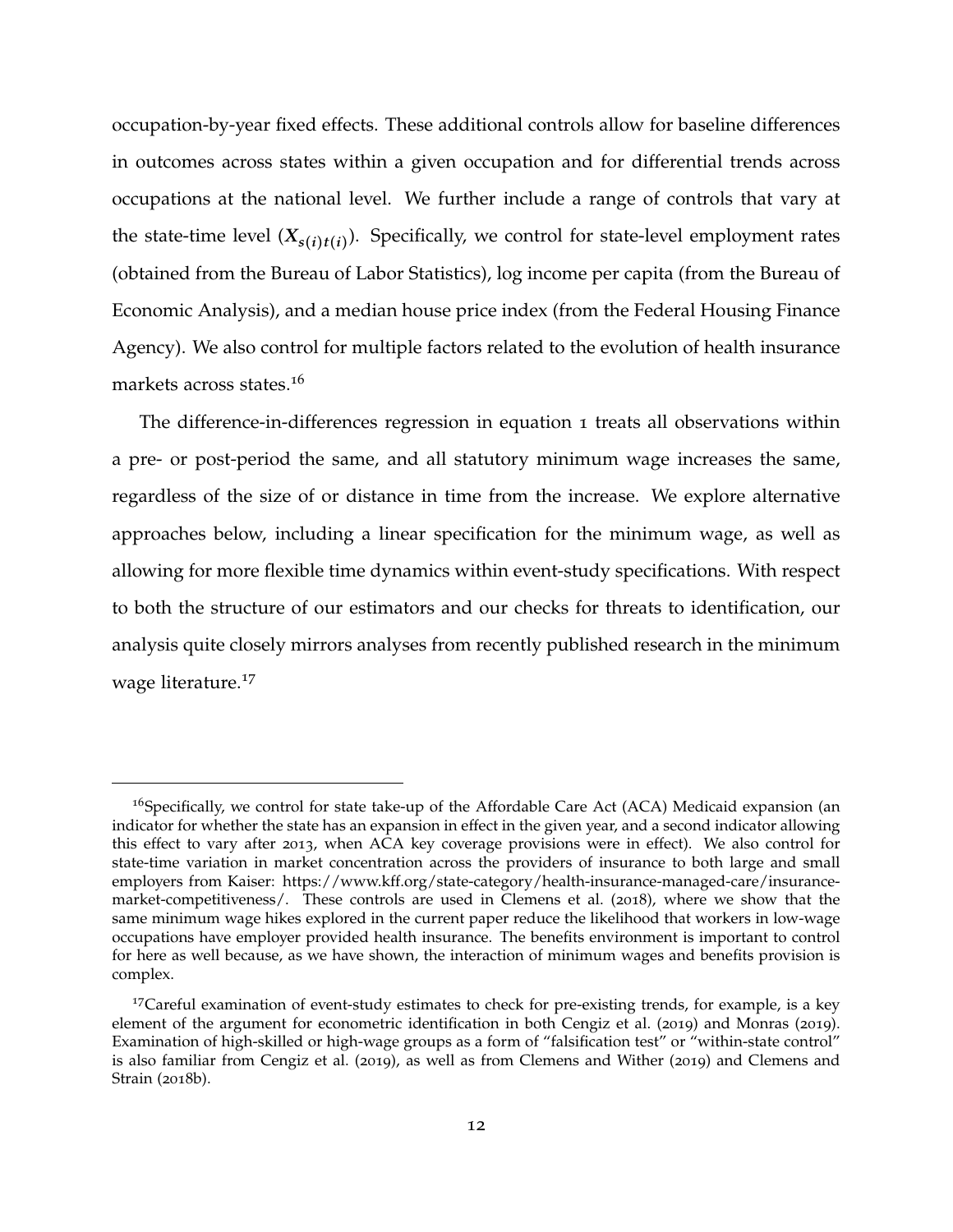# **4 The Minimum Wage and Worker Demographics**

In this section, we analyze the impact of state-level minimum wage changes on the skill level of employed workers using American Community Survey (ACS) data. We first describe the dataset, then provide results on worker demographics, then explore employment effects.

#### **4.1 Data**

The ACS is a household-based survey with relatively large samples, even within state-time-occupation cells. We restrict attention to the years 2011-2016 to align our ACS and BGT analysis samples. We limit our analysis sample to individuals between the ages of 16 and 64. We link ACS data for a given year to the state-level minimum wage applicable in July.[18](#page-0-0)

The primary focus of our ACS analysis is on characterizing observable proxies (age and education) for the skill level of the individuals employed in low-wage occupations.<sup>[19](#page-0-0)</sup> The top panel of Table [3](#page-52-0) provides summary statistics for our key outcomes in each occupation group. Age and education levels rise, as one would expect, moving from low- to high-wage occupations. In low-wage occupations, the average age is 35, roughly 20 percent of workers are aged 16 to 21, a similar fraction lack a high school diploma, and 10 percent have completed a college education. In high-wage occupations, the average age is 43, only 1 percent of workers are aged 16 to 21 or lack a high school diploma, and 65 percent have completed a college education.

<sup>&</sup>lt;sup>18</sup>Respondents in the ACS may be surveyed at any time during the calendar year, but the survey date is not available in the public-use files. We therefore impute the prevailing minimum wage at time of survey with that at the midpoint of the year. This problem is small, since all but a handful of minimum wage changes over this time period were in January of a given year.

<sup>&</sup>lt;sup>19</sup>[Aaronson and Phelan](#page-38-0) ([2019](#page-38-0)) similarly focus their analysis on occupations in an investigation of the relationship between minimum wage increases and technological substitution, and in particular, definitions based on routine, manual, and cognitive tasks.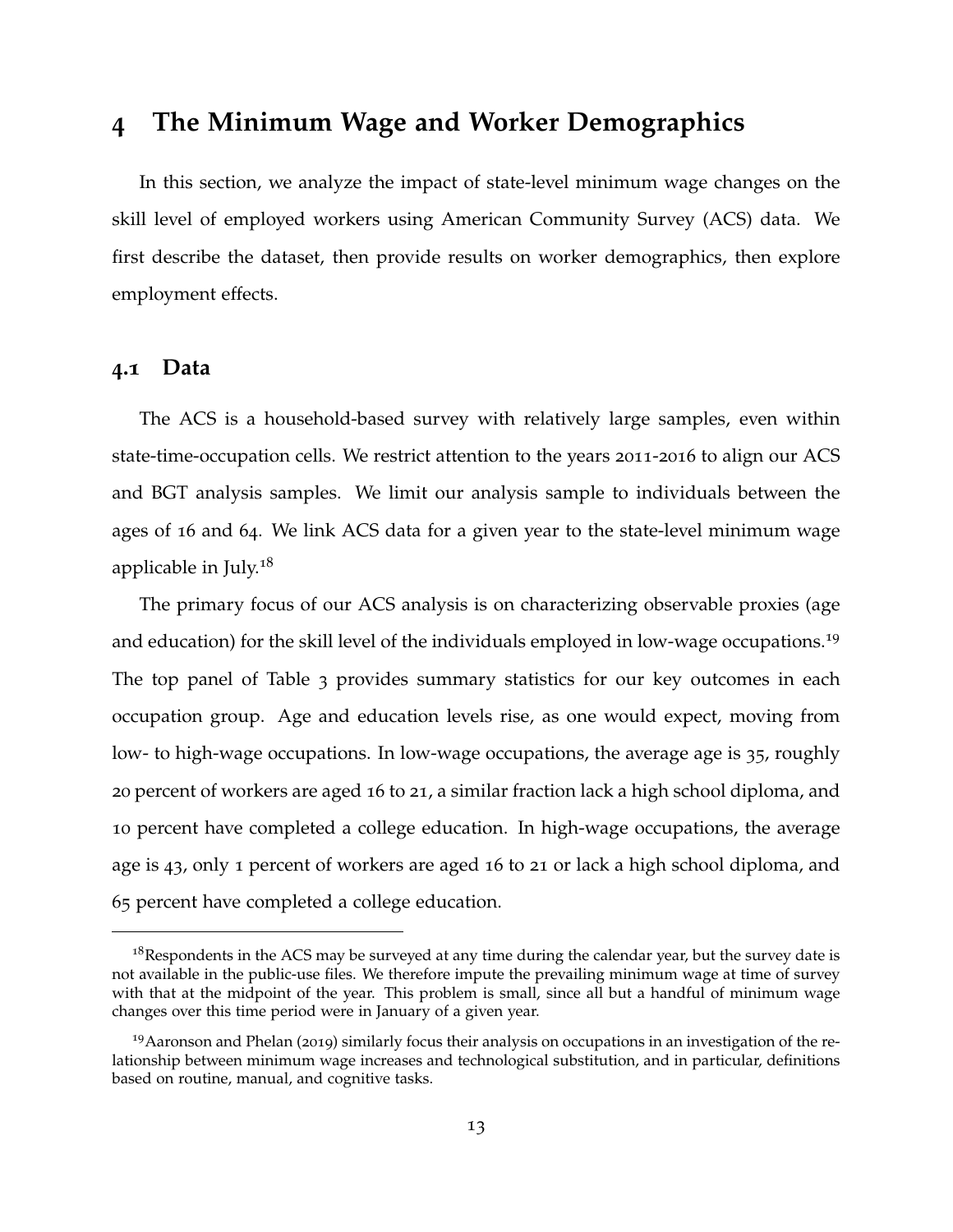### <span id="page-14-0"></span>**4.2 Results on Worker Demographics**

Figure [1](#page-43-0) gives a general sense of the relationship between state-level minimum wage changes and changes in one of our key outcome variables: the average age of the em-ployed. Each panel presents this relationship for one of the four occupation groups.<sup>[20](#page-0-0)</sup> States with minimum wage increases driven by inflation indexing provisions show up with small increases, totalling less than \$1 across 6 years. For states with no minimum wage changes, the dividing point is 2014, which is the modal year in which states with statutory increases implemented their first change.

For low-wage occupations (Panel A), the best-fit line is upward sloping: states with larger minimum wage increases saw larger increases in worker age, while in states with no minimum wage change, average age decreased. The remaining panels show that the slope of the relationship between minimum wage changes and age is essentially flat for higher-paid occupation groups. These relationships are consistent with our expectation that effects will be concentrated among workers who are earning close to the minimum wage.

Table [4](#page-53-0) presents regression estimates of equation [1](#page-11-0) for those employed in low-wage occupations. The five panels correspond to different dependent variables: age and indicator variables for young adults (age 16-21), older adults (age 50-64), those without a high school diploma, and those with a high school or some college (but no college degree). The specification in column 1 controls for state, year, and occupation fixed effects. Column 2 adds two-way fixed effects at the occupation-by-year and occupation-by-state levels. Column 3 adds macroeconomic and health insurance market controls.

We find that states with statutory increases in the minimum wage see the average age increase in these occupations, rising by about a quarter of a year following a minimum

<sup>&</sup>lt;sup>20</sup>The age change is the average difference between the period before a given state enacted its first minimum wage increase to the period from the first change onwards (see Table [1](#page-50-0)). Minimum wage changes on the x-axis are the total change for the state over the full time period.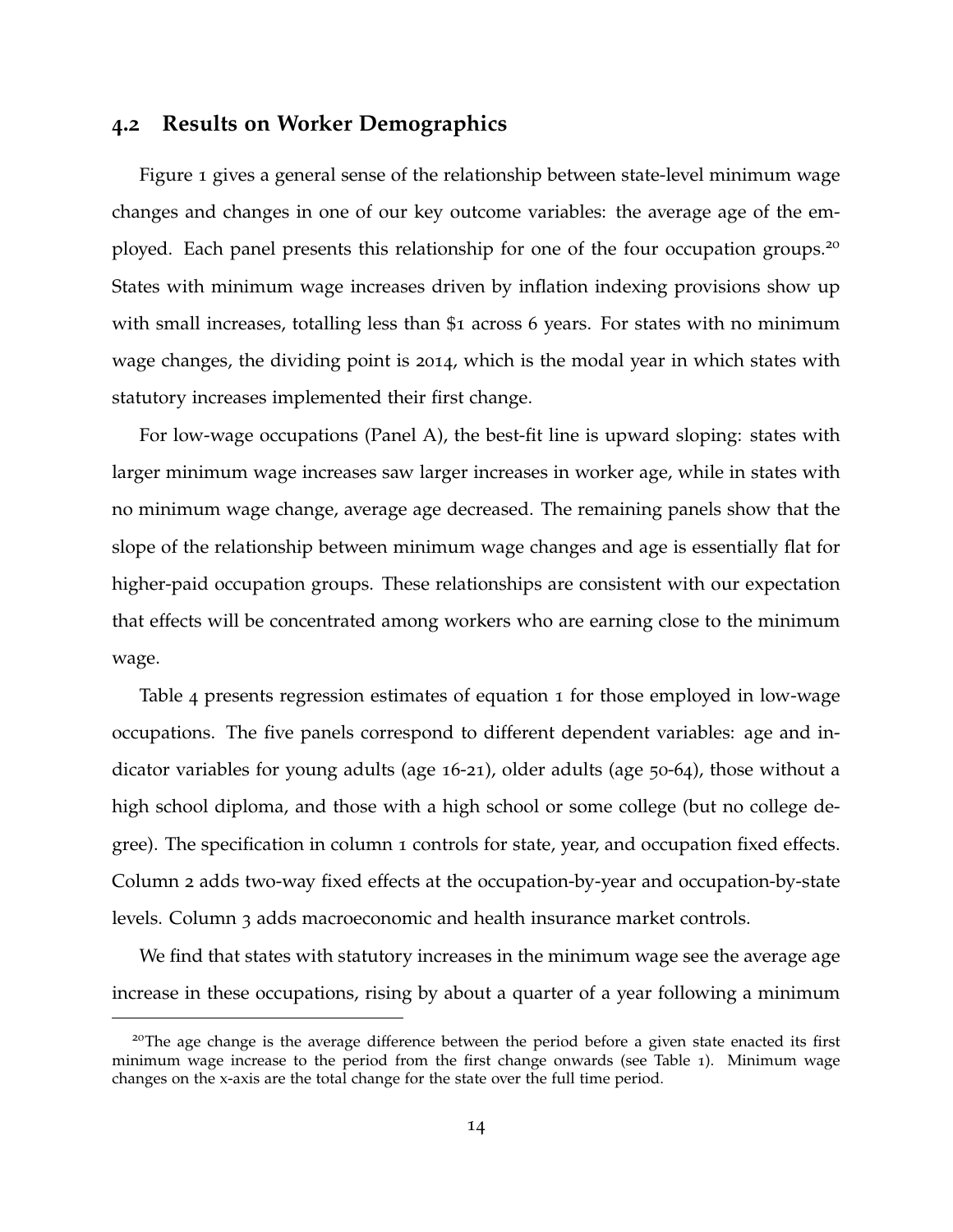wage hike. Panel B shows that the age effect primarily manifests through a nearly 1 percentage point drop in the young adult employment share (or 5 percent off a base of 21 percent). Panel C shows that about half of the shift away from young adults loads onto increases in employment of older adults (age 50 plus), implying that the remainder is split among prime-age workers. These age effects are generally significant at the 1 percent level and remain fairly consistent in magnitude with the addition of more controls.

We also find effects on average education. Specifically, low-wage workers are more likely to have a high school diploma or some college education following a minimum wage hike. The decline in employment share for those without a high school diploma is just over half of a percentage point (4 percent on a base of 17 percent), is statistically significant at the 5 percent level, and is almost exactly offset by the increase for high school and some college.

A back-of-the-envelope calculation using estimates from Mincerian earnings regressions puts these numbers into perspective [\(Mincer,](#page-41-13) [1974](#page-41-13); [Lemieux,](#page-41-0) [2006](#page-41-0)). Estimated on ACS data from our sample period, an earnings regression for full-time workers yields an annual earnings gain of roughly 7 percent per year of experience among the young. We estimate that workers in low-wage occupations are roughly a quarter of a year older following minimum wage increases. This translates into roughly a 1.75 percent increase in dollar terms, as implied by the Mincer regression ( $7 \times 0.25$ ). Table 2 can be used to contrast this estimate with the magnitude of the wage increases made necessary by the minimum wage changes we analyze. Across all workers in low wage occupations, the required increase averaged around \$0.30.<sup>[21](#page-0-0)</sup> This dollar value corresponds to a roughly

<sup>&</sup>lt;sup>21</sup>This estimate requires rough integration over the percentiles that are reported in the OES data. At the 10th, 25th, and 50th percentiles for low wage occupations, the average minimum wage increase we analyze forced wages to rise by roughly \$1, \$0.50, and \$0.10, respectively. For the top half of the distribution, there is essentially no effect.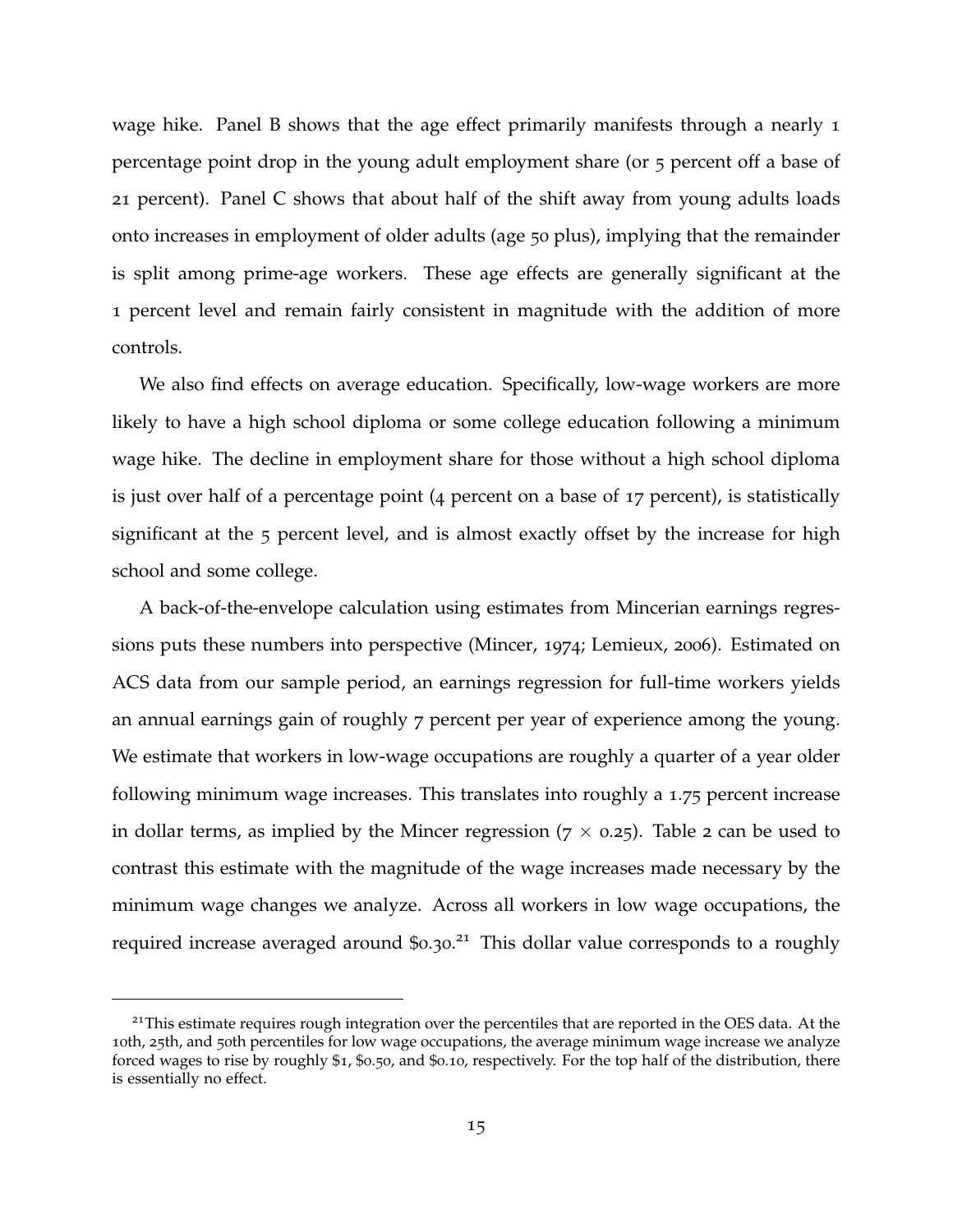3 percent increase from the \$11 mean wage for low wage occupations. The dollar increase associated with having older workers implied by the Mincer estimate thus has a magnitude of just over half the wage increase required by the minimum wage changes (comparing 1.75 percent to 3 percent).

Therefore, although the level of our effect is quite small, the implied effect per dollar minimum wage increase is quite large. The equivalent estimate for changes in educational attainment are much more modest. We estimate that workers in low wage occupations are 0.6 ppts less likely to lack a high school diploma following a minimum wage increase. In the Mincer regression, we estimate a 35 log point return to having high school or some college education. Multiplied by the modest 0.6 ppt estimate, this implies a 0.2 percent increase in dollar terms which is on the order of 7 percent of the wage increase required by the minimum wage changes.

Thus the education effects are much smaller in magnitude than the age effects in dollar terms as well. When we probe these effects further, we find that the high school diploma effect operates primarily via the age effects. In panel B of Appendix Table [A.](#page-60-0)2, we do not see effects for older adults without a high school diploma, but rather among young workers who may not have completed their schooling yet. We return to this point in section [6](#page-32-0) after discussing the job vacancy results.

We next estimate a version of equation [1](#page-11-0) that tracks the dynamics of the minimum wage effect. Specifically, we allow for interactions between state group (*Increasers*(*i*) ) and indicators for each year in event time before and after the first minimum wage change. The omitted category is the year prior to the first minimum wage change. We plot the coefficients in Figure [2](#page-44-0) for three dependent variables: Age, Young Adult, and Dropout. The other outcomes (Older Adult and High School/Some College) mirror these. For all outcomes, effects emerge only after the first minimum wage increase – we see no evidence of differential trends prior to minimum wage increases. Furthermore,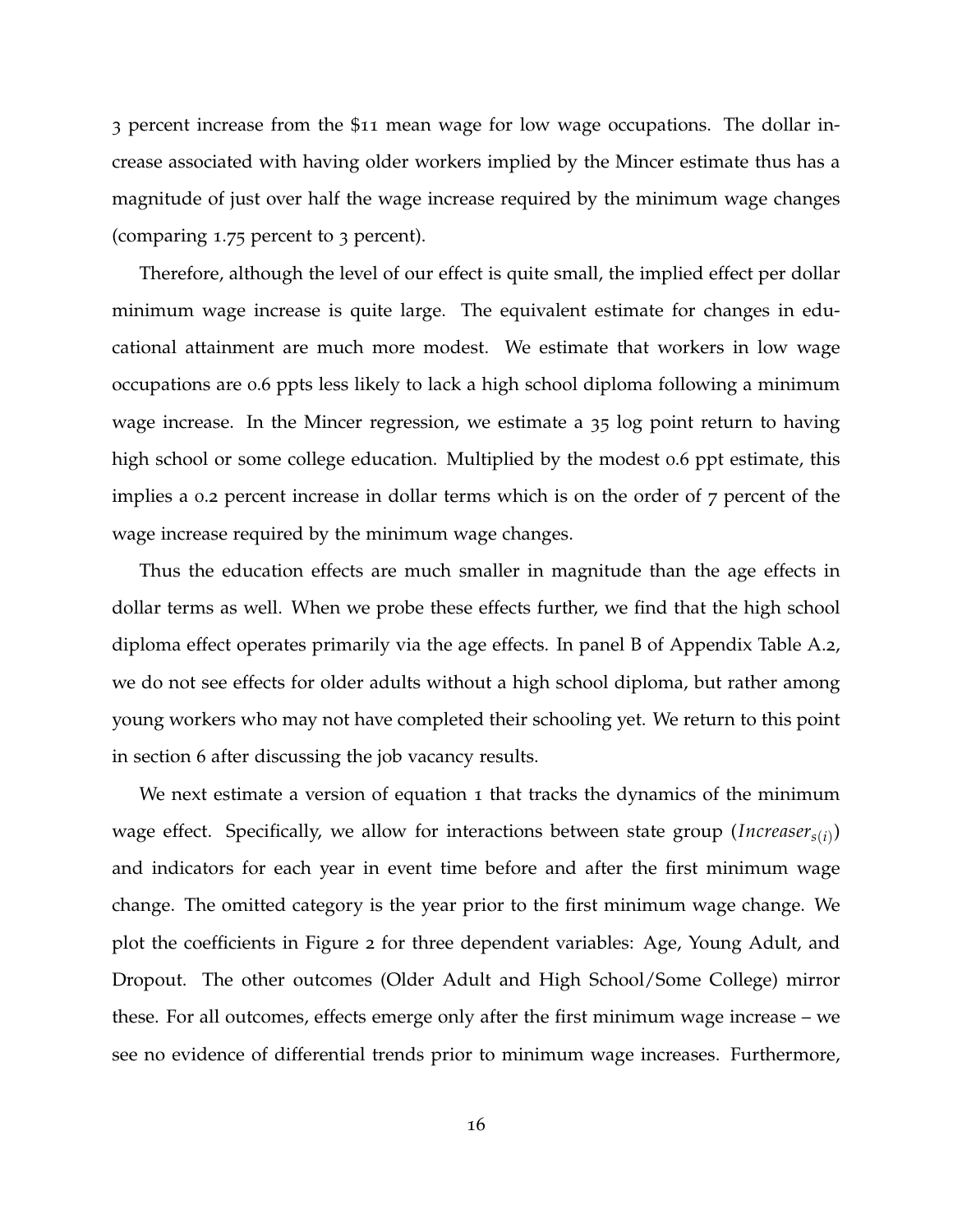effects widen with time since the first minimum wage increase took effect. It could be that the employment stock updates more slowly than, say, new hires, or because firms make a variety of gradual adjustments (for example, it may take time to adopt different production technologies that necessitate more-skilled workers).<sup>[22](#page-0-0)</sup> Effects may also widen because minimum wage policy compounds – each state had at least two increases over this time period. In section [5](#page-21-0), we obtain a better understanding of the underlying mechanisms for these dynamics with the BGT data.

We also explore different functional forms. Appendix Table [A.](#page-59-0)1 reports results from regressions that use the linear, contemporaneous minimum wage (including inflationpegged increases) as the key explanatory variable. We also report coefficients on the Indexer\*After variable from the main specification. In the linear specification, age effects remain strongly statistically distinguishable from zero, while education effects are small and insignificant. Results are attenuated in the linear specification because effects for inflation-indexed minimum wage changes tend to be small and insignificant. As in [Brummund and Strain](#page-38-11) ([2020](#page-38-11)), it is clear that states operating under inflation indexing regimes have had different experiences than states implementing new statutory increases. Another way to see this is in appendix figure [A.](#page-58-0)1, which explores whether effects vary with the size of the minimum wage increase (also including inflation-pegged increases). Consistent with the non-linearities discussed above, we find only small effects for the smallest minimum wage increases, and larger effects (of similar magnitudes) for medium and large minimum wage increases.<sup>[23](#page-0-0)</sup>

We next examine whether effects are present for higher earning occupations. Figure

<sup>&</sup>lt;sup>22</sup>See [Meer and West](#page-41-6) ([2016](#page-41-6)), [Sorkin](#page-42-2) ([2015](#page-42-2)), and [Aaronson et al.](#page-38-8) ([2018](#page-38-8)).

<sup>&</sup>lt;sup>23</sup>As noted above, the labor-labor substitution channel falls in the middle of the chain of effects one might naturally anticipate as the minimum wage becomes increasingly binding. For example, to accommodate a small minimum wage change a firm might impose stronger effort requirements, before substituting for higher-skilled labor, and then finally replacing workers with capital or shutting down production. As jobs disappear altogether, the minimum wage's effects on the skill mix of those employed may flatten or even reverse.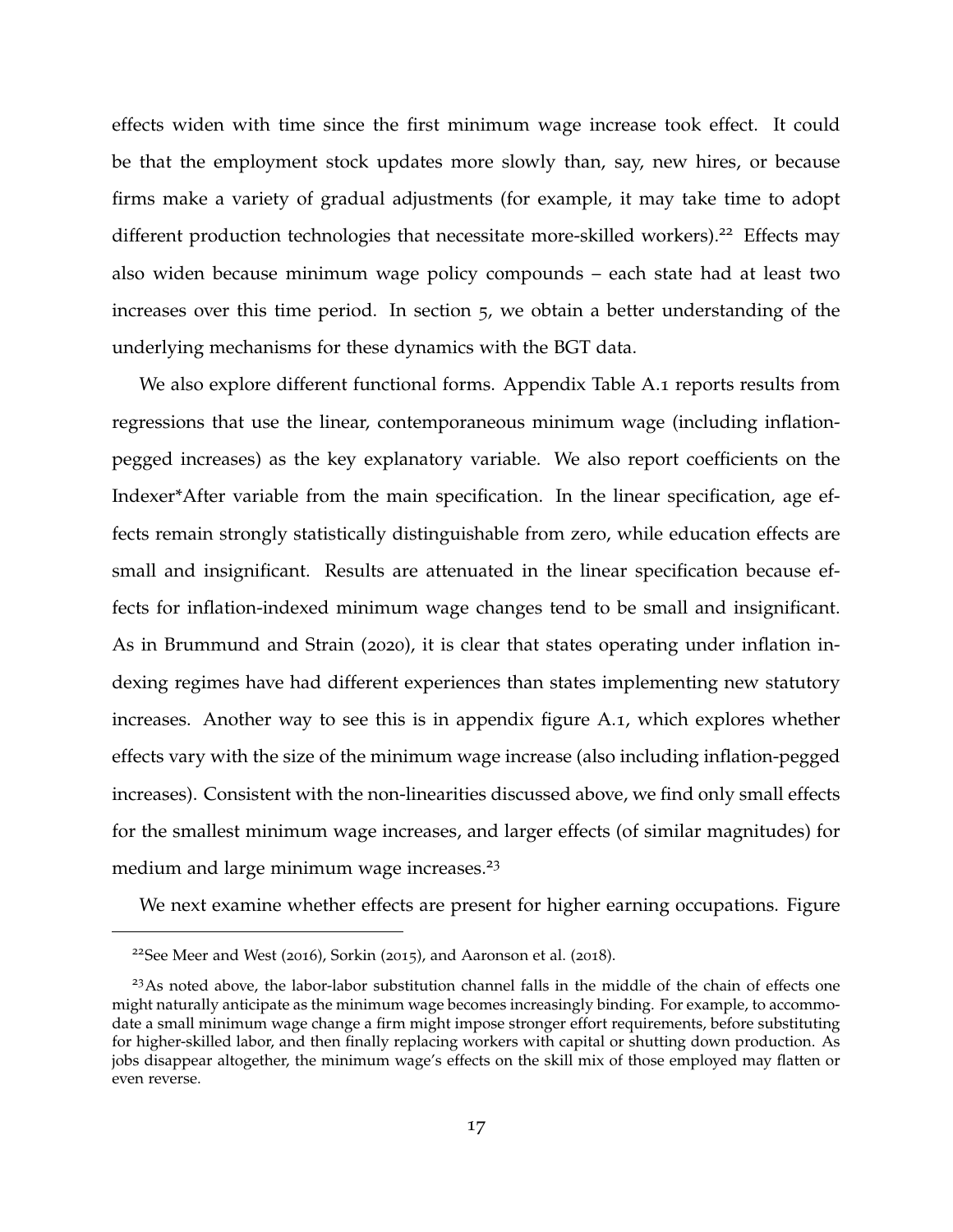[3](#page-45-0) provides a summary of this analysis. Here we present estimates separately for each wage decile. We also disaggregate the low-wage group into the bottom three occupations ("very low") and the remainder (labeled with " $1$ "). We estimate equation 1 separately for each group using the full set of controls. The very low and the remainder of the low-wage occupations exhibit pronounced responses, with magnitudes for the very low wage group roughly double the magnitudes for the remainder. For higher deciles, the estimates are, with few exceptions, very close to zero. Appendix Table [A.](#page-61-0)3 provides regression coefficients for the aggregated occupation groups and confirms that occupations that earn well above the minimum wage see no effect. This result is reassuring in that if states that implement minimum wage hikes were already seeing broad-based skill increases, we would expect to see these trends in higher-paying occupations as well.

Finally, Appendix Table [A.](#page-62-0)4 reports results for other outcomes. We explore a range of demographic characteristics, including race, gender, foreign-born status, and whether the individual recently migrated from another U.S. state. With few exceptions, estimates are small in magnitude and statistically insignificant.<sup>[24](#page-0-0)</sup>

## **4.3 Employment**

We have presented evidence of modest upskilling among those employed in lowwage jobs. The average skill level could rise either because the least-skilled are replaced with higher-skilled workers or because the jobs held by the least-skilled individuals simply disappear. Table [5](#page-54-0) presents evidence on the employment, hours, and weeks worked in each of the occupation groups.<sup>[25](#page-0-0)</sup> We find that the impacts of the minimum

<sup>&</sup>lt;sup>24</sup>The immigration margin is of potential interest in light of analysis by [Smith](#page-42-4) ([2012](#page-42-4)), who finds evidence that adult immigrants sometimes replace teenagers upon their arrival in a labor market. However, we do not see a relationship between the minimum wage and this type of substitution.

<sup>&</sup>lt;sup>25</sup>We include full controls except the employment rate and occupation fixed effects, since the dependent variables in this analysis involve occupation-specific employment.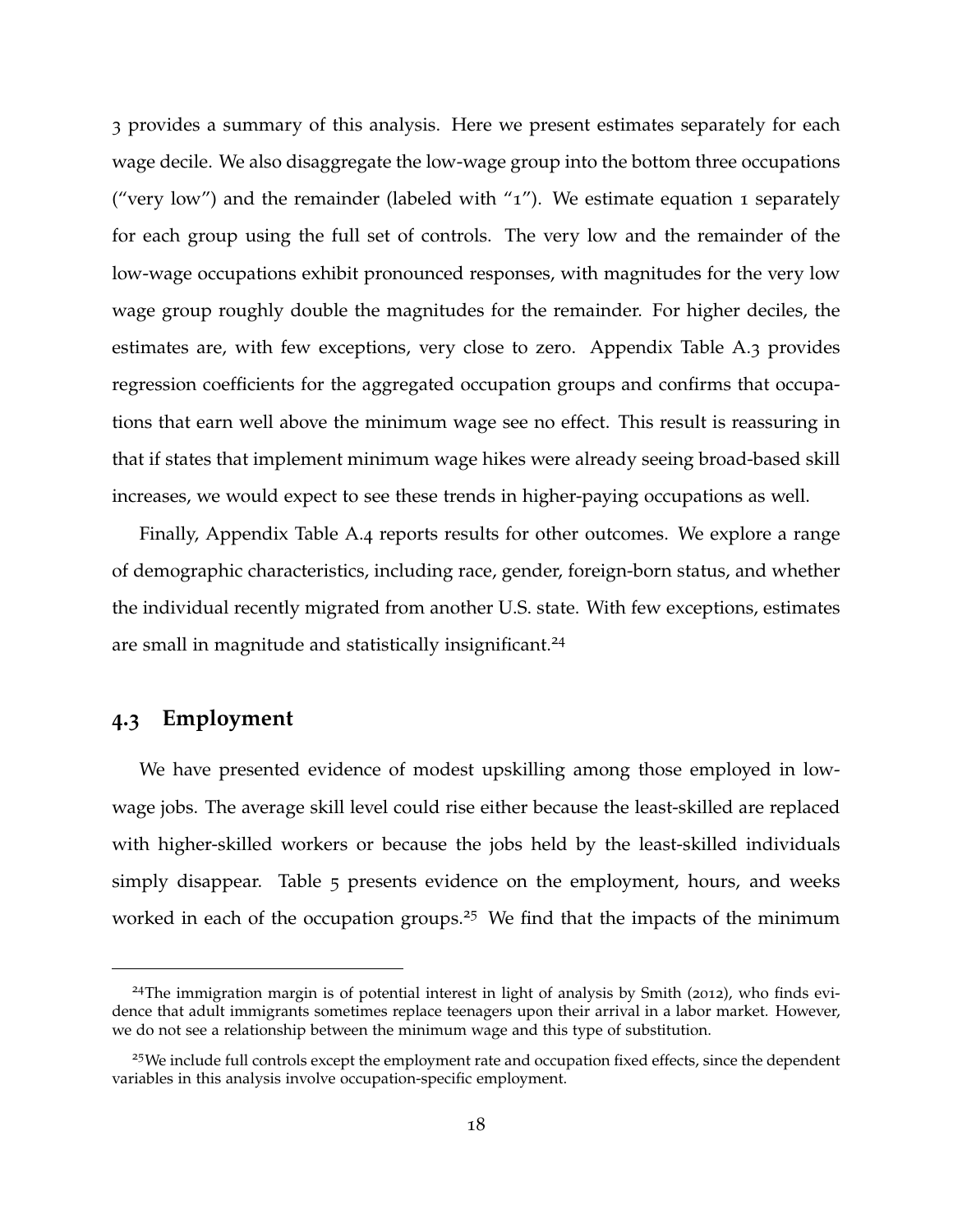wage on each of the outcomes are small, economically and/or statistically.

In Panel A, we explore the population share of those employed in a given occupation group. There is a marginally significant positive effect for low-wage occupations; the magnitude is small and we can rule out employment declines larger than one hundredth of one percentage point and employment increases larger than one quarter of one percentage point with 95 percent confidence. This is accompanied by a small decline in employment within modest wage occupations. Panel B shows that, among the employed, low-wage occupations do not lose their employment share following minimum wage increases. It also gives an indication that the more-skilled workers found in lowwage occupations might be coming from those previously employed in modest-wage occupations. The latter lose employment share, though the magnitudes are small.<sup>[26](#page-0-0)</sup>

Panels C and D show that, conditional on being employed, hours and weeks worked by workers in low-wage occupations remain fairly constant. In the low-wage occupations we see a modestly significant increase in weeks worked – on the order of one-fifth of a week increase over the year  $-$  significant at the  $5$  percent level. In the high-wage occupations we see a decrease of less than one-tenth of a week. Although this increase is statistically significant, it is quite small, amounting to just over a 0.1 percent decrease in weeks worked among individuals in high-wage occupations. Given the prevalence of statistically insignificant point estimates in this table, we suspect this result is best explained as a product of sampling variations.

Overall, the effects we estimate on occupation-level employment are small. This suggests that our results on the skills of those employed within low-wage occupations are driven by a replacement of lower-skilled workers with higher-skilled workers, rather than jobs held by the least-skilled workers simply disappearing.

<sup>&</sup>lt;sup>26</sup>This is consistent with a supply-side force emphasized by [Phelan](#page-41-11) ([2019](#page-41-11)), whereby minimum wage increases lead workers to prefer jobs in which wages rise to jobs which previously had modestly higher wages but worse non-wage amenities.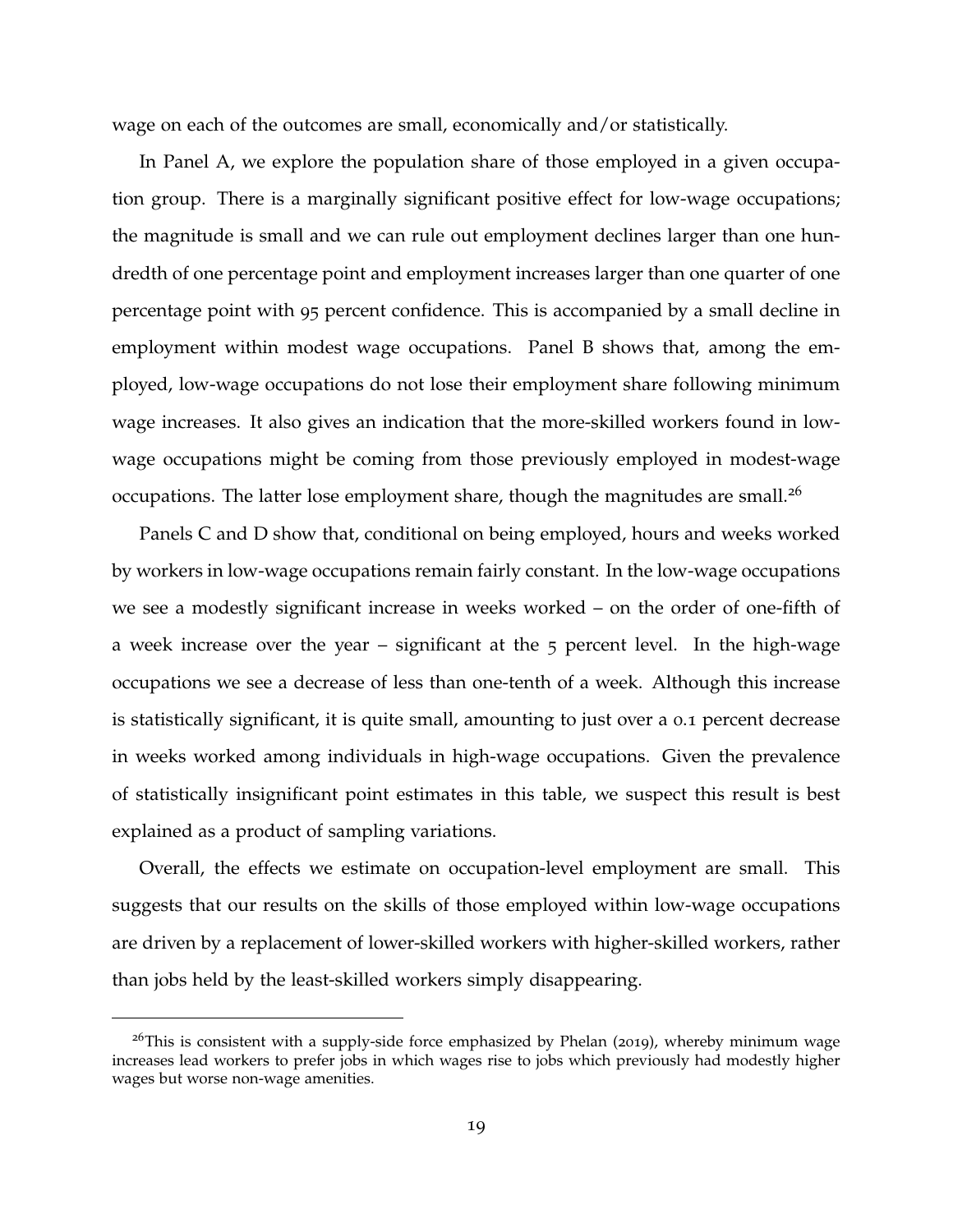Thus far, we have found that total employment in low-wage occupations remains fairly constant following a minimum wage increase, but that there is a decrease in the likelihood that these jobs are held by the young and less educated. This makes it natural to ask two questions. First, has overall employment among low-skilled groups declined, and second, who are the slightly higher-skilled workers who have taken their place? Table [6](#page-55-0) speaks to these questions. Here we examine employment-to-population ratios (epop) and the out-of-labor-force (olf) population share by demographic group. Panel A provides a benchmark for the overall epop and olf share and shows that both dimensions were unaffected by new minimum wage legislation. Estimates for the epop are economically very small and, with full controls, we can rule out effect sizes outside of plus or minus 0.4 percentage point with 95 percent confidence. Point estimates for the olf share are small and statistically insignificant, though our 95 percent confidence interval of [-0.2ppt, 0.8ppt] includes some increases that are fairly sizable.

Panel B shows differential impacts by age group. All specifications include age group main effects as well as our baseline or full sets of controls (columns 1 and 3, respectively). To these controls, we add interactions of demographic group indicators with our mini-mum wage policy variables, as well as interactions with the state and year fixed effects.<sup>[27](#page-0-0)</sup>

Focusing first on the coefficient for Increaser\*After, we see that the epop fell for the omitted category, Age 16-21. For example, in column 3 with full controls, we find a nearly 1 ppt drop in employment probability for this group following a new minimum wage law.<sup>[28](#page-0-0)</sup> Columns 3-6 show increases in the olf rate for young adults that are almost

 $27$ We exclude occupation fixed effects and the employment rate because the dependent variable is employment. All regressions in panel B also include indexer indicators interacted with demographic group.

 $28$ This estimate is in line with prior estimates from [Clemens and Strain](#page-39-9) ([2018](#page-39-9)a), who analyze the same minimum wage changes using the same data with a modestly different specification. In panel B of table 7, [Clemens and Strain](#page-39-9) ([2018](#page-39-9)a) report an estimate of negative two percentage points for employment among individuals ages 16 to 21 in states that enacted particularly large minimum wage changes, and an estimate just under one percentage point in states that enacted relatively modest minimum wage changes.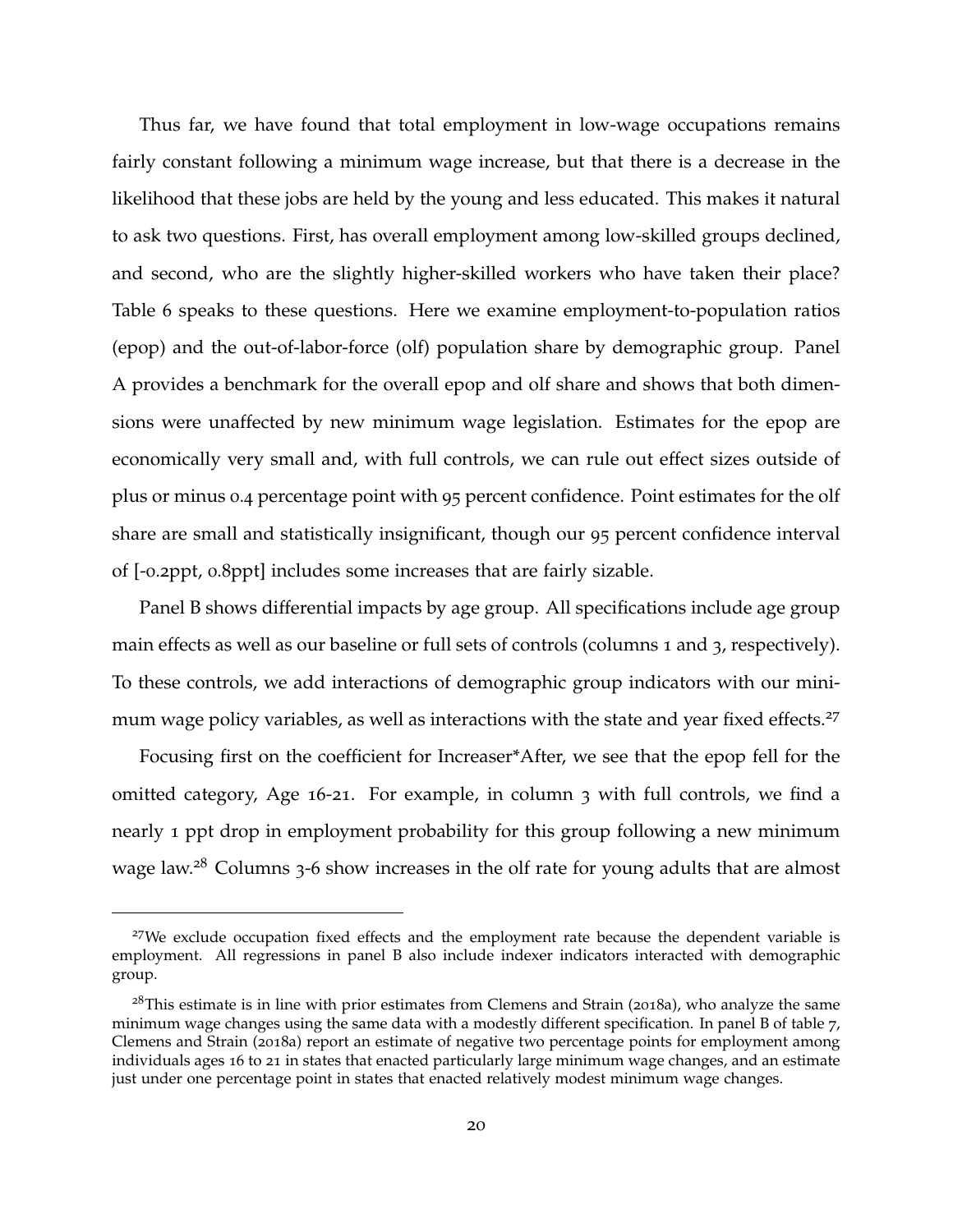the same magnitude as the epop declines. This result implies that the epop decline largely manifests through an increased propensity to be out of the labor market, as opposed to being unemployed.

The interaction terms indicate the differential impact of minimum wage changes on older workers. Estimates for the epop are positive, significant, and at slightly larger magnitudes than the main effect. Thus, the reduction in employment of the young is drawn from slightly higher epops of prime age workers. The overall effects for these older age groups (the sum of the coefficient for their own category and the main effect) are modestly positive, and offset the impact on the young. Because these overall effects are small, it is difficult to tease out whether increased employment of older workers is sourced from those who were previously out of the labor force or the unemployed. Point estimates on the interaction terms for the olf rate suggest that older workers were drawn mainly from the unemployed, though this conclusion depends on the specification; standard errors are such that we cannot rule out the effects are driven entirely by one margin or the other.

# <span id="page-21-0"></span>**5 The Minimum Wage and Skill Requirements in Vacancy Postings**

Results from the ACS indicate a shift in the composition of the low-wage workforce. However, these effects on the stock of employment may be driven by effects on the supply of workers as well as employers' labor market practices [\(Acemoglu,](#page-38-12) [2001](#page-38-12); [Flinn,](#page-40-11) [2006](#page-40-11); [Adams et al.,](#page-38-2) [2018](#page-38-2)). Consequently, the underlying mechanisms remain unclear. Further, because the ACS contains no information on the firms that employ these workers, it is difficult to examine whether within- or between-firm changes are driving the results. We now focus on job postings, which allow us to make progress on these issues while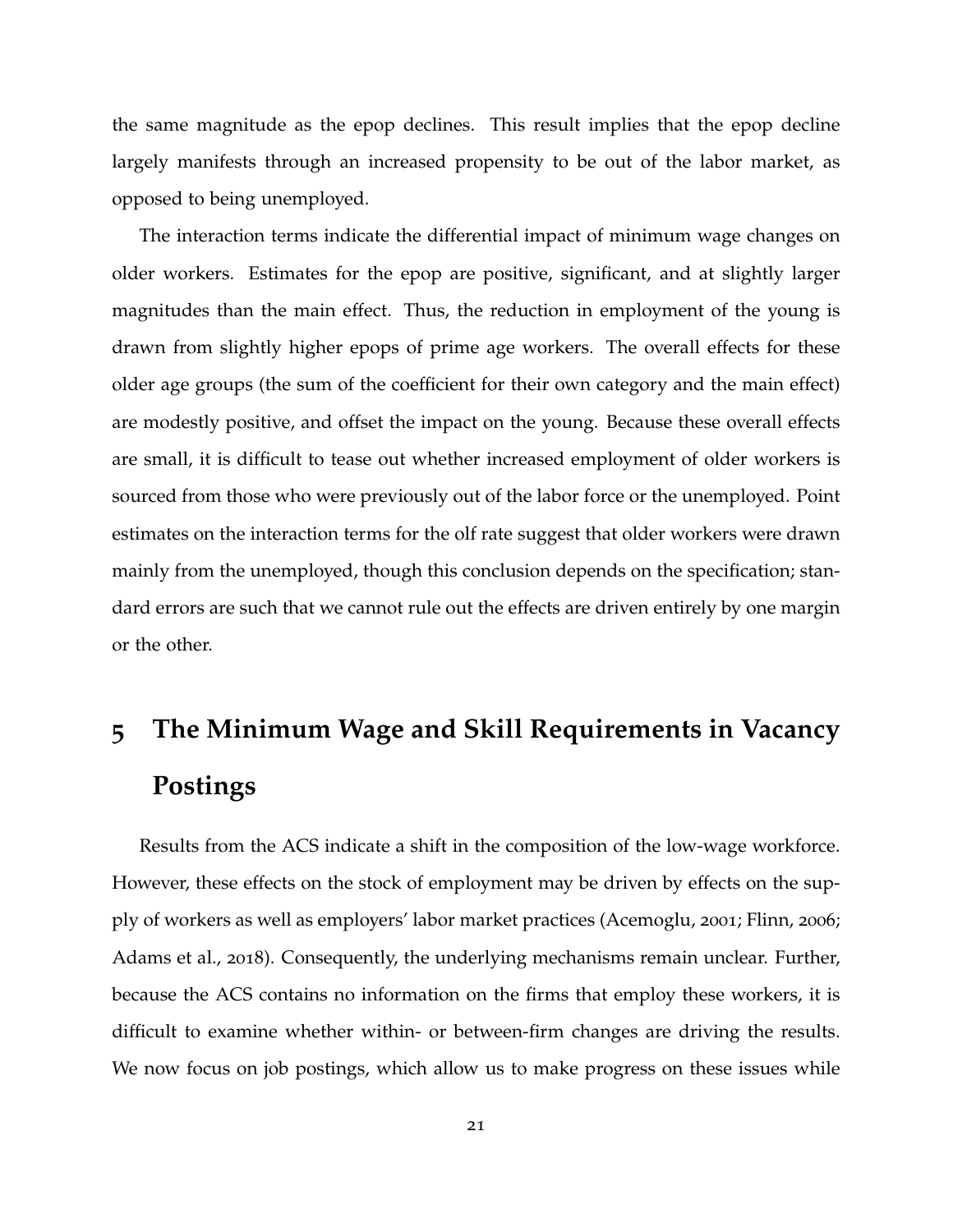investigating one of the first channels through which firms might act, should they desire to change their skill mix.

### **5.1 Burning Glass Data**

Our data consist of over 100 million electronic job postings in the United States from 2011-2016. These job postings were collected and assembled by Burning Glass Technologies (BGT), an employment analytics and labor market information firm. BGT obtains job postings from some 40,000 online job boards and company websites. It then parses and de-duplicates the postings into a systematic, machine-readable form. Thanks to the breadth of coverage, BGT believes its database captures a near-universe of online job postings. The posting-level data were first used by [Hershbein and Kahn](#page-40-12) ([2018](#page-40-12)) to study changes in skill requirements and production technology following the Great Recession.[29](#page-0-0)

The key advantages of our data are its breadth and detail. The BGT data contain about 70 possible fields for each vacancy. We exploit detailed information on occupation, geography, skill requirements, and firm identifiers. The codified skills include the traditional stated education and experience requirements.<sup>[30](#page-0-0)</sup> They also include thou-sands of "key word" skills standardized from open text in each job posting.<sup>[31](#page-0-0)</sup> [Deming](#page-39-10) [and Kahn](#page-39-10) ([2018](#page-39-10)) distill these thousands of words into a categorization of 10 general

<sup>&</sup>lt;sup>29</sup>The dataset used in the current paper was provided in April 2017. Although BG's algorithms for removing duplicates and coding ad characteristics changes over time, each iteration is applied to all postings in the data. The database also includes years 2007 and 2010, but unfortunately lacks postings from 2008 and 2009. We focus on the window around the recent statutory minimum wage increases that also avoids the Great Recession and its early recovery. Results are similar if we include the 2010 data.

 $30A$ ds can specify a minimum requirement and a preferred requirement. We use the minimum, as it is much more prevalent, and classify an ad to a single category based on the minimum necessary (e.g., an ad for a job requiring a Ph.D. will not also be coded as requiring a high school diploma).

 $3<sup>1</sup>$  For example, an ad might ask for a worker who is bilingual or who can organize and manage a team. BGT cleans and codes these and other skills into a taxonomy of thousands of unique but standardized requirements. Beginning with a set of pre-defined possible skills, BGT uses machine learning technology to search text in an ad for an indication that the skill is required.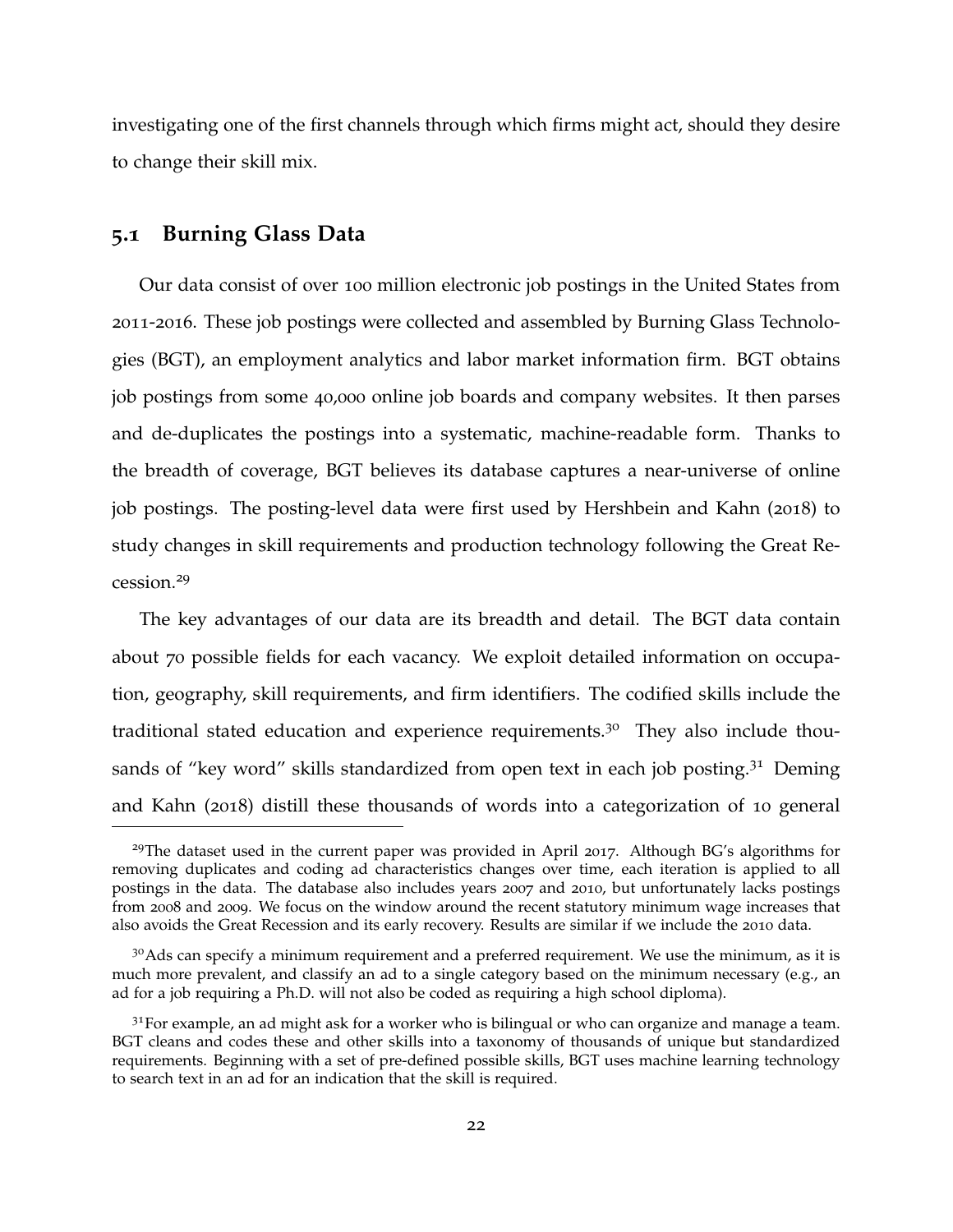skills. We use three of these in our analysis, namely "Customer Service," "Cognitive," and "Non-cognitive," and also add an English-language requirement and a computer skill requirement.[32](#page-0-0)

The BGT data are not without disadvantages. First, vacancy postings represent the stated preferences of firms rather than details of the process by which the position was actually filled. We view these data as capturing a potential first line of firms' responses to minimum wage policy.

A second issue to consider is representativeness. That the BGT data only cover postings on the internet is a drawback, though by 2014 between 60 and 70 percent of all job postings could be found online [\(Carnevale et al.,](#page-38-13) [2014](#page-38-13)).<sup>[33](#page-0-0)</sup> Vacancies in general will be somewhat skewed towards certain areas of the economy since they overrepresent growing firms [\(Davis et al.,](#page-39-11) [2013](#page-39-11)). However, two-thirds of hiring is replacement hiring [\(Lazear](#page-41-14) [and Spletzer,](#page-41-14) [2012](#page-41-14)). In the high-churn, low-paying occupations of primary interest for minimum wage analyses, we have a good deal of coverage.

Figure [4](#page-46-0) shows the occupation distribution of BGT compared to the employment distribution in OES over the same years. Of course, stock of employment does not necessarily equal vacancy postings for a number of reasons, but it gives some intuition for where BGT might be lacking in coverage. Note that all low-wage occupations (indicated with triangles) are below the 45-degree line, meaning they are underrepresented in BGT

 $3<sup>2</sup>$ The Customer Service requirement includes any ad with one of the following key words: "customer," "sales," "client," "patient." Non-cognitive skill requirement includes the key words "organized," "detailoriented," "multi-tasking," "time management," "meeting deadlines," "energetic." Computer requirement is a range of programs and languages that BGT classifies. Cognitive skill requirements involve the keywords "research," "analy\*," "decision," "solving," "math," "statistic," or "thinking." English requires the ad to have the keyword "English."

 $33$ [Carnevale et al.](#page-38-13) ([2014](#page-38-13)) show that the occupation-industry composition of the BGT data are similar to that of the Conference Board's Help Wanted Online Index. Moreover, the authors audited a sample of job postings in the BGT database and compared them to the actual text of the postings, finding that the codings for occupation, education, experience were at least 80 percent accurate. This figure should be higher in our extract since BGT regularly revises and attempts to improve its algorithms, applying them retroactively on the complete historical database of postings.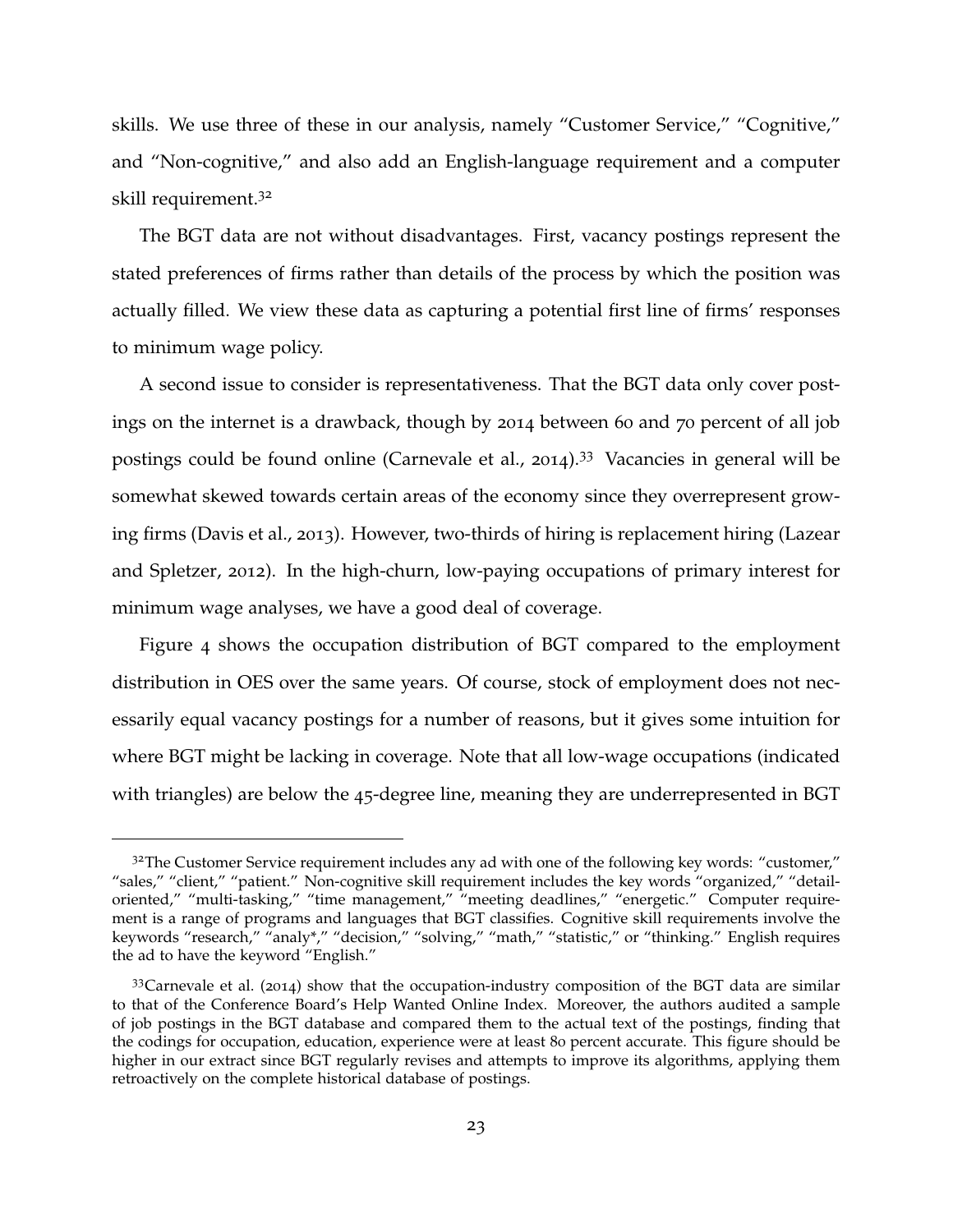relative to OES employment. However, they still have a large presence: for example, cashiers (SOC code 4120) make up 4 percent of all ads posted and servers (SOC code 3530) make up 1.6 percent. Importantly, panel B shows that there are few changes to the composition of the data over time. Here, we map the 2011-13 deviation of occupation share between BGT and OES on the 2014-16 deviation. If representation has remained constant over the two time periods, points will line up on the 45 degree line. For the most part, this is exactly what we see. That there are not large shifts in the BGT occupation distribution, relative to OES employment, over our time period is reassuring that results using BGT are internally valid.[34](#page-0-0)

To better understand any changes to representativeness as a function of minimum wage law, we compare the occupation ad share in the state and year in BGT data to the occupation employment share in OES data. We regress the deviation between the two occupation shares on our key right hand side variables. Results are reported in Appendix Table [A.](#page-63-0)5, panel A.[35](#page-0-0) The coefficient on Increaser\*After indicates whether there is a systematic change in representativeness in BGT for the baseline occupation group, low-wage occupations, and the interactions with other occupation groups show whether there is any differential effect. The coefficients tend to be very small and statistically insignificant in our baseline specifications. The dependent variable (the deviation between occupation shares) averages zero with a standard deviation of roughly 0.01. The point estimates are all at least an order of magnitude smaller than 0.01 and the standard errors are one to two orders of magnitude smaller. In the specification with the fewest controls, the coefficients are statistically significant, though still very small in magnitude. But

<sup>34</sup>See also [Hershbein and Kahn](#page-40-12) ([2018](#page-40-12)) who discuss the representativeness of the BGT data at great length in their data appendix. They show that the distribution of ads across occupations is fairly stable over time.

<sup>35</sup>Because OES data are a three-year moving average, we restrict attention to OES years 2013 and 2016, and link to BGT averages from 2011-2013 and 2014-2016, respectively. Similarly, our "after" variable and applicable control variables are three-year averages.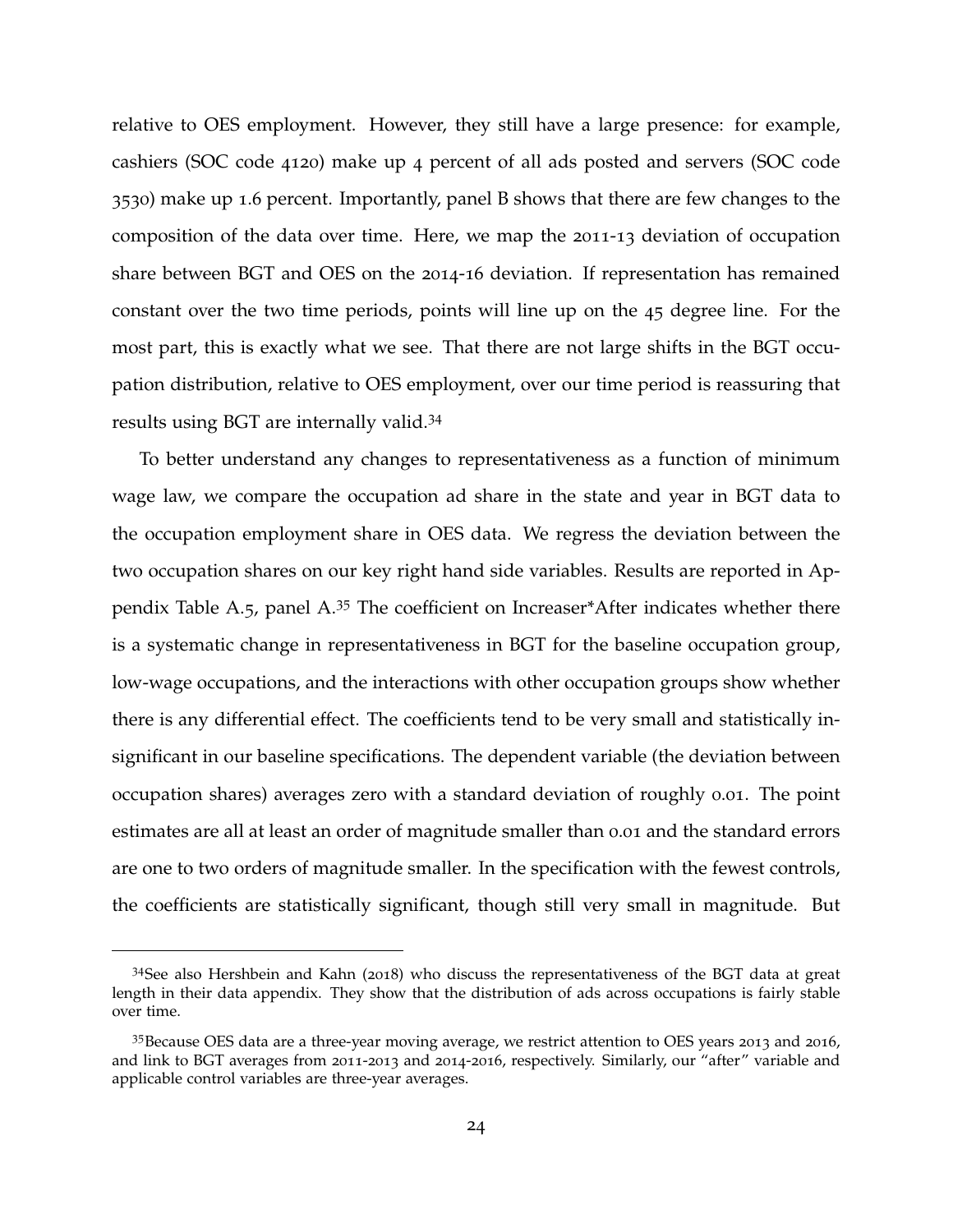the magnitudes fall and most become statistically insignificant with the inclusion of the two-way fixed effects. Once we control for the small differential changes in representativeness across occupations over time (occupation-by-year effects), we see no differential changes in our comparisons between states that enacted new statutory minimum wage increases and states that did not. Appendix Table [A.](#page-63-0)5 is therefore reassuring that our analysis using the Burning Glass data is internally consistent.

With ad-level data, we can measure the relationship between skill requirements and the minimum wage at fairly high frequencies. We aggregate to the monthly level and continue to classify occupations at the four-digit SOC level. We therefore link state minimum wage variables on a monthly basis. We estimate regressions at either the occupation-state-date (year-month) level, weighting by OES employment to peg the BGT sample more closely to the ACS, or the firm-occupation-state-date level, weighting by ad share within occupation-state-date multiplied by OES employment for precision. Our weighting for the more disaggregated cells allows us to estimate regression specifications at any level of aggregation and obtain the same result. To reduce noise, we restrict to occupation-state-date cells that have at least 10 ads (98% of ads in our preferred sample).

We restrict our main BGT sample to observations for which the variable linking the ad to an employer is non-missing. We further restrict to employers that regularly post jobs in low-wage occupations, defined as those that post in at least 20 months and 20 states.<sup>[36](#page-0-0)</sup> We show below that these criteria generally do not impact our main results, especially for our full-controls specification, but are helpful for interpreting specifications in which we include firm fixed effects. Furthermore, panels B and C of Appendix table [A.](#page-63-0)5 shows that the probability of meeting our sample criteria does not vary systematically with minimum wage changes, again, once we include occupation-by-year effects.<sup>[37](#page-0-0)</sup>

 $36$ The restriction on non-missing firm drops  $35$  percent of low-wage ads, while the coverage restriction drops 25 percent of remaining ads. Ads with a missing firm are likely posted by a recruiter's website.

<sup>37</sup>These panels report regression analysis for the share of ads in an occupation-state-month cell that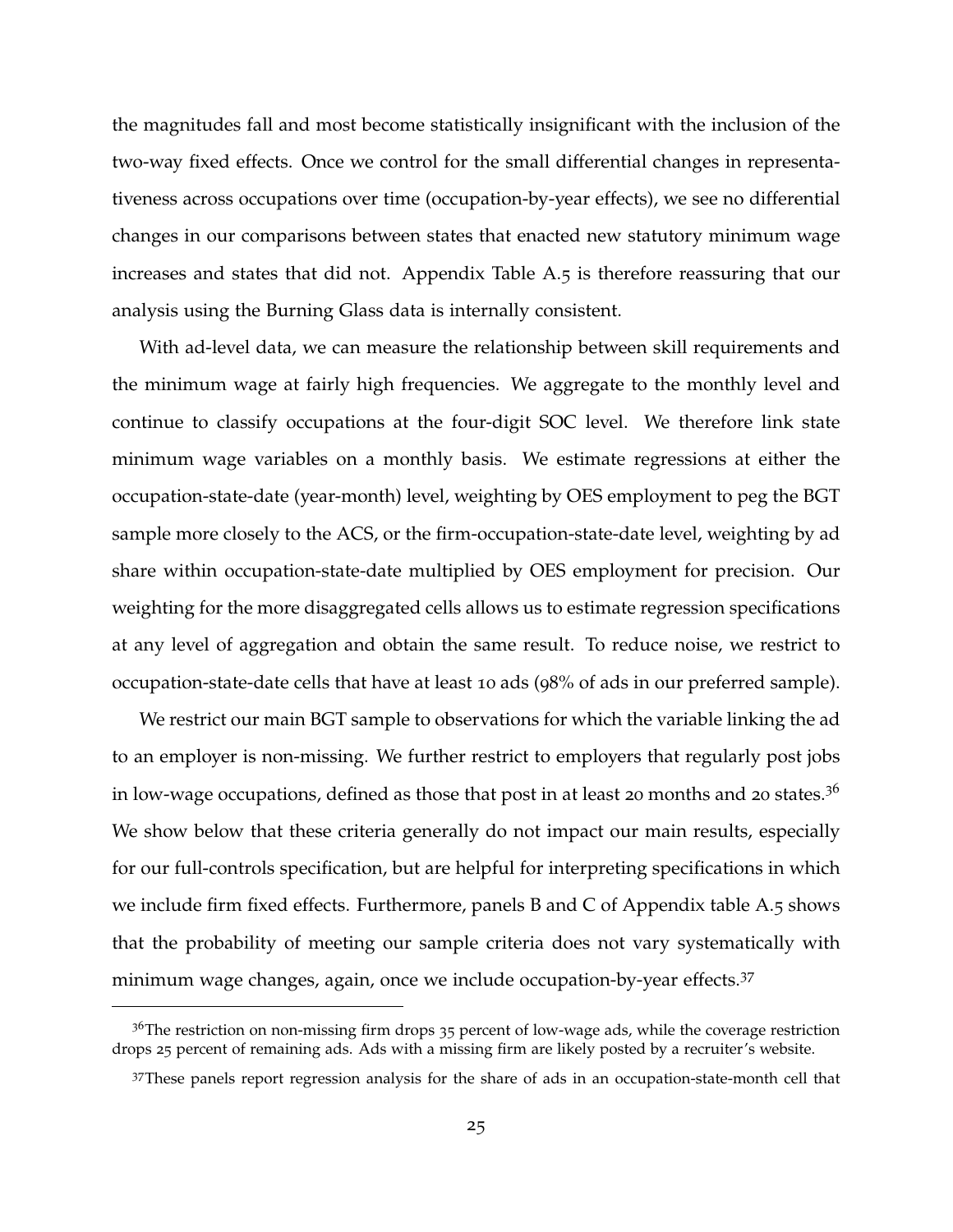The bottom panel of Table [3](#page-52-0) summarizes skill requirements found in the BGT data. There is a clear positive correlation between the likelihood of an education requirement and an occupation's position in the wage distribution; for example, 30 percent of lowwage job ads have an explicitly-stated education requirement, while 70 percent of highwage jobs have one. [Hershbein and Kahn](#page-40-12) ([2018](#page-40-12)) show that the prevalence of education requirements are strongly correlated with the education level of employed workers at the occupation and MSA levels. At the same time, requirements that appear in job postings may not translate one-for-one into the requirements imposed in practice.

The bottom rows of Table [3](#page-52-0) give cell sizes and the number of ads posted overall and within each occupation-state-month cell. For low-wage occupations, we have over 28,000 cells, 5.6 million ads, and an average of almost 200 ads per cell.

Our empirical analysis focuses primarily on the high school diploma requirement because it is objective and has substantial relevance to minimum wage occupations. It translates directly into the demographics analyzed in the ACS: increases in an enforced high school requirement will both reduce employment by high school dropouts and reduce employment among individuals 18 and younger. We also present results for the other skill requirements summarized in Table [3](#page-52-0). However, at baseline, some of these requirements (computer skills, cognitive skills, and English language) are much less prevalent among low-wage occupations, so we might not expect as much of a response.

### <span id="page-26-0"></span>**5.2 Results on Skill Requirements**

Figure [5](#page-47-0) presents the raw relationship between state-level changes in the minimum wage and the prevalence of the high school diploma requirement. A positive correlation is most evident for low-wage occupations (Panel A). States with large minimum wage

meet various sample selection criteria. Once occupation-by-year fixed effects are included, coefficients on our key minimum wage variables are with one exception tiny and insignificant.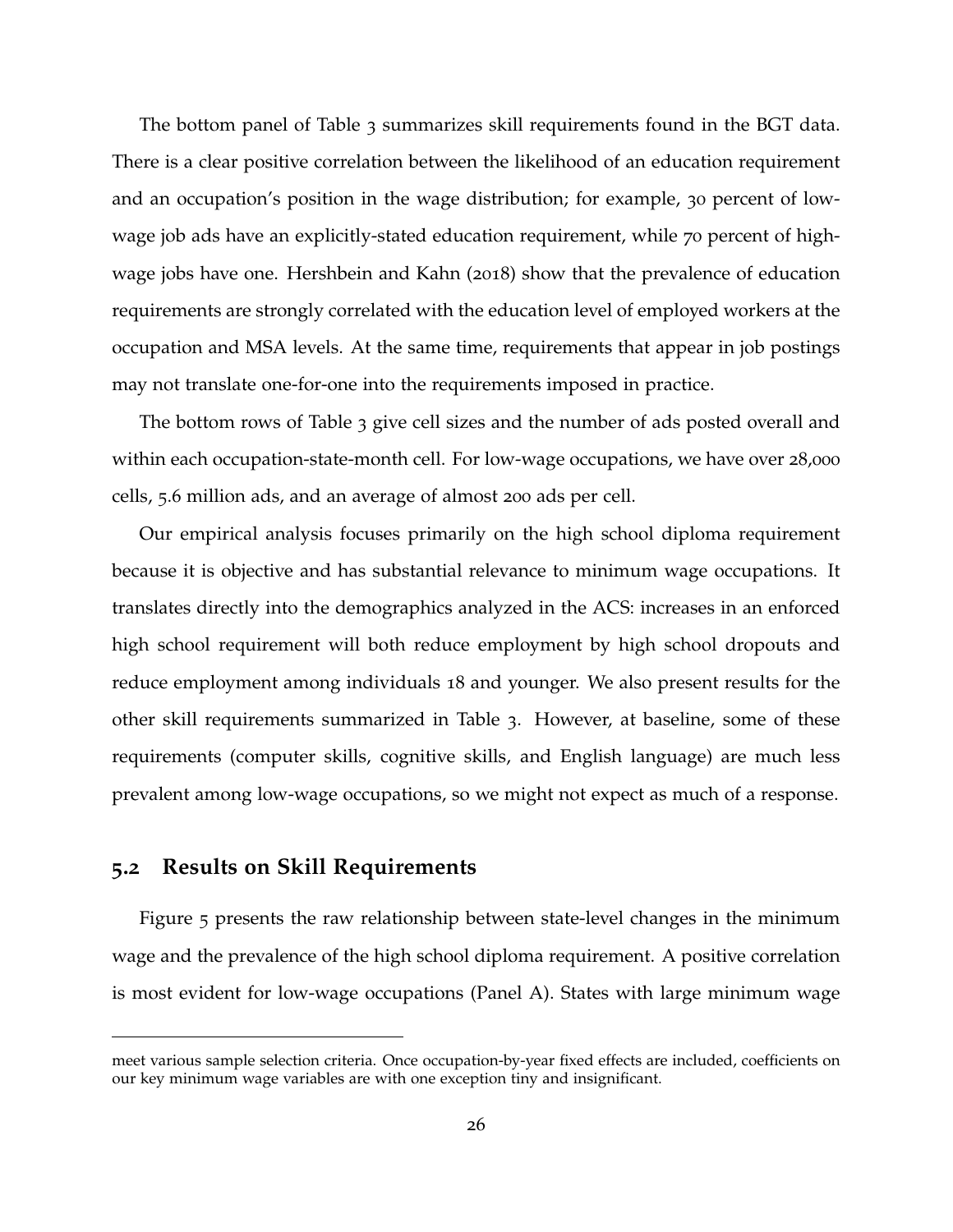increases saw larger increases in the prevalence of the high school requirement, on average, than either states with small minimum wage increases or states with no minimum wage increases. In contrast, the best-fit lines are flatter for the modest-, middle-, and high-wage groups, as presented in the remaining panels.

We next present estimates of equation [1](#page-11-0) for the BGT data, where each observation is an occupation-state-month cell. Table [7](#page-56-0) shows the results for low-wage occupations, with the high school requirement as the dependent variable. We find a positive, and statistically significant increase in the prevalence of the high school diploma requirement in states that enacted new statutory minimum wage increases. In our least-controlled specification, the estimated effect is an increase of 1.8 percentage points in the share of jobs with a high school diploma requirement. Column 3 shows that we obtain a moderately larger estimate, of 3.35 percentage points, when we control for state-time variation in macroeconomic conditions, as well as for occupation-by-date and occupation-by-state fixed effects. This 3.35 ppt increase translates into a 13 percent increase (off a base of 26 percent).[38](#page-0-0)

We can again benchmark the magnitude of this skill increase using the earnings differentials that are predicted by a Mincerian regression of earnings on age and education. The differential associated with having a high-school educated worker is 35 log points. A 3.3 ppt increase in the skill requirement thus corresponds with a 1.2 percent earnings differential (3.3  $\times$  0.35 = 1.2 percent). This is roughly a third the size of the average increase in wages imposed by the minimum wage hikes in our sample (that is, the imposed wage increase averaged roughly 3 percent). This falls between the estimates we

 $3<sup>8</sup>$ The fact that the inclusion of macroeconomic controls results in a larger point estimate is not entirely surprising, as the statutory minimum wage increases were more prevalent in states that experienced strong housing recoveries and overall economic growth [\(Clemens and Strain,](#page-39-6) [2017](#page-39-6)). Failing to control for these developments will tend to attenuate estimates of the effects of minimum wage increases over this time period. Notably, however, the inclusion of these controls has only modest implications for the ACS analysis presented in the previous section.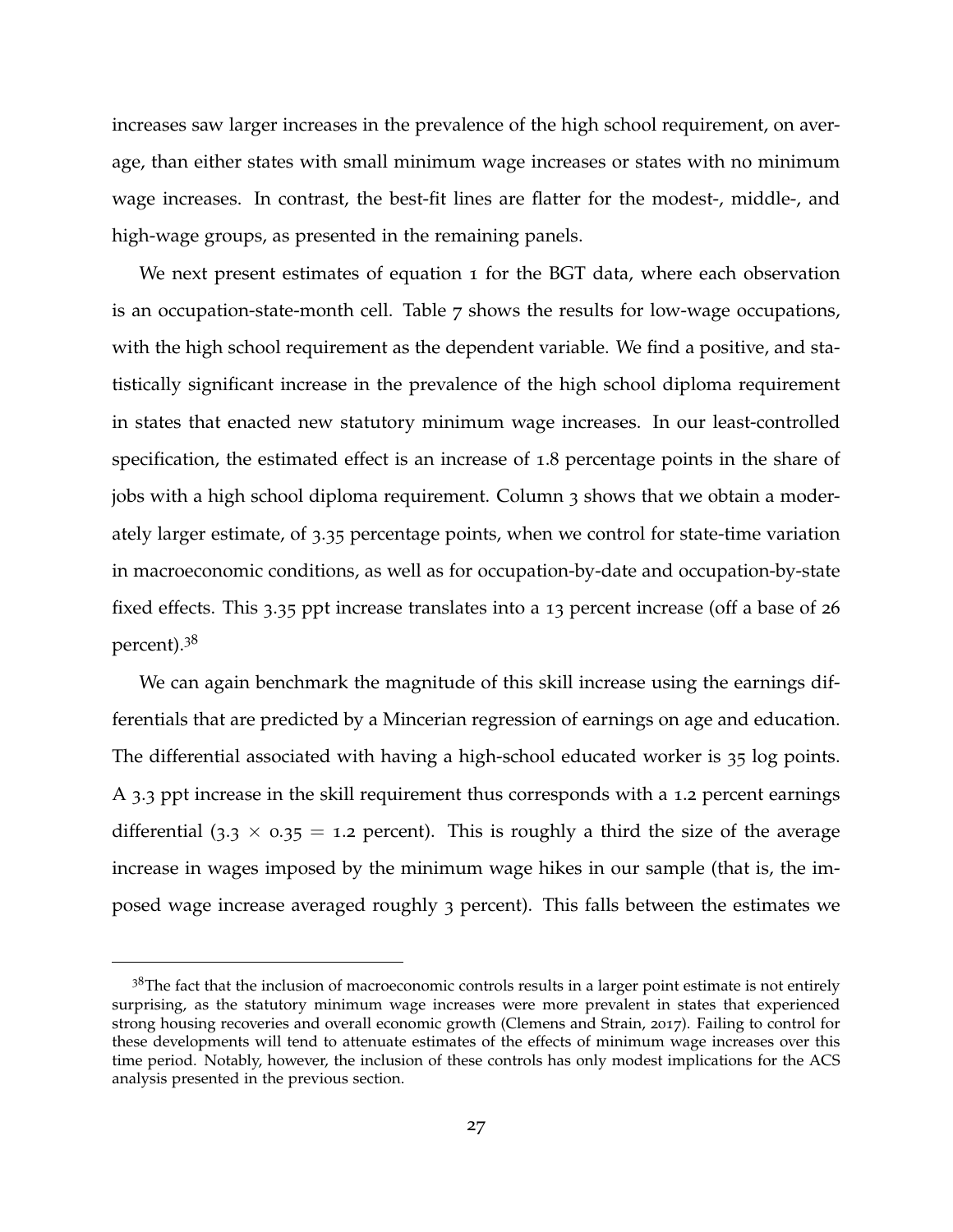found for increases in age (1.75 percent) and education (0.2 percent) among individuals employed in low-wage occupations in the ACS.

Figure [6](#page-48-0) shows the event study version of equation [1](#page-11-0) for high school requirements. We include the controls listed in column 3. To reduce noise, we aggregate from the month to the quarter level. The omitted category is the quarter prior to the first minimum wage change. There are no obvious trends prior to that first change, but there is a marked increase immediately following that first change. The elevated level is consistent through the full range of the post-increase data (20 months). Estimated effects are fairly constant here, while in the ACS data we observed impacts on worker demographics that increased with time since the first minimum wage increase (Figure [2](#page-44-0)). This combination of findings is consistent with the interpretation that stock variables take time to reflect changes in employment flows. The sharp response of text in job postings may also be related to lags between the legislation and enactment of minimum wage increases. That is, forward looking firms may begin contemplating personnel changes when wage increases are legislated, then implement those change when increases go into effect.

Appendix Table [A.](#page-64-0)6 explores robustness to our main sample selection criteria for low-wage occupations. Here we explore samples that relax or strengthen the requirement that firms post regularly in low-wage occupations. With full controls (column 3), results are very similar across samples regardless of the restriction. Failing to control for variations in macroeconomic conditions results in statistically insignificant point estimates in analyses of two of the alternative samples.[39](#page-0-0) Looking across samples, the analysis reveals further that changes in skill requirements were stronger among firms that advertise for low-skilled workers with regularity, compared to those that hire such workers sporadically.

 $39$ This reveals, once again, the importance of accounting for the fact that recent minimum wage increases have been enacted primarily by states that were experiencing relatively strong economic expansions.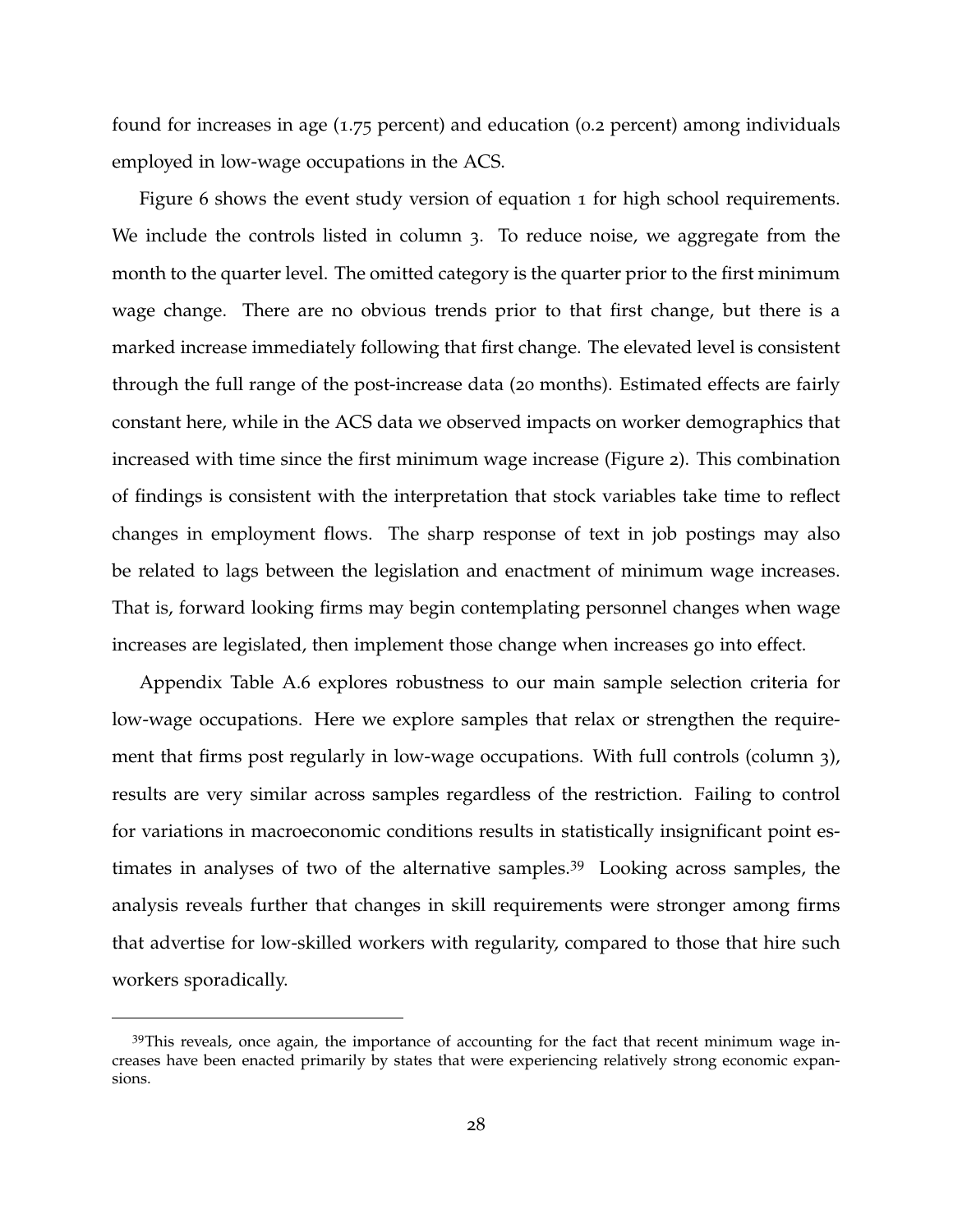Appendix Figure [A.](#page-58-0)1 and Table [A.](#page-59-0)1 explore how effects vary with the size of the minimum wage increase. In general, we do not see effects for states that had inflation-indexed increases and effects level off for large compared to medium increases. Nonetheless, we report results from a linear specification in panel D of Appendix Table [A.](#page-59-0)1. With the full set of controls included, a one-dollar increase in the minimum wage is associated with a statistically significant increase of 1.45 percentage points in the share of low-wage job postings that require a high school diploma.

Figure [7](#page-49-0) shows estimates separately by decile of the occupation's 10th percentile wage. We again break the bottom three occupations out into a "Very Low" category. Effects are concentrated at the bottom of the distribution, with the largest impact seen among bottom-decile occupations excluding those we classify as "Very Low." One possible explanation is that high school diploma requirements are a less important screening mechanism for those three lowest-ranked occupations, as evidenced by their lower prevalence at baseline: only about 16 percent of Very Low wage occupations post a high school requirement, compared to 31 percent for the remainder. Expressed as percent changes, our point estimates are thus quite similar for the "Very Low" and "Low" wage groups.

Coefficients for the remaining deciles in the distribution are smaller and tend to be statistically insignificant. The third, fourth, and fifth deciles have sizeable point estimates that are marginally significant. The modest and middle wage occupation groups have the largest propensity to post a high school requirement. In percent changes, effects are monotonically decreasing with the decile of the occupation's 10th percentile wage (except for the second decile where we see no effect). Appendix Table [A.](#page-61-0)3 provides regression results for ads across broader occupation groups. Coefficients are uniformly smaller for modest-, middle-, and high-wage occupations than for low-wage occupations, and tend to be statistically insignificant. The average point estimate across these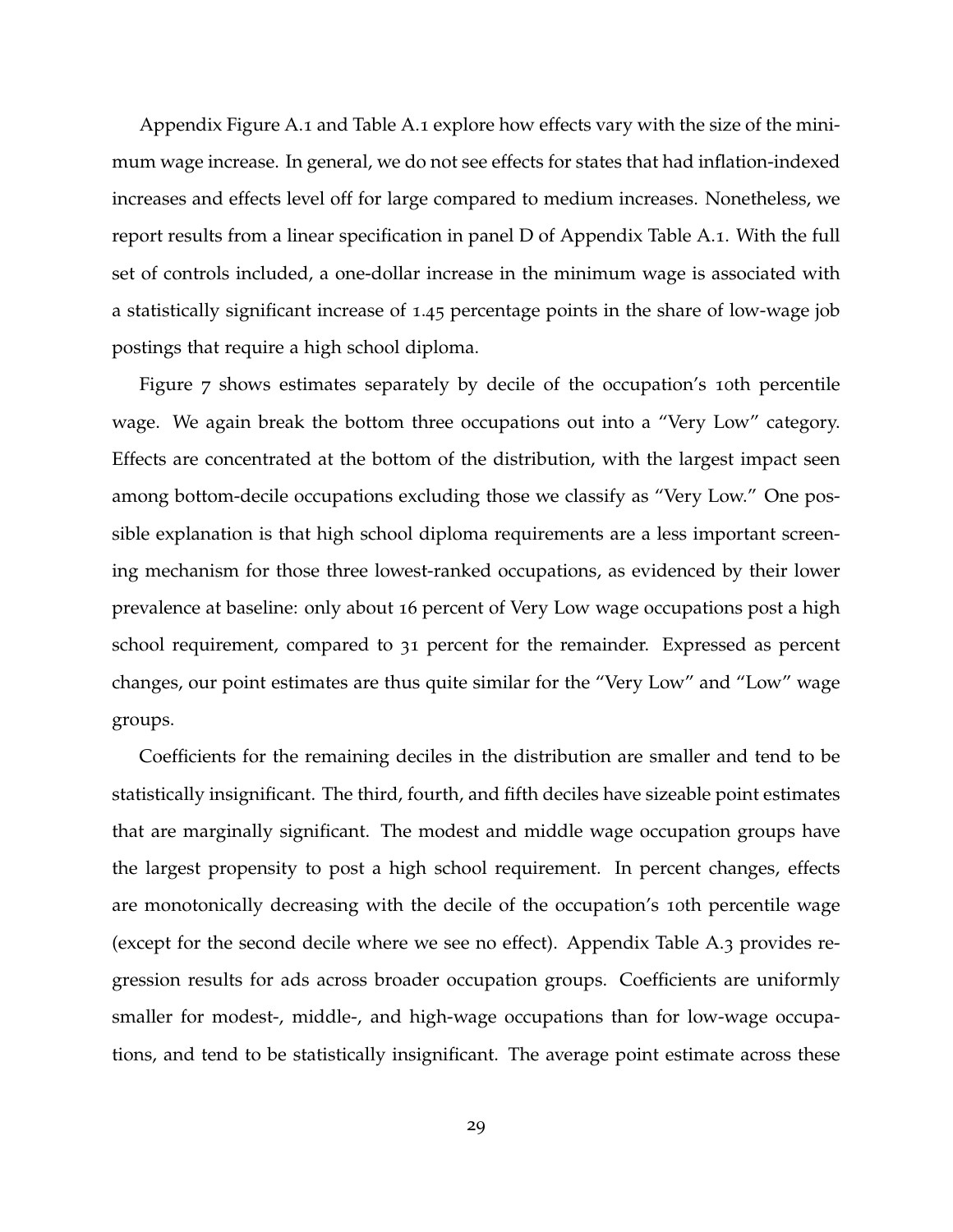higher-skilled groups is less than one-fifth of the point estimate associated with the lowwage occupations and has a t-statistic of less than 1.

Appendix Table [A.](#page-65-0)7 examines other outcomes. Reassuringly, we see no effect on the propensity to require a college degree. Given the low representation of college graduates and college degree requirements among low-wage occupations (Table [3](#page-52-0)), we would not have expected to see any adjustment on this margin.

With respect to other skill requirements, our preferred specification yields a statistically significant and positive point estimate on the "customer service" requirement and statistically significant and negative point estimates on the "cognitive" and "computer skills" requirements. We interpret these results with caution, as these estimates are less stable than our high school diploma finding across alternative specifications. Further, the observed mix of positive and negative point estimates makes it difficult to connect this set of results to a coherent theory. One pattern of potential note is that we find an increase in the most common of the remaining skill requirements following minimum wage hikes (customer service), while we observe a decrease in two of the least common of the remaining skill requirements (computer and cognitive skill). This pattern could be viewed as consistent with the idea that minimum wage occupations become more specialized following minimum wage increases. Specialization may, in turn, be associated with a decrease in opportunities for improving on skills outside of the relatively narrow customer service function. Finally, the customer service result is consistent with the idea that minimum wage hikes may increase investments in capital equipment, like automated ordering kiosks, which come with hands-on customer service requirements in their initial years [\(Lordan and Neumark,](#page-41-4) [2018](#page-41-4); [Aaronson and Phelan,](#page-38-0) [2019](#page-38-0)).

Finally, we investigate whether the increase in high school requirements is being driven by changes within or between firms. Recall, above we discussed that labor-labor substitution might occur because the composition of jobs shifts towards firms that em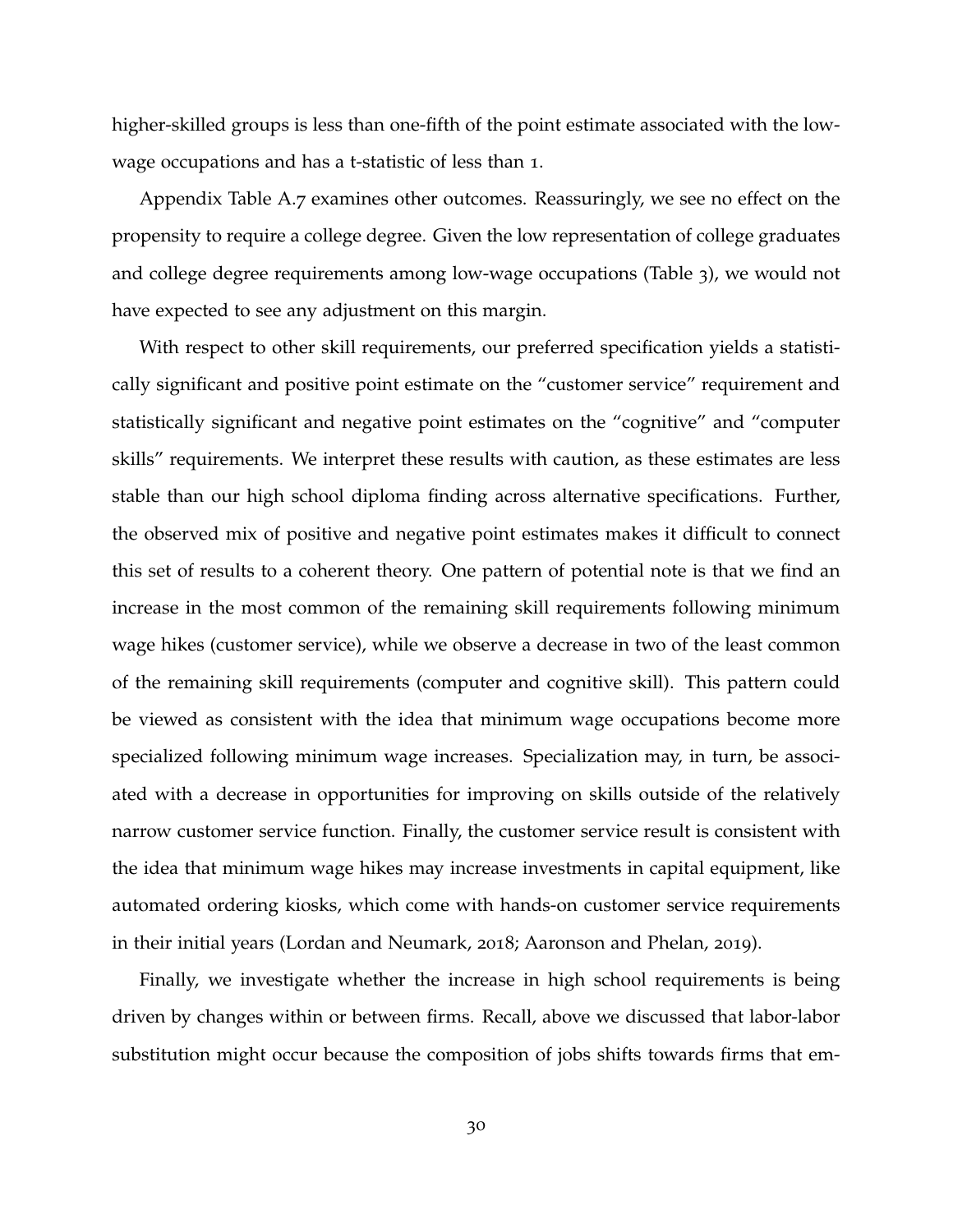ploy slightly higher skilled workers (between firm) or because a given firm substitutes its lower skilled workers for slightly higher skilled (within firm). For this analysis, we disaggregate the data to state-month-occupation-firm cells. In table [8](#page-57-0), we present estimates of equation [1](#page-11-0), beginning with the full controls specification that was discussed previously. As replicated in column 1, statutory minimum wage increases are associated with a 3.3 percentage point increase in the prevalence of high school requirements. To this specification we then sequentially add firm, firm-by-state, and firm-by-year fixed effects.

In specifications that include firm fixed effects, we find that new statutory minimum wage increases predict a 1 percentage point increase in the prevalence of the high school requirement. This means that the between-firm margin of adjustment can account for roughly two-thirds of the overall effect, while the within-firm margin accounts for roughly one-third. This is consistent with recent work by [Sorkin](#page-42-2) ([2015](#page-42-2)) and by [Aaronson](#page-38-8) [et al.](#page-38-8) ([2018](#page-38-8)), who emphasize the importance of firm-level exit and entry for understanding the minimum wage's long-run effects. That being said, even accounting for variation across firms in posting behavior, average differences within a firm across states, and changes within firm over time, we still find a sizable role for within firm responses to minimum wage policy. The effect is statistically significant and economically meaningful. This latter specification also helps to alleviate concerns that omitted variables drive our result. Controlling for the typical posting behavior of a firm, controlling for how the firm typically posts in a given state, and controlling flexibly for nationwide changes in firm posting behavior over time, we still find evidence of a shift towards more productive workers within firms.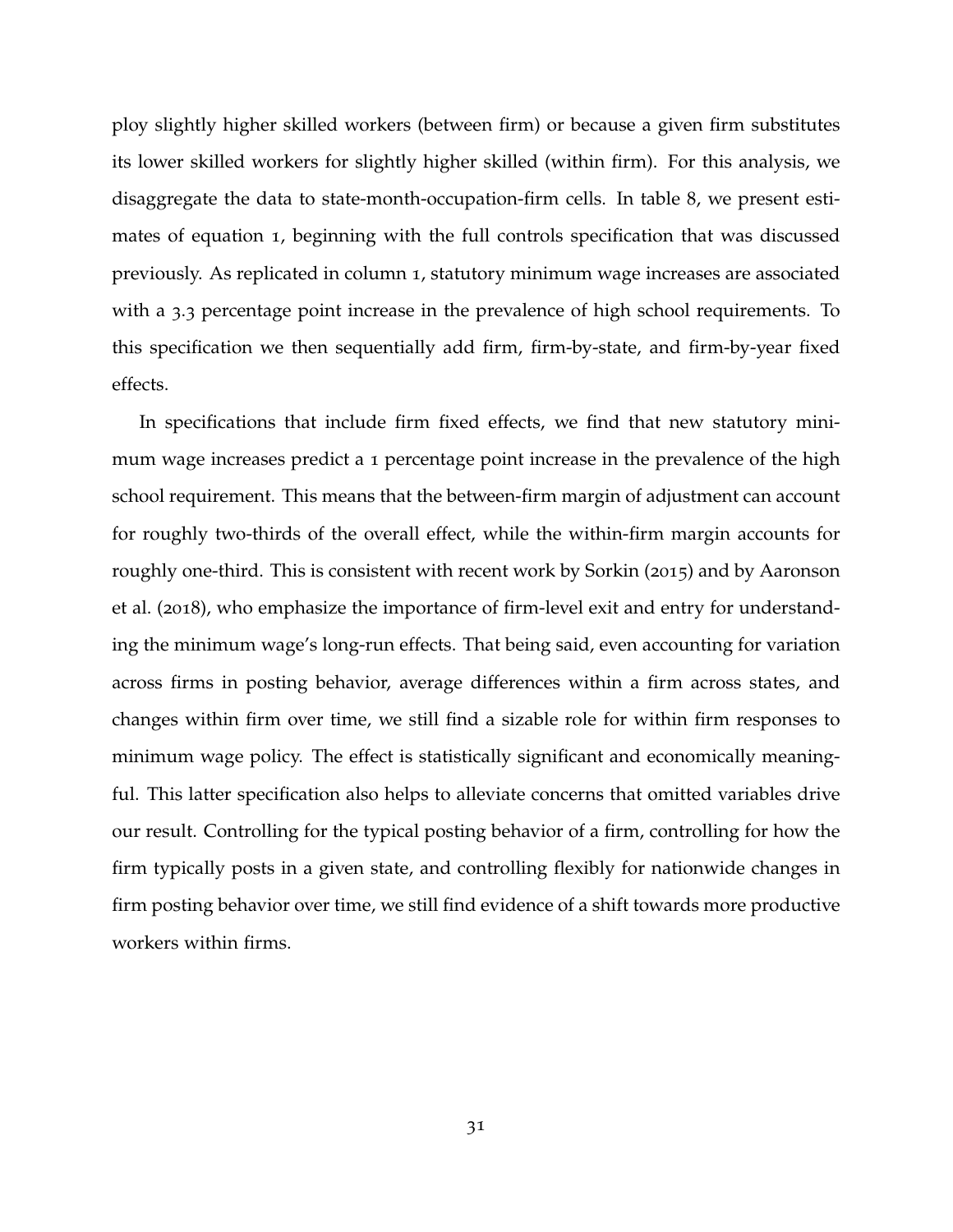# <span id="page-32-0"></span>**6 Discussion**

In this section we discuss how our analyses of data from the ACS and BGT relate to one another, as well as how they relate to the conceptual framework we sketched in section [2](#page-4-0). We first discuss the potential mix of supply and demand side forces underlying our results. We then discuss the relationship between the results we find on age and education in the ACS and BGT data. Finally, we discuss the magnitudes of our estimates as they relate to the cost increases firms experience following minimum wage increases.

### **6.1 The Roles of Labor Demand and Supply**

There are several potential explanations for the changes we observe in both employment and posted skill requirements. The most direct demand-side explanation is that employers are searching for and finding more-productive employees in response to increased labor costs. A second, complementary explanation is that there may also be a change in the composition of firms that choose to post vacancies and make hires. Firms that use unusually low-skilled labor, for example, might be replaced by firms who use higher-skilled workers for similar occupations.

Among these demand side explanations, our analysis suggests important roles for both. Both our ACS and BGT analyses are consistent with the view that demand shifted towards higher-skilled workers both within and across firms. Either margin may explain our findings in the ACS, which capture the stocks of workers employed in low-wage occupations. Our BGT analysis, which allows us to track firms across both time and space, can affirmatively rule in both the within- and across-firm margins (see table [8](#page-57-0)). The between firm margin operates through an increase in employment share of firms employing higher skilled workers. Because we found no overall change in employment levels or shares across occupation groups, it must be that the firms employing higher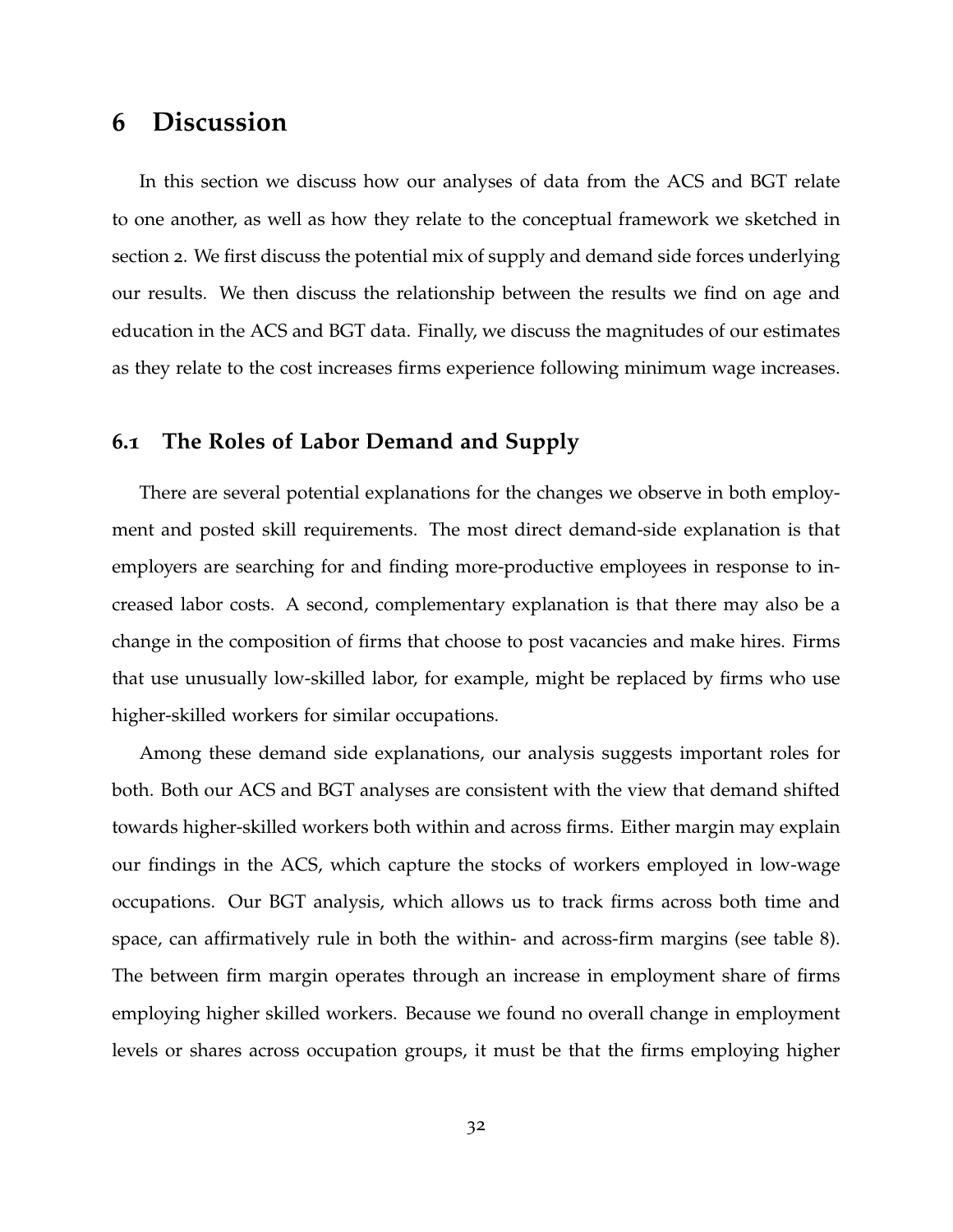skilled workers saw an increase in their employment levels, while firms employing lower skilled workers saw a reduction.<sup>[40](#page-0-0)</sup> As posited above, the gain among higher skilled firms can happen because their competitors face a binding cost shock.

Two of our findings point to likely roles for supply side factors. First, our ACS analysis finds that young and low education workers are replaced by older workers. This appears to involve some combination of labor market entry and shifts of older workers across occupations.<sup>[41](#page-0-0)</sup> Because employment increases are quite diffuse across individuals in higher age groups, however, we cannot speak with precision to who these individuals are.

Second, our BGT analysis suggests that minimum wage increases led to changes in skill requirements for some occupations that are not directly affected by the minimum wage. As noted in the discussion of our conceptual framework, the pre-screening function of vacancy postings can lead posted requirements to change in response to actual or expected changes in the supply of applicants. If a minimum wage increase leads low-skilled individuals to apply for jobs for which they are not qualified, pre-screening requirements may rise even if firms do not plan to alter the skill mix of the workers they ultimately hire. Notably, the occupations in which we observe these responses made extensive use of the high-school diploma requirement at baseline. The pre-screening margin thus appears to be a plausible rationale for these increases in requirements.

## **6.2 Age vs. Education**

We see robust evidence that employers increase stated preferences for a high school diploma immediately following a minimum wage increase. In the ACS, we see commen-

<sup>&</sup>lt;sup>40</sup>Additional analysis of the number of postings in the BGT data is consistent with this result. In Appendix Table [A.](#page-66-0)8, we report no change in the number of postings across occupation groups.

<sup>&</sup>lt;sup>41</sup>This combination of factors is implied by the fact that we see neither a decline in overall employment nor a decline in employment within low-wage occupations.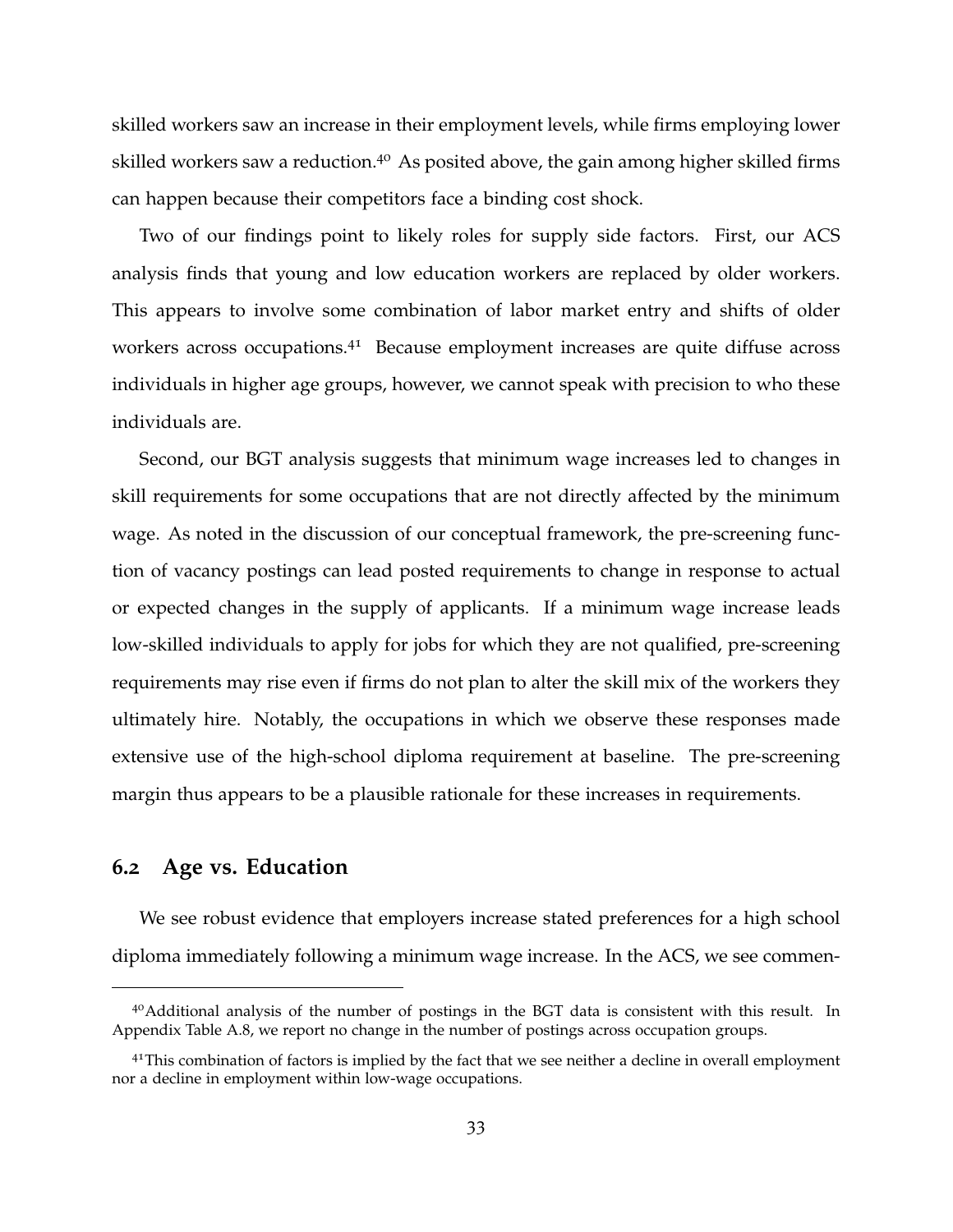surate decreases in employment probabilities for the young and less educated. As noted previously, however, those results load primarily on age and not on education per se. It is thus natural to ask how these analyses connect.

Why might firms post education requirements as a means to, in practice, increase the age of their typical employee? Several factors may be at work. First, it is important to note that high school diploma requirements will mechanically impact the young, who are precisely the age group within which we observe declines in employment. The linkage between our ACS and BGT findings is thus more direct than one might initially think. A second point is that the expected impact of a skill requirement depends on how it will be interpreted by potential applicants. It is not unreasonable to speculate, as firms seemingly do, that a high school diploma requirement may be an effective way to convey that the very least-skilled applicants need not apply. Third, although the young are not a protected class under federal anti-discrimination law (which explicitly protects those over the age of 40), the young are nonetheless a protected class in several states. Given that the federal law introduces age as a protected class, firms may simply prefer not to appear to discriminate by age even in cases where it is not, strictly speaking, illegal. They can instead accomplish a reduction in youth applications by posting a diploma requirement.

### **6.3 Quantifying Adjustments in the Context of Firms' Costs**

We conclude this section by attempting to quantify the magnitudes of our estimates relative to the cost increases firms experience as a result of minimum wage changes. On this score, the analysis in the current paper complements our analysis in [Clemens et al.](#page-39-0) ([2018](#page-39-0)). There, we provide evidence that this same set of minimum wage increases predict modest declines in the likelihood that workers in low-wage occupations have employer provided health insurance. While cost savings from reductions in coverage may help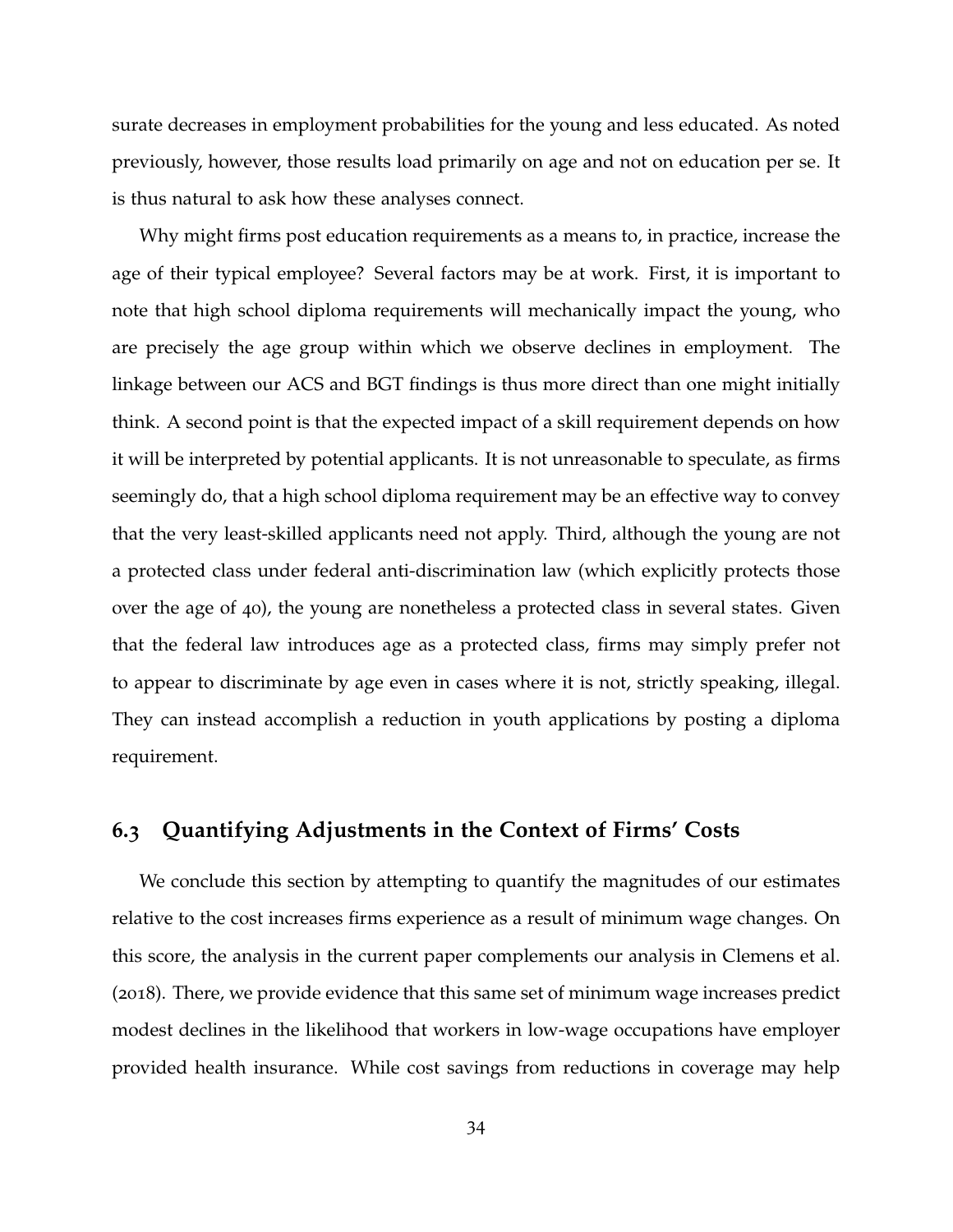firms to offset the added expense generated by minimum wage hikes, we estimate that such cost savings are modest. The estimated reduction in health benefits offsets roughly 10 to 15 percent of the wage increase on an annual basis.

Our analysis in the current paper finds that minimum wage increases lead to increases in the age and education of workers in low-wage jobs. In section [4](#page-14-0).2, we used a simple Mincerian earnings regression to assign a value to the estimated effects. There we found that the age effect amounted to more than 50 percent of the mechanical minimum wage increase. In section [5](#page-26-0).2, we conducted a similar exercise for increases in posted high school diploma requirements. There we found that the effect on postings amounted to roughly one third of the mechanical minimum wage increase. Were we to equate Mincerian earnings differentials with productivity, we could then say that laborlabor substitution allowed firms to offset a much larger fraction of the cost increase than offsets associated with health insurance benefits.

Between upskilling and declines in employer provided health insurance, our analyses can thus account for roughly half to two-thirds of the increase in the cost of workers in low-wage occupations. Other non-wage aspects of compensation, as well as noncompensation job attributes like effort requirements, may bring this fraction closer to one. Personnel policies thus appear capable of going a long way towards explaining how firms respond to minimum wage changes.

# **7 Conclusion**

We investigate whether changes in firms' skill requirements are channels through which labor markets respond to minimum wage increases. We present evidence on two sets of outcomes: observable skill proxies and the skill requirements firms include in online job postings. Data from the American Community Survey show that recent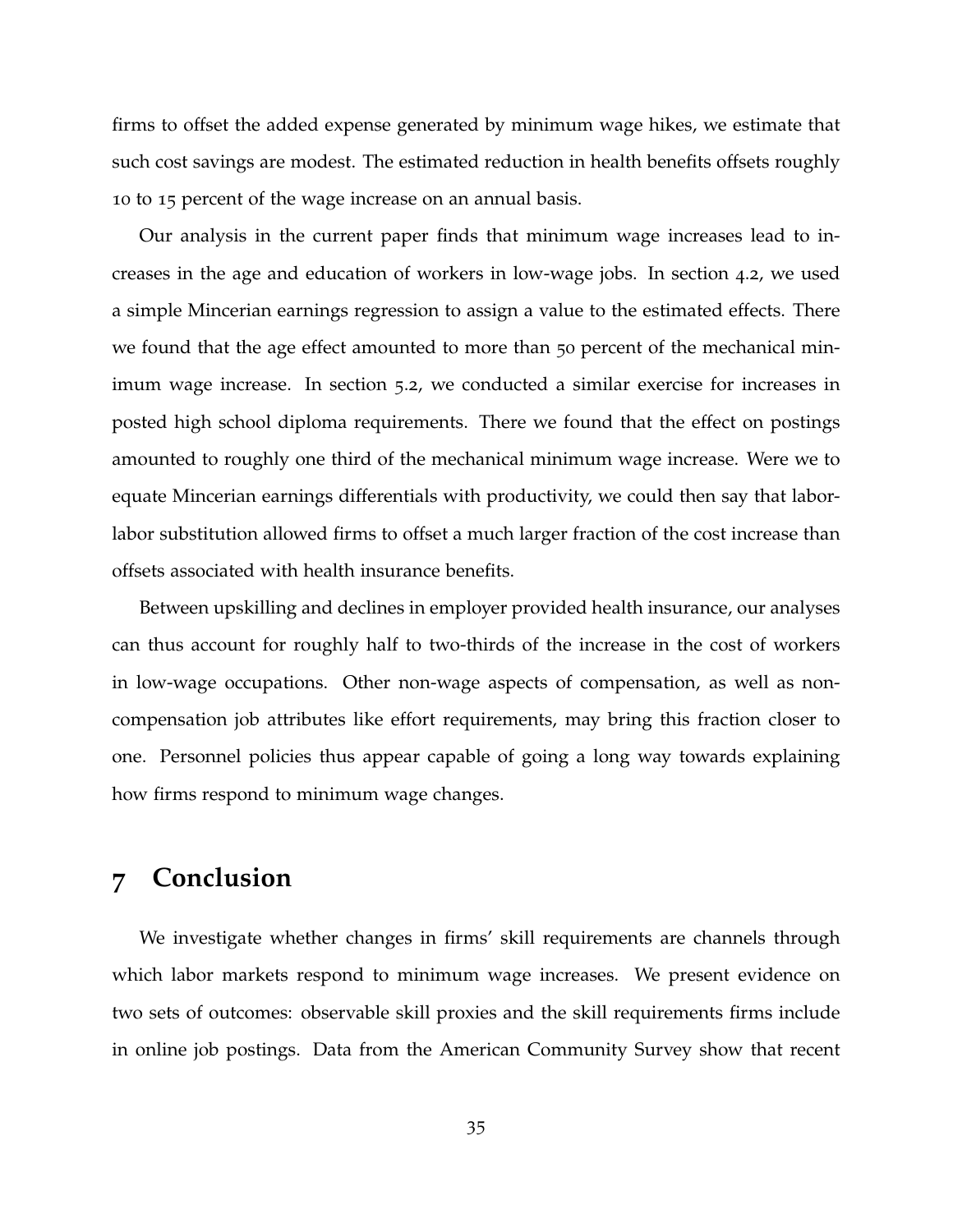minimum wage changes resulted in increases in the average age and education of the individuals employed in low-wage jobs. Data on job vacancy postings show that the prevalence of a high school diploma requirement increases at the same time. The shift in skill requirements begins within the first quarter of a minimum wage hike. Further, it results from both within-firm shifts in postings and across-firms shifts towards firms that sought more-skilled workers at baseline. Given the poor labor market outcomes of individuals without high school diplomas, and the importance of early experiences for career outcomes [\(Kahn,](#page-41-1) [2010](#page-41-1)), these findings have substantial relevance for the wellbeing of individuals at the low end of the earnings distribution.

Our analysis of the stock of employment is limited in at least two respects. First, ACS data provides a fairly coarse look at the demographic characteristics of the employed, and may thus miss many interesting margins along which employment patterns change. Second, like most analyses of employment stocks, our ACS analysis is inevitably limited to capturing short-to-medium run responses of margins that may take years to fully adjust.

While our data on vacancy postings allow us to shed light on a unique aspect of firms' hiring behavior, there are limitations here as well. For instance, the BGT data do not provide a perfectly representative picture of the job-vacancy landscape. Furthermore, without being able to match stated requirements to realized hires, we cannot discern whether firms successfully implement their formal requirements and we also cannot observe whether firms without formal requirements achieve the same skill distribution via informal hiring policy. However, the combination of an immediate shift in stated requirements, as seen in the BGT data, accompanied by a gradual increase in the skill level of the employed, as seen in the ACS data, suggests that we are indeed observing labor-labor substitution in response to minimum wage hikes.

In [Clemens et al.](#page-39-0) ([2018](#page-39-0)), we showed that these same minimum wage increases re-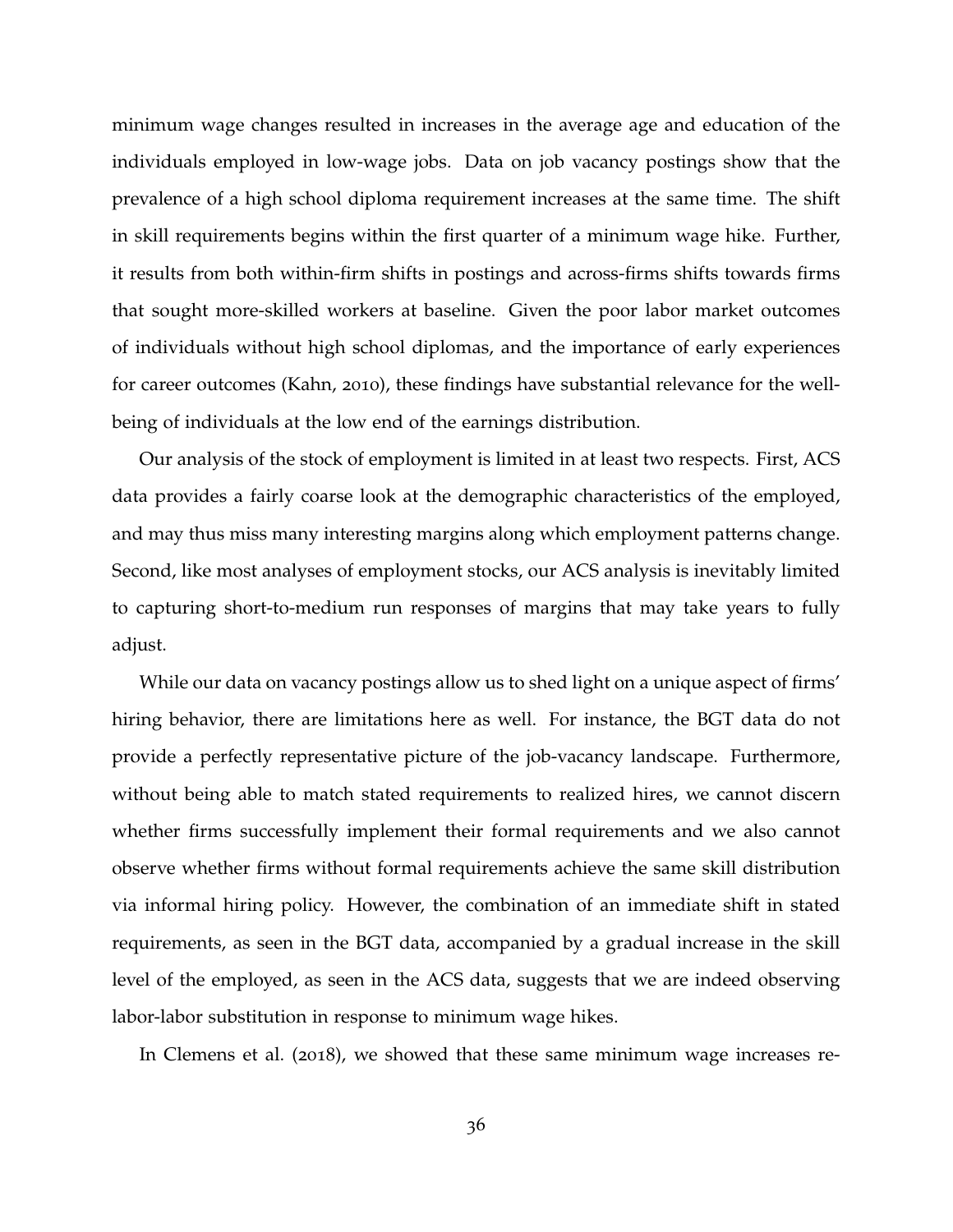sulted in lower provision of employer provided health insurance in low-wage occupations. Our estimates imply that savings from reductions in coverage offset about 10 percent of wage increases generated by the minimum wage hikes, leaving a sizable role for the shifting of rents to workers. The current paper's evidence on labor-labor substitution suggests that productivity in minimum wage jobs simultaneously increased due to changes in firms' hiring policies. We estimate that these effects can account for an additional offset of roughly a third to 50 percent, based on standard Mincerian returns to education and experience. Additional research on firms' hiring policies, production processes, and compensation packages has the potential to further advance our understanding of firm-level responses to minimum wage increases.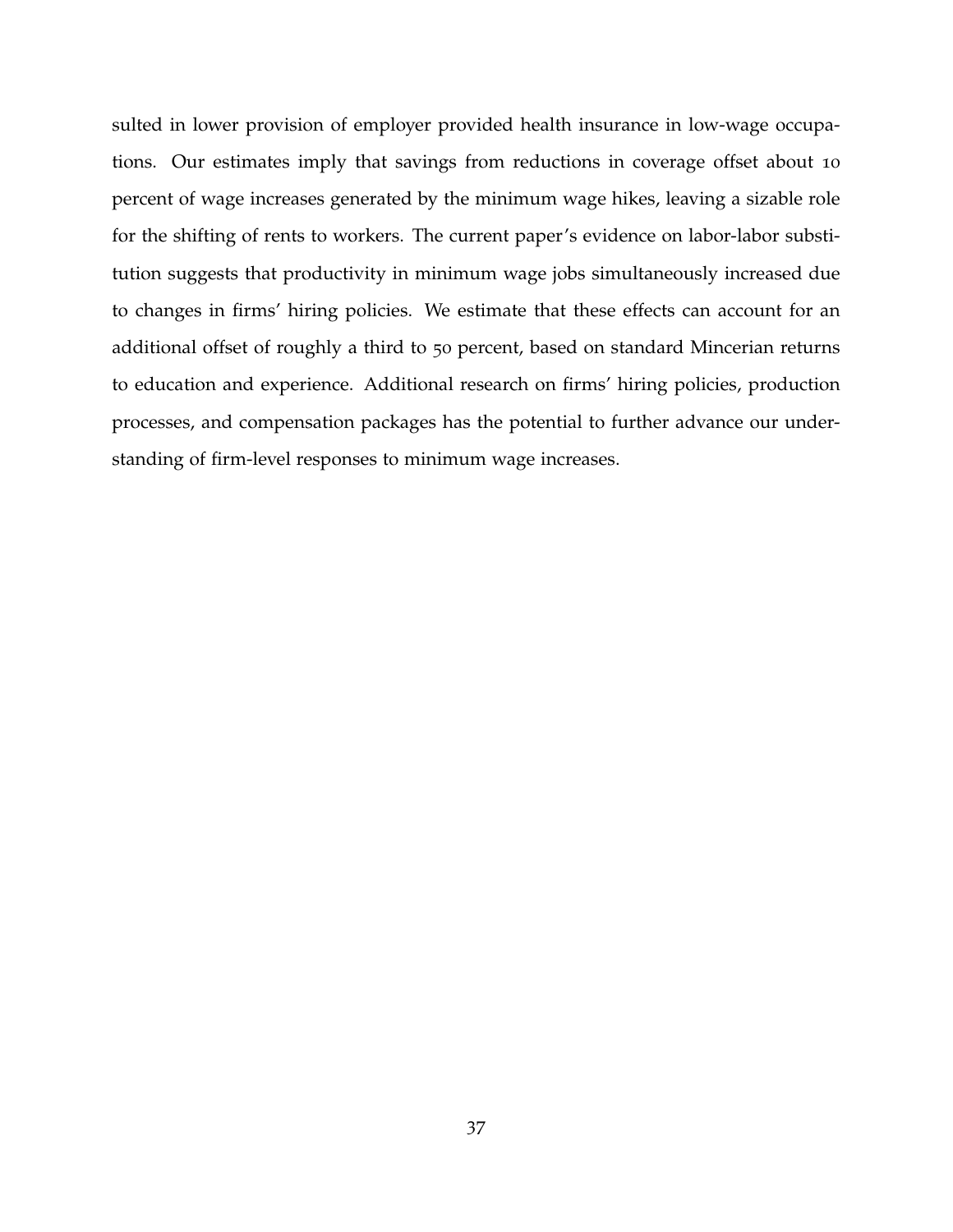# **References**

- <span id="page-38-3"></span>Aaronson, Daniel. 2001. Price pass-through and the minimum wage. *Review of Economics and Statistics* 83 (1):158–169.
- <span id="page-38-4"></span>Aaronson, Daniel, Eric French, and James MacDonald. 2008. The minimum wage, restaurant prices, and labor market structure. *Journal of Human Resources* 43 (3):688–720.
- <span id="page-38-8"></span>Aaronson, Daniel, Eric French, Isaac Sorkin, and Ted To. 2018. Industry dynamics and the minimum wage: A putty-clay approach. *International Economic Review* 59 (1):51–84.
- <span id="page-38-0"></span>Aaronson, Daniel and Brian J Phelan. 2019. Wage shocks and the technological substitution of low-wage jobs. *The Economic Journal* 129 (617):1–34.
- <span id="page-38-12"></span>Acemoglu, Daron. 2001. Good jobs versus bad jobs. *Journal of Labor Economics* 19 (1):1–21.
- <span id="page-38-2"></span>Adams, Camilla, Jonathan Meer, and Carly Will Sloan. 2018. The minimum wage and search effort. *NBER Working Paper 25128,* National Bureau of Economic Research, Cambridge, MA.
- <span id="page-38-9"></span>Ahn, Tom, Peter Arcidiacono, and Walter Wessels. 2011. The distributional impacts of minimum wage increases when both labor supply and labor demand are endogenous. *Journal of Business & Economic Statistics* 29 (1):12–23.
- <span id="page-38-6"></span>Altonji, Joseph G and Christina H Paxson. 1988. Labor supply preferences, hours constraints, and hours-wage trade-offs. *Journal of Labor Economics* 6 (2):254–276.
- <span id="page-38-7"></span>———. 1990. Labor supply, hours constraints and job mobility. *NBER Working Paper 3474,* National Bureau of Economic Research, Cambridge, MA.
- <span id="page-38-1"></span>Basker, Emek, Lucia Foster, and Shawn Klimek. 2017. Customer-employee substitution: Evidence from gasoline stations. *Journal of Economics & Management Strategy* 26 (4):876– 896.
- <span id="page-38-5"></span>Bell, Brian and Stephen Machin. 2018. Minimum wages and firm value. *Journal of Labor Economics* 36 (1):159–195.
- <span id="page-38-11"></span>Brummund, Peter and Michael R Strain. 2020. Does employment respond differently to minimum wage increases in the presence of inflation indexing? *Journal of Human Resources* 55 (3):999–1024.
- <span id="page-38-10"></span>Card, David and Alan B. Krueger. 1995. *Myth and measurement: the new economics of the minimum wage*. Princeton University Press.
- <span id="page-38-13"></span>Carnevale, Anthony P, Tamara Jayasundera, and Dmitri Repnikov. 2014. The online college labor market: Where the jobs are. *Georgetown University Center on Education and the Workforce* .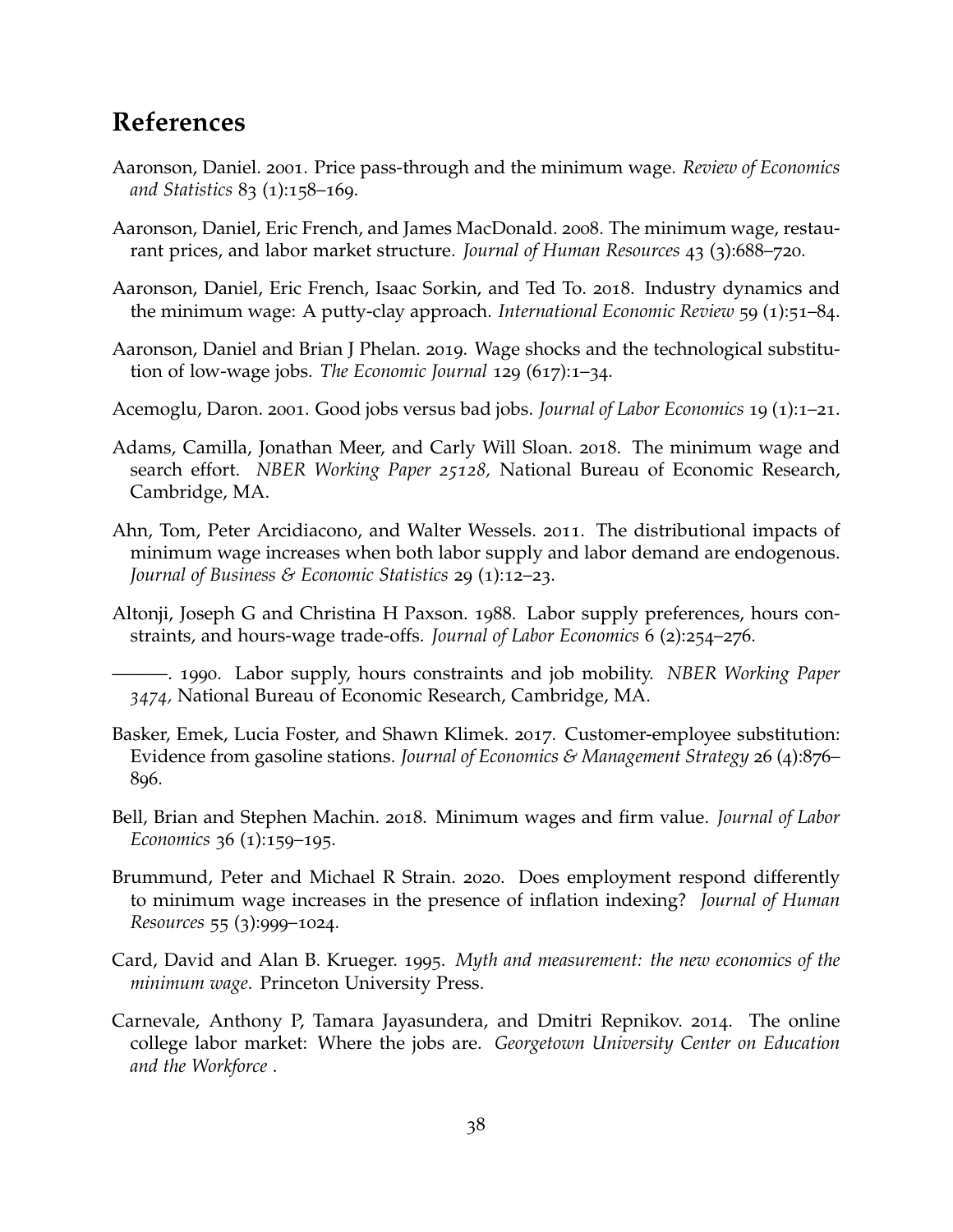- <span id="page-39-7"></span>Cengiz, Doruk, Arindrajit Dube, Attila Lindner, and Ben Zipperer. 2019. The effect of minimum wages on low-wage jobs. *The Quarterly Journal of Economics* 134 (3):1405– 1454.
- <span id="page-39-1"></span>Chen, Yuci. 2018. What do establishments do when wages increase? evidence from minimum wages in the united states. *Unpublished manuscript* Department of Economics, University of Illinois at Urbana-Champaign.
- <span id="page-39-0"></span>Clemens, Jeffrey, Lisa B Kahn, and Jonathan Meer. 2018. The minimum wage, fringe benefits, and worker welfare. *NBER Working Paper 24635,* National Bureau of Economic Research, Cambridge, MA.
- <span id="page-39-6"></span>Clemens, Jeffrey and Michael R. Strain. 2017. Estimating the employment effects of recent minimum wage changes: Early evidence, an interpretative framework, and a pre-commitment to future analysis. *NBER Working Paper 23084,* National Bureau of Economic Research, Cambridge, MA.
- <span id="page-39-9"></span>———. 2018a. Minimum wage analysis using a pre-committed research design: Evidence through 2016. *IZA Discussion Paper 11427,* Institute of Labor Economics, Bonn, Germany.
- <span id="page-39-8"></span>Clemens, Jeffrey and Michael R Strain. 2018b. The short-run employment effects of recent minimum wage changes: Evidence from the american community survey. *Contemporary Economic Policy* 36 (4):711–722.
- <span id="page-39-4"></span>Clemens, Jeffrey and Michael R. Strain. Forthcoming. Implications of schedule irregularity as a minimum wage response margin. *Applied Economics Letters* .
- <span id="page-39-5"></span>Clemens, Jeffrey and Michael Wither. 2019. The minimum wage and the great recession: Evidence of effects on the employment and income trajectories of low-skilled workers. *Journal of Public Economics* 170 (February):53–67.
- <span id="page-39-3"></span>Coviello, Decio, Erika Deserranno, and Nicola Persico. 2018. Minimum wage and individual worker productivity: Evidence from a large us retailer. *Unpublished manuscript* Kellogg School of Management, Northwestern University.
- <span id="page-39-11"></span>Davis, Steven J, R Jason Faberman, and John C Haltiwanger. 2013. The establishmentlevel behavior of vacancies and hiring. *The Quarterly Journal of Economics* 128 (2):581– 622.
- <span id="page-39-10"></span>Deming, David and Lisa B Kahn. 2018. Skill requirements across firms and labor markets: Evidence from job postings for professionals. *Journal of Labor Economics* 36 (S1):S337– S369.
- <span id="page-39-2"></span>Draca, Mirko, Stephen Machin, and John Van Reenen. 2011. Minimum wages and firm profitability. *American Economic Journal: Applied Economics* 3 (1):129–51.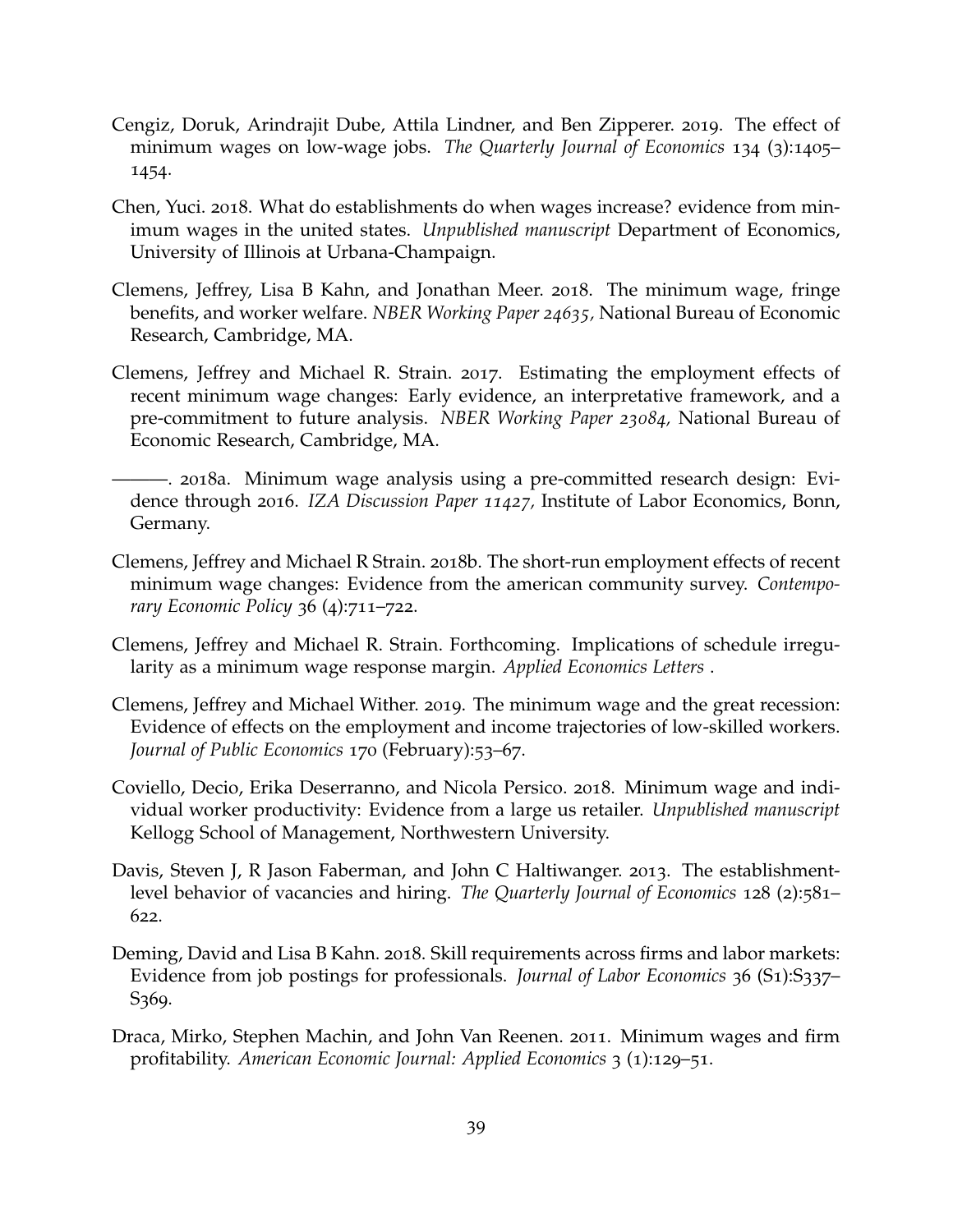- <span id="page-40-7"></span>Dube, Arindrajit, T William Lester, and Michael Reich. 2016. Minimum wage shocks, employment flows, and labor market frictions. *Journal of Labor Economics* 34 (3):663– 704.
- <span id="page-40-0"></span>Even, William E and David A Macpherson. 2010. The teen employment crisis: The effects of the 2007-2009 federal minimum wage increases on teen employment. *Employment Policies Institute, Washington, DC* .
- <span id="page-40-8"></span>Fairris, David and Leon Fernandez Bujanda. 2008. The dissipation of minimum wage gains for workers through labor-labor substitution: evidence from the los angeles living wage ordinance. *Southern Economic Journal* 75 (2):473–496.
- <span id="page-40-11"></span>Flinn, Christopher J. 2006. Minimum wage effects on labor market outcomes under search, matching, and endogenous contact rates. *Econometrica* 74 (4):1013–1062.
- <span id="page-40-9"></span>Giuliano, Laura. 2013. Minimum wage effects on employment, substitution, and the teenage labor supply: evidence from personnel data. *Journal of Labor Economics* 31 (1):155–194.
- <span id="page-40-1"></span>Gooptu, Angshuman and Kosali Simon. 2019. The effect of minimum wage laws on employer health insurance: Evidence from the american community survey. *Unpublished Manuscript,* O'Neill School of Public and Environmental Affairs, Indiana University.
- <span id="page-40-6"></span>Gopalan, Radhakrishnan, Barton H Hamilton, Ankit Kalda, and David Sovich. Forthcoming. State minimum wage changes and employment: Evidence from one million hourly wage workers. *Journal of Labor Economics* .
- <span id="page-40-2"></span>Hamermesh, Daniel S. 1996. *Labor demand*. Princeton University Press.
- <span id="page-40-10"></span>Hamermesh, Daniel S. and James Grant. 1979. Econometric studies of labor-labor substitution and their implications for policy. *The Journal of Human Resources* 14 (4):518–542.
- <span id="page-40-4"></span>Harasztosi, Péter and Attila Lindner. 2019. Who pays for the minimum wage? *American Economic Review* 109 (8):2693–2727.
- <span id="page-40-12"></span>Hershbein, Brad J and Lisa B Kahn. 2018. Do recessions accelerate routine-biased technological change? evidence from vacancy postings. *American Economic Review* 108 (7):1737–72.
- <span id="page-40-3"></span>Hirsch, Barry T, Bruce E Kaufman, and Tetyana Zelenska. 2015. Minimum wage channels of adjustment. *Industrial Relations: A Journal of Economy and Society* 54 (2):199–239.
- <span id="page-40-5"></span>Horton, John. 2017. Price floors and employer preferences: Evidence from a minimum wage experiment. *Unpublished manuscript* Sloan School of Management, Massachusetts Institute of Technology.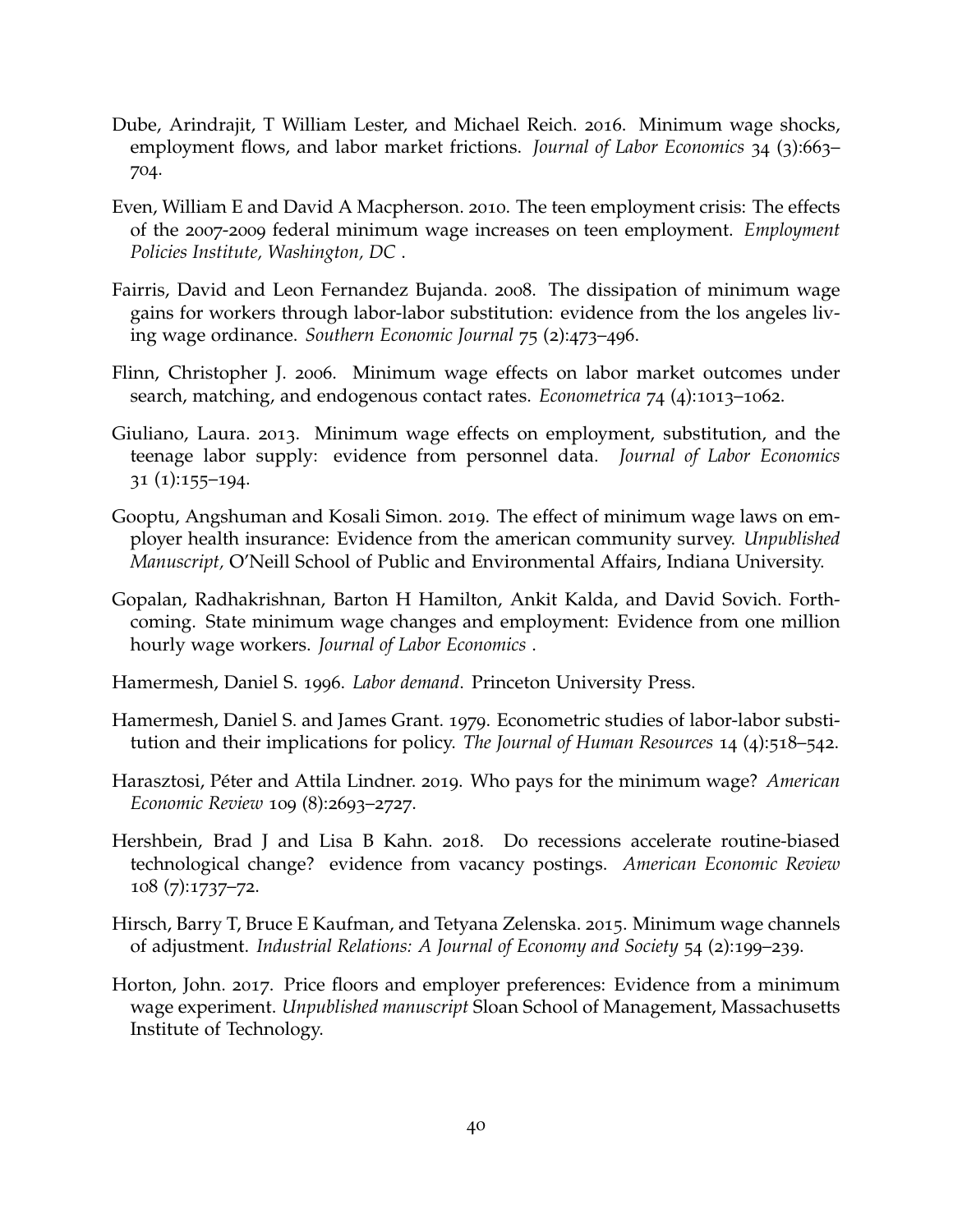- <span id="page-41-7"></span>Jardim, Ekaterina, Mark C Long, Robert Plotnick, Emma van Inwegen, Jacob Vigdor, and Hilary Wething. 2018. Minimum wage increases and individual employment trajectories. *NBER Working Paper 25182* National Bureau of Economic Research, Cambridge, MA.
- <span id="page-41-1"></span>Kahn, Lisa B. 2010. The long-term labor market consequences of graduating from college in a bad economy. *Labour Economics* 17 (2):303–316.
- <span id="page-41-5"></span>Ku, Hyejin. Forthcoming. Does minimum wage increase labor productivity? evidence from piece rate workers. *Journal of Labor Economics* .
- <span id="page-41-14"></span>Lazear, Edward P and James R Spletzer. 2012. Hiring, churn, and the business cycle. *American Economic Review* 102 (3):575–79.
- <span id="page-41-0"></span>Lemieux, Thomas. 2006. *The mincer equation thirty years after schooling, experience, and earnings*. Springer, Boston, MA, 127–145.
- <span id="page-41-4"></span>Lordan, Grace and David Neumark. 2018. People versus machines: the impact of minimum wages on automatable jobs. *Labour Economics* 52:40–53.
- <span id="page-41-10"></span>Luttmer, Erzo FP. 2007. Does the minimum wage cause inefficient rationing? *The BE Journal of Economic Analysis & Policy* 7 (1):1–42.
- <span id="page-41-6"></span>Meer, Jonathan and Jeremy West. 2016. Effects of the minimum wage on employment dynamics. *Journal of Human Resources* 51 (2):500–522.
- <span id="page-41-13"></span>Mincer, Jacob A. 1974. *Schooling, experience, and earnings*. National Bureau of Economic Research, Cambridge, MA.
- <span id="page-41-12"></span>Monras, Joan. 2019. Minimum wages and spatial equilibrium: Theory and evidence. *Journal of Labor Economics* 37 (3):853–904.
- <span id="page-41-2"></span>Neumark, David and Olena Nizalova. 2007. Minimum wage effects in the longer run. *Journal of Human Resources* 42 (2):435–452.
- <span id="page-41-9"></span>Neumark, David and William Wascher. 1996. The effects of minimum wages on teenage employment and enrollment: Estimates from matched cps data. *Research in Labor Economics* :25–64.
- <span id="page-41-8"></span>Obenauer, Marie Louise and Bertha Marie von der Nienburg. 1915. Effect of minimumwage determinations in oregon. *Bulletin of the US Bureau of Labor Statistics* 176.
- <span id="page-41-11"></span>Phelan, Brian J. 2019. Hedonic-based labor supply substitution and the ripple effect of minimum wages. *Journal of Labor Economics* 37 (3):905–947.
- <span id="page-41-3"></span>Simon, Kosali and Robert Kaestner. 2004. Do minimum wages affect non-wage job attributes? evidence on fringe benefits. *ILR Review* 58 (1):52–70.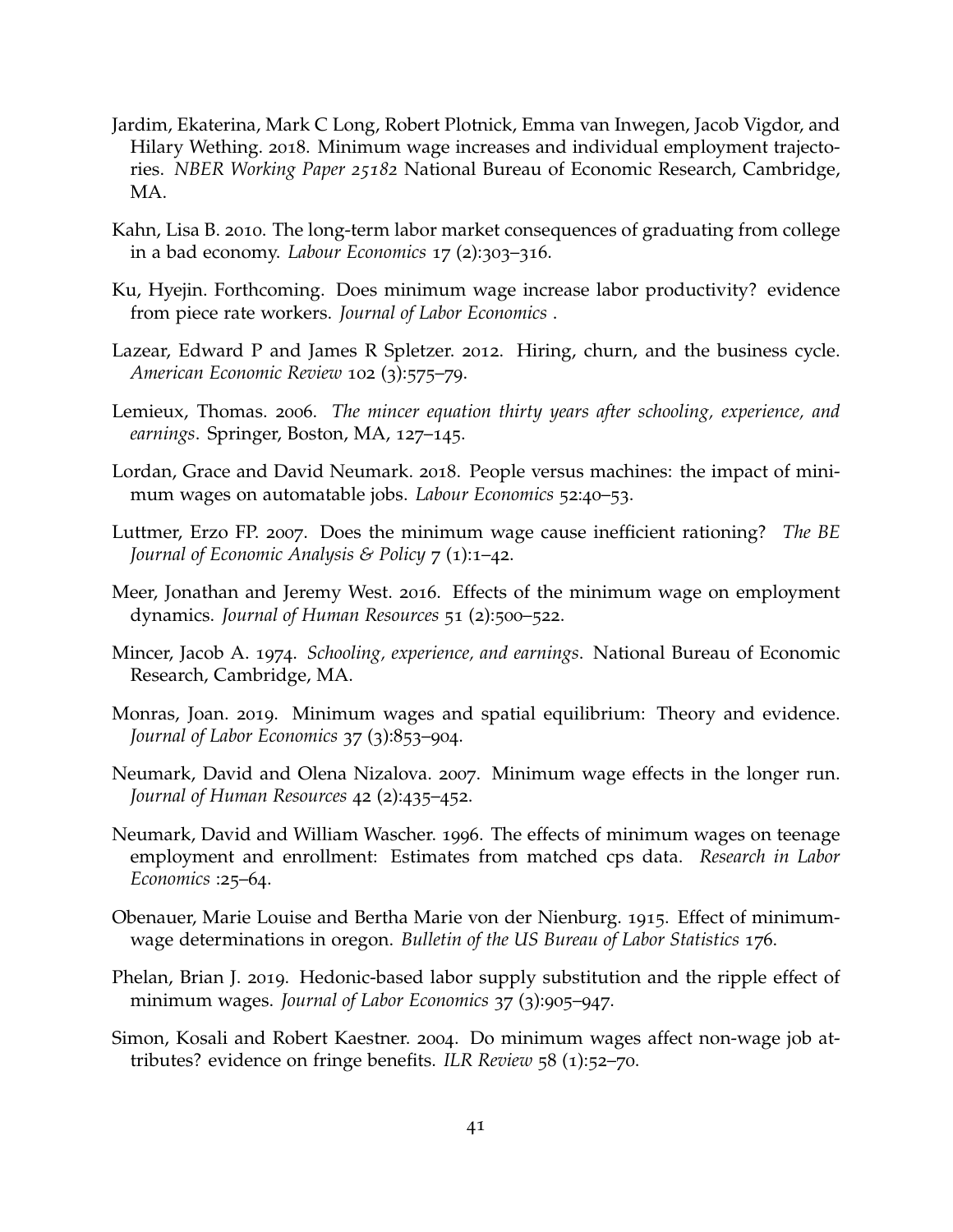- <span id="page-42-4"></span>Smith, Christopher L. 2012. The impact of low-skilled immigration on the youth labor market. *Journal of Labor Economics* 30 (1):55–89.
- <span id="page-42-1"></span>Smith, HB Lees. 1907. Economic theory and proposals for a legal minimum wage. *The Economic Journal* 17 (68):504–512.
- <span id="page-42-0"></span>Smith, Ralph E and Bruce Vavrichek. 1992. The wage mobility of minimum wage workers. *ILR Review* 46 (1):82–88.
- <span id="page-42-2"></span>Sorkin, Isaac. 2015. Are there long-run effects of the minimum wage? *Review of Economic Dynamics* 18 (2):306–333.
- <span id="page-42-3"></span>Vaghul, Kavya and Ben Zipperer. 2016. Historical state and sub-state minimum wage data. *Unpublished manuscript,* Washington Center for Equitable Growth, Washington, DC.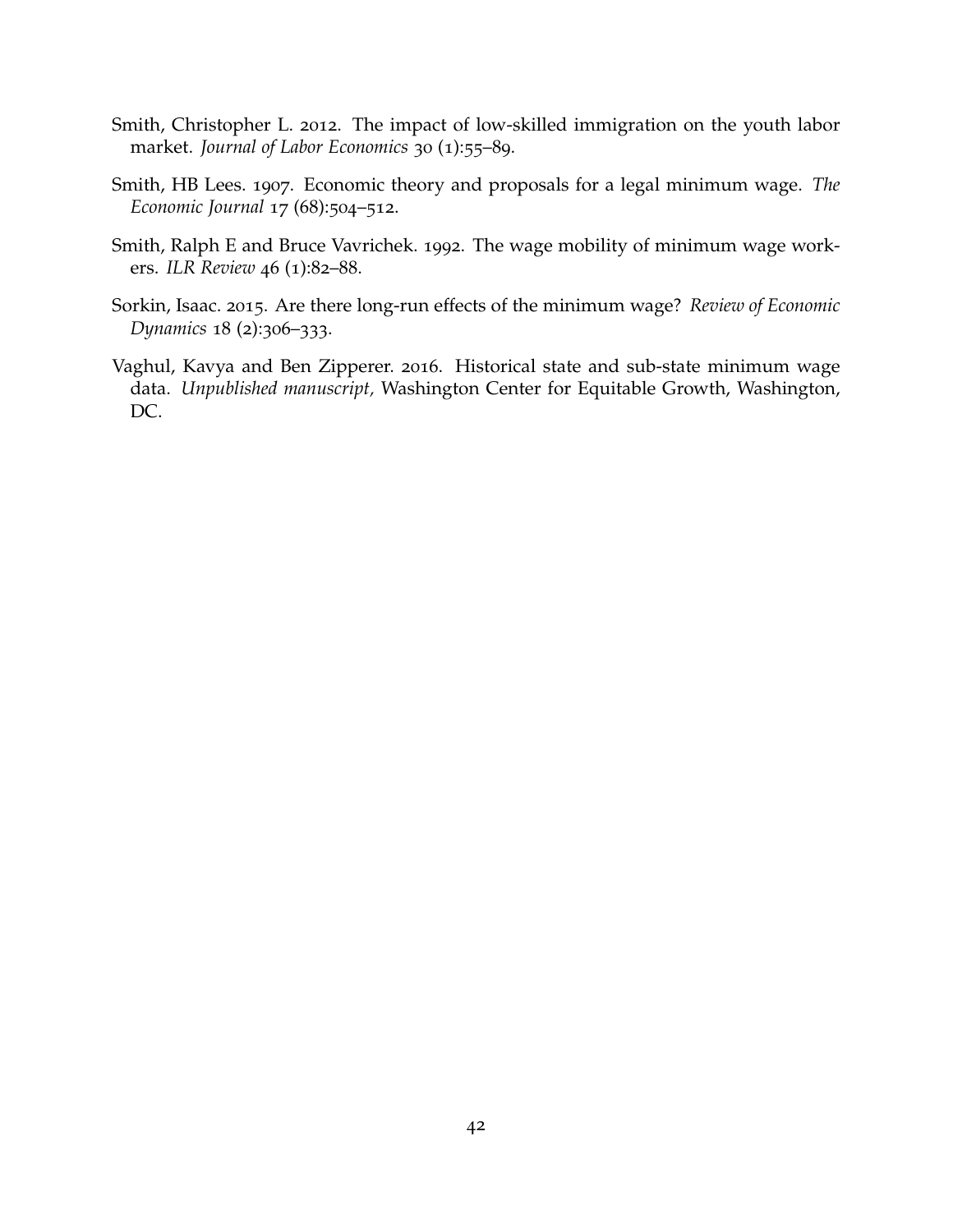# **Figures and Tables**

<span id="page-43-0"></span>

#### Figure 1: **Changes in Age of Employed (ACS) and Minimum Wage by State**

Note: The figure presents scatter plots of the state-level change in average age of employed workers on the state-level change in the minimum wage, separately by occupation group, using American Community Survey (ACS) data. The age change is the average difference between the period before a given state enacted its first minimum wage increase to the period from the first change onwards (see Table [1](#page-50-0)). Minimum wage changes on the x-axis are the total change for the state over the full time period. For states with no minimum wage change, we use the modal change date of statutory increasers, 2014. We group occupations based on their decile of the 10th percentile wage distribution, as measured in the 2006 Occupational Employment Statistics. "Low", "Modest", "Medium", and "High" wage occupations correspond to the 1st, 2-4, 5-7, and 8-10 deciles, respectively; see Table [2](#page-51-0).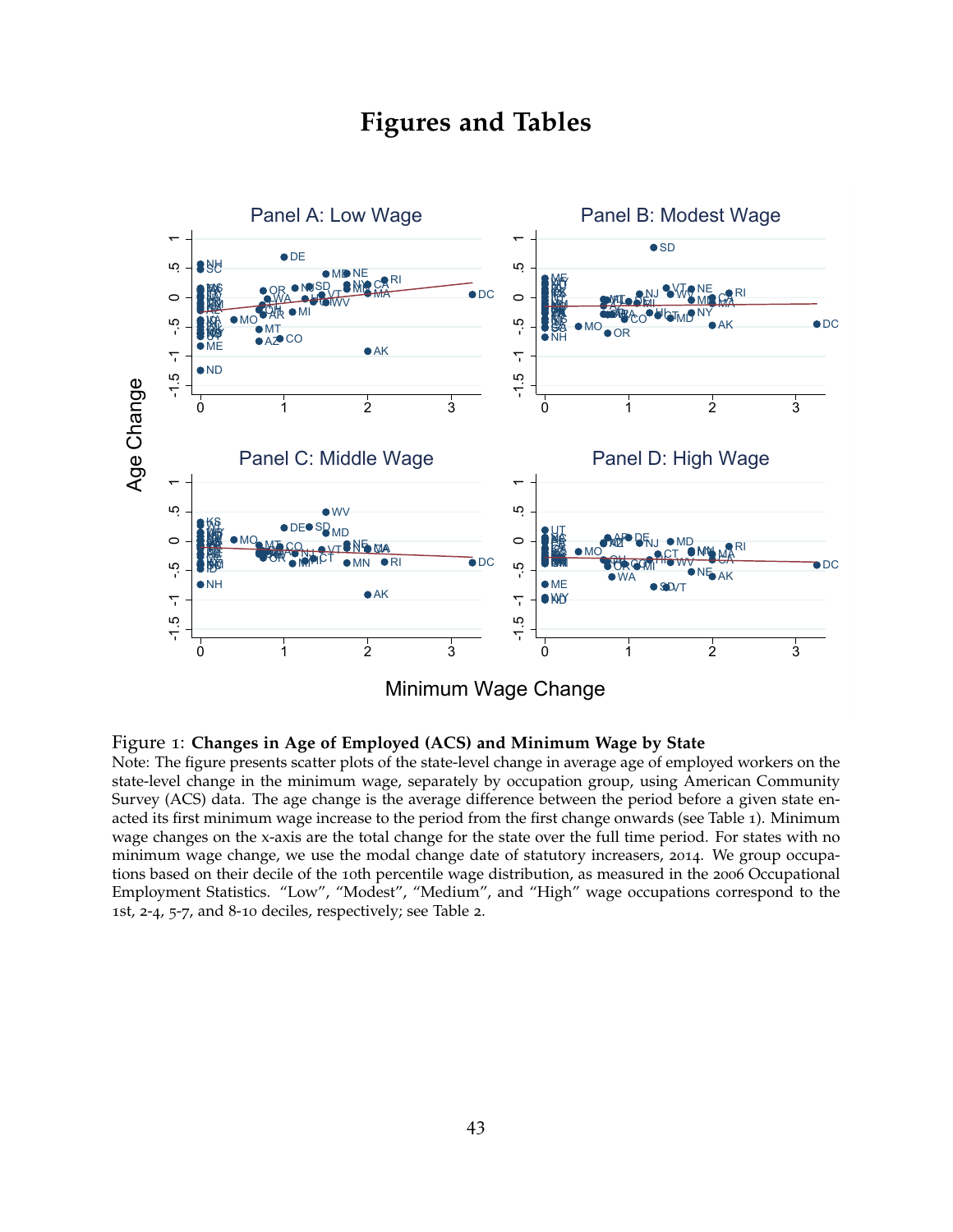<span id="page-44-0"></span>



Note: The figure reports results of a version of Equation ([1](#page-11-0)), with the full set of controls described in the text, that allows for interactions between Increaser and each year before and after the first minimum wage hike. The omitted category is the year before the first change. We plot coefficients and 95% confidence bars, restricting the sample to low-wage occupations, using American Community Survey (ACS) data.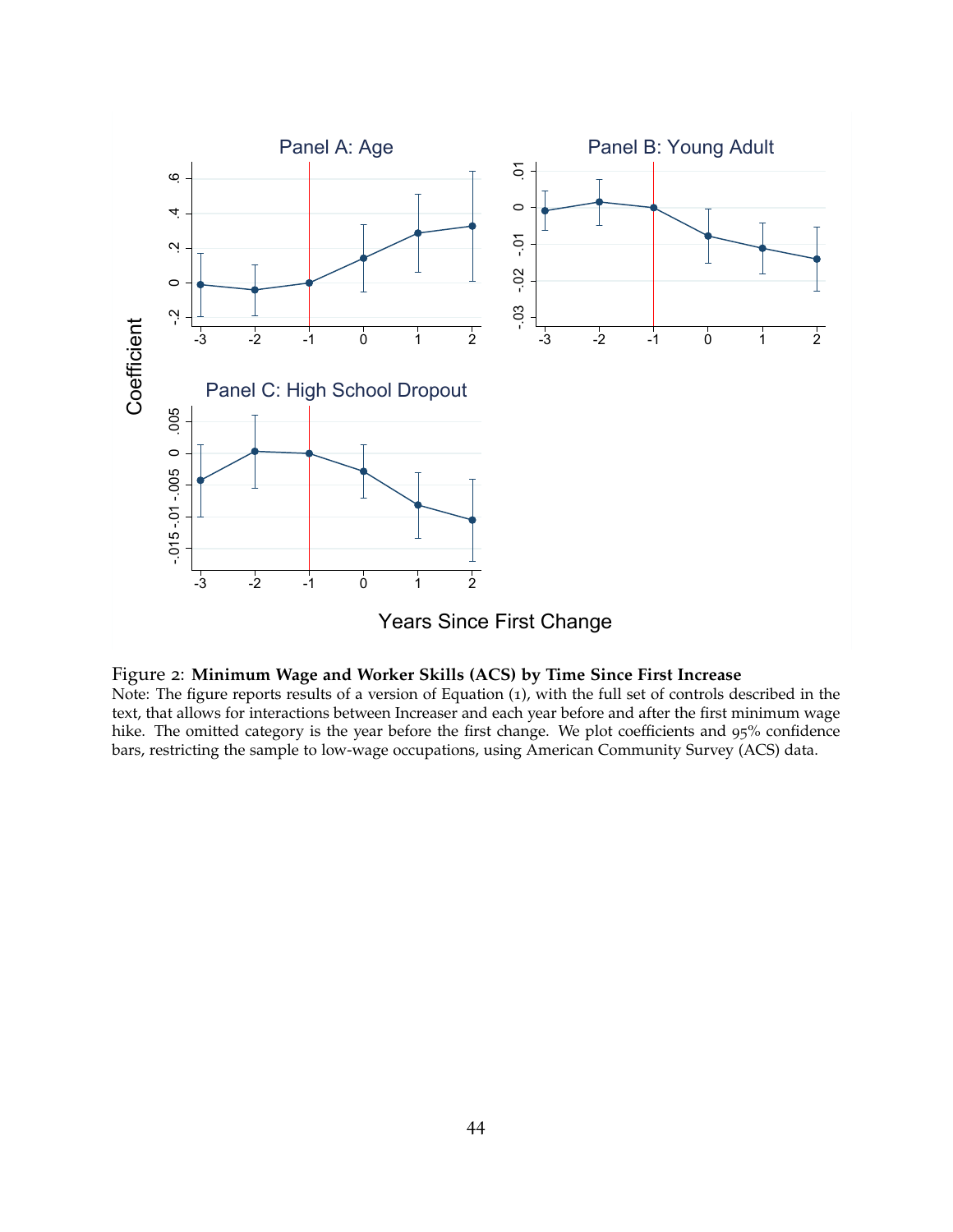<span id="page-45-0"></span>

Decile of 10th Ptile Wage

### Figure 3: **Worker Skill Outcomes (ACS) by Occupation Group**

Note: The figure reports results of Equation ([1](#page-11-0)), estimated separately by decile of their 10th percentile wage (the bottom decile is split into the lowest three occupations, "very low", and the remainder in the low category, "1"). We include full controls in all regressions and use American Community Survey (ACS) data. We report coefficients and 95% confidence bars.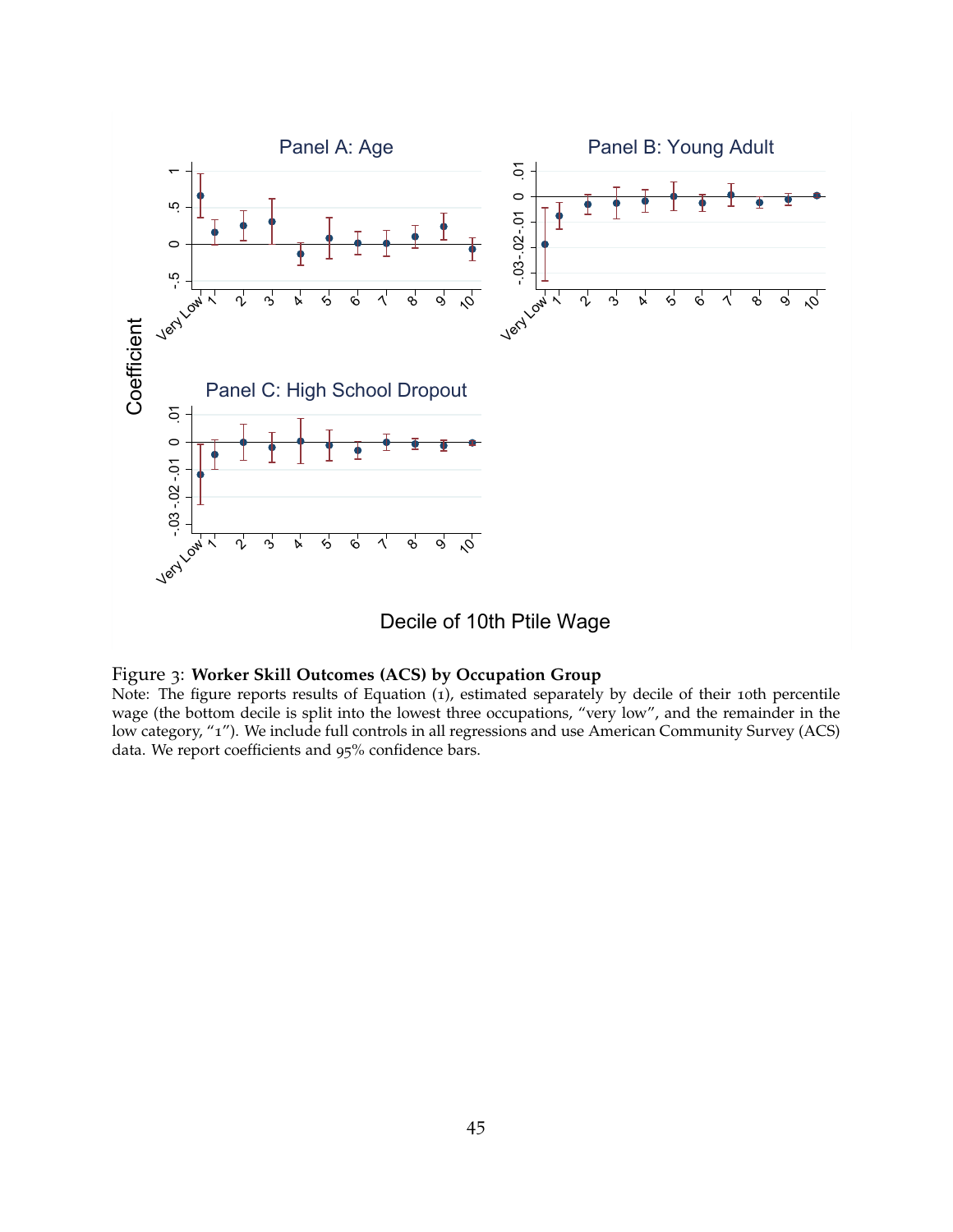<span id="page-46-0"></span>

Figure 4: **Occupation Distributions in BGT and OES and Changes over Time**

Note: Figure A plots occupation shares in Burning Glass (BGT) on occupation shares in Occupational Employment Statistics (OES) for four-digit SOC occupations codes, averaged from 2011-2016. Figure B plots the average deviation between OES and BGT in 2014-16 occupation shares on the average deviation in 2014-16. Both figures include a 45 degree line.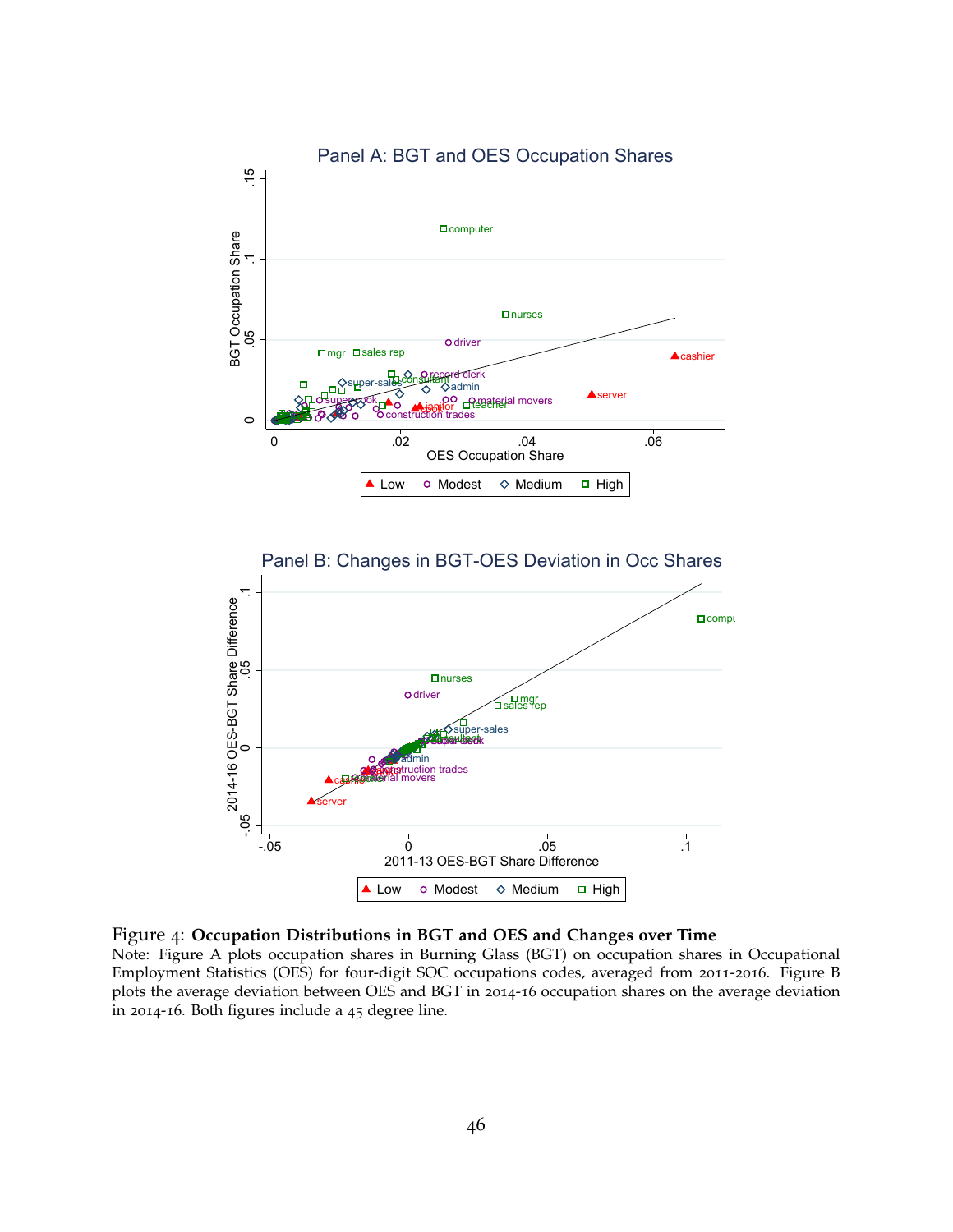<span id="page-47-0"></span>

#### Figure 5: **Changes in High School Requirement (BGT) and Minimum Wage by State**

Note: The figure presents scatter plots of the state-level change in the prevalence of high school requirements from Burning Glass (BGT) on the state-level change in the minimum wage, separately by occupation group. The skill requirement change is the average difference between the period before a given state enacted its first minimum wage increase to the period from the first change onwards (see Table [1](#page-50-0)). Minimum wage changes on the x-axis are the total change for the state over the full time period. For states with no minimum wage change, we use the modal change date of statutory increasers, 2014. We group occupations based on their decile of the 10th percentile wage distribution, as measured in the 2006 Occupational Employment Statistics. "Low", "Modest", "Medium", and "High" wage occupations correspond to the 1st, 2-4, 5-7, and 8-10 deciles, respectively; see table [2](#page-51-0).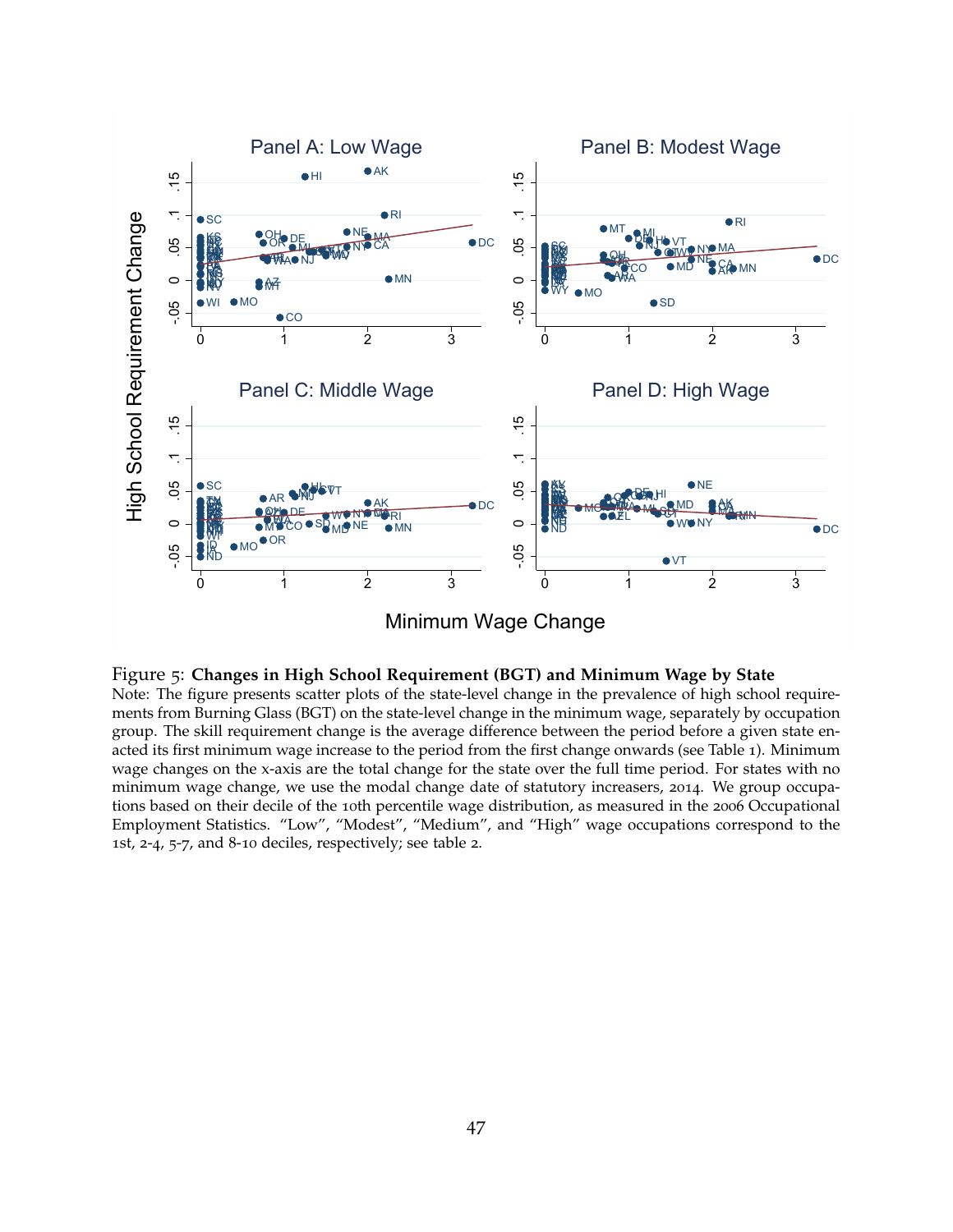<span id="page-48-0"></span>

Months Since First Change



Note: The figure reports results of an expanded version of Equation ([1](#page-11-0)) with full controls that allows for interactions between Increaser and each quarter before and after the first minimum wage hike. The omitted category is the quarter before the first change. We display point-estimates and 95% confidence bars for each quarter at their midpoint month in event time, restricting the sample to low-wage occupations in Burning Glass Technologies (BGT) data.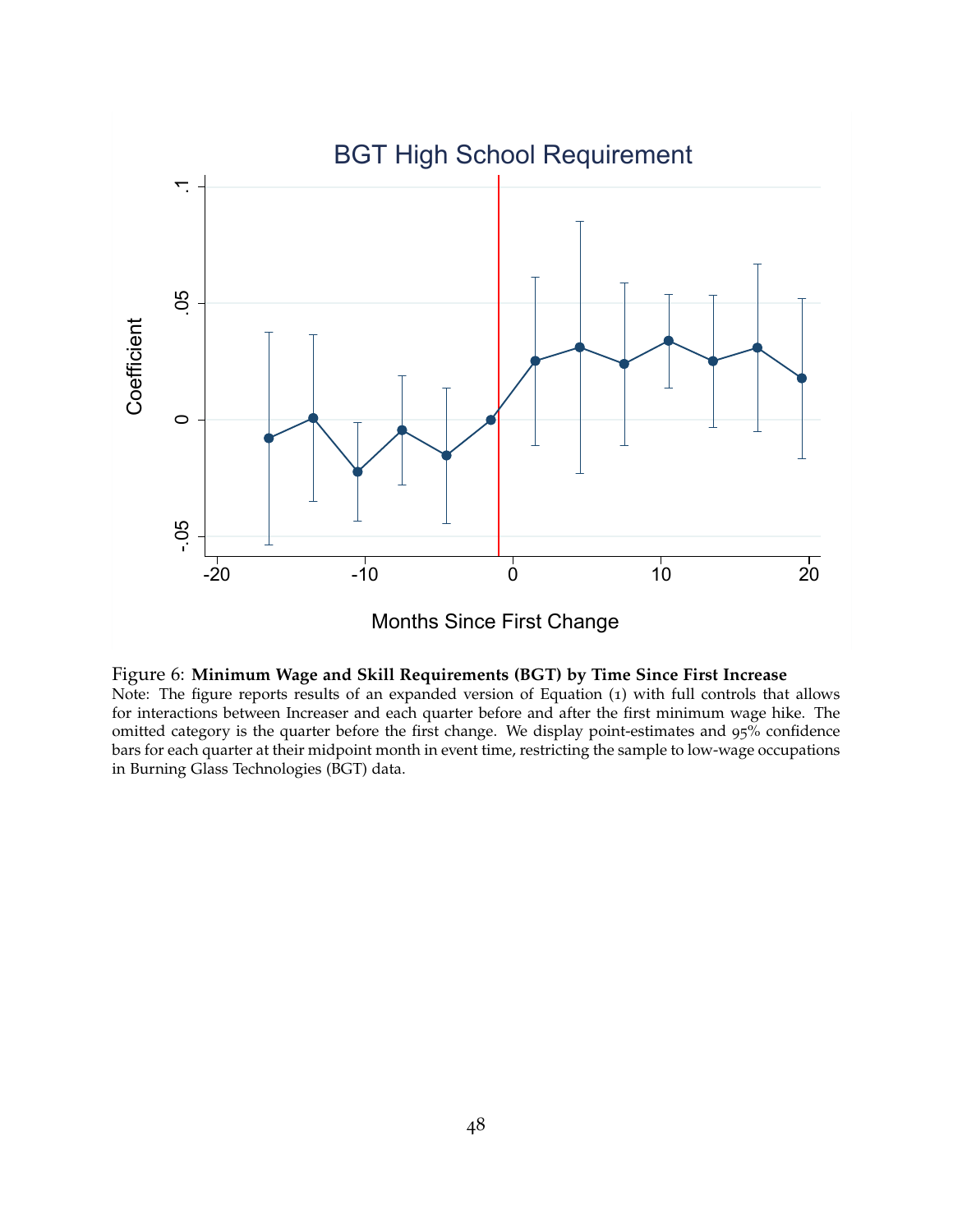<span id="page-49-0"></span>

Decile of 10th Ptile Wage

#### Figure 7: **High School Requirement (BGT) by Occupation Group**

Note: The figure reports results of equation ([1](#page-11-0)), estimated separately by decile of their 10th percentile wage (the bottom decile is split into the lowest three occupations, "Very Low", and the remainder in the "Low" category). We include full controls in all regressions and use Burning Glass Technologies (BGT) data. We report coefficients and 95% confidence bars.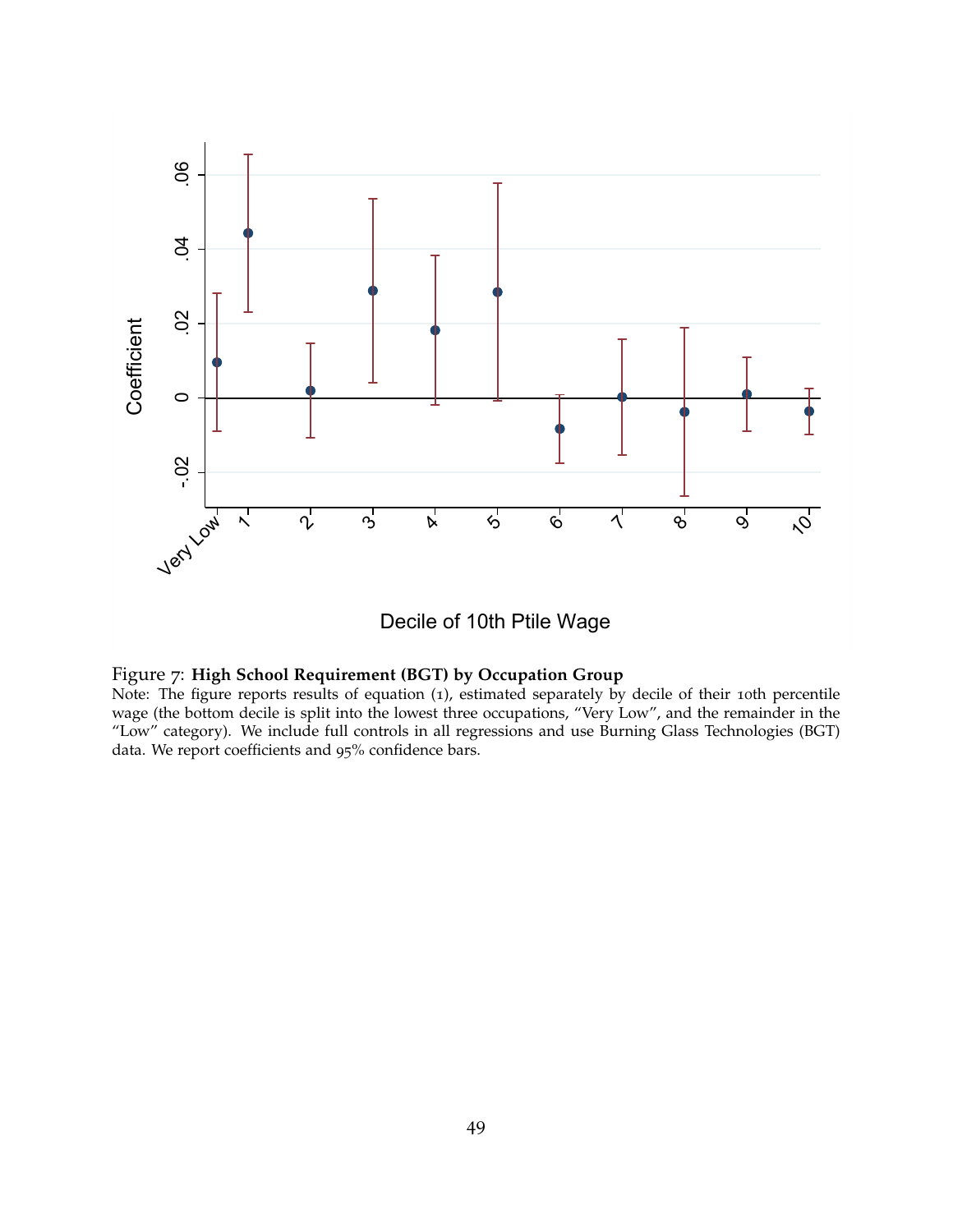<span id="page-50-0"></span>

| State                | Total Change (\$) | # Changes      | Year of First Change |
|----------------------|-------------------|----------------|----------------------|
|                      |                   |                |                      |
| Alaska               | 2.00              | 2              | 2015                 |
| Arkansas             | 0.75              | $\overline{2}$ | 2015                 |
| California           | 2.00              | $\overline{2}$ | 2014                 |
| Connecticut          | 1.35              | 3              | 2014                 |
| Delaware             | 1.00              | $\overline{2}$ | 2014                 |
| District of Columbia | 3.25              | 3              | 2014                 |
| Hawaii               | 1.25              | $\overline{2}$ | 2015                 |
| Maryland             | 1.50              | $\overline{2}$ | 2015                 |
| Massachusetts        | 2.00              | $\overline{2}$ | 2015                 |
| Michigan             | 1.10              | $\overline{2}$ | 2015                 |
| Minnesota            | 1.75              | $\overline{2}$ | 2015                 |
| Nebraska             | 1.75              | $\overline{2}$ | 2015                 |
| New Jersey           | 1.13              | $\overline{2}$ | 2014                 |
| New York             | 1.75              | 3              | 2014                 |
| Rhode Island         | 1.60              | $\overline{2}$ | 2015                 |
| South Dakota         | 1.30              | 2              | 2015                 |
| Vermont              | 0.87              | $\overline{2}$ | 2015                 |
| West Virginia        | 1.50              | $\overline{2}$ | 2015                 |
| Mean                 | 1.68              | 2.22           | 2014                 |

Table 1: **States with Minimum Wage Changes 2011-2016**

Note: The table summarizes minimum wage changes among states that had minimum wage increases through statutory legislation between 2011 and 2016. The first column lists the total change across the full time period. The second column lists the number of years within the time period where the July minimum wage of that year differed from the July minimum wage in the preceding year. The last column provides the year of the first minimum wage change within the time period. Means are based on American Community Survey sample weights.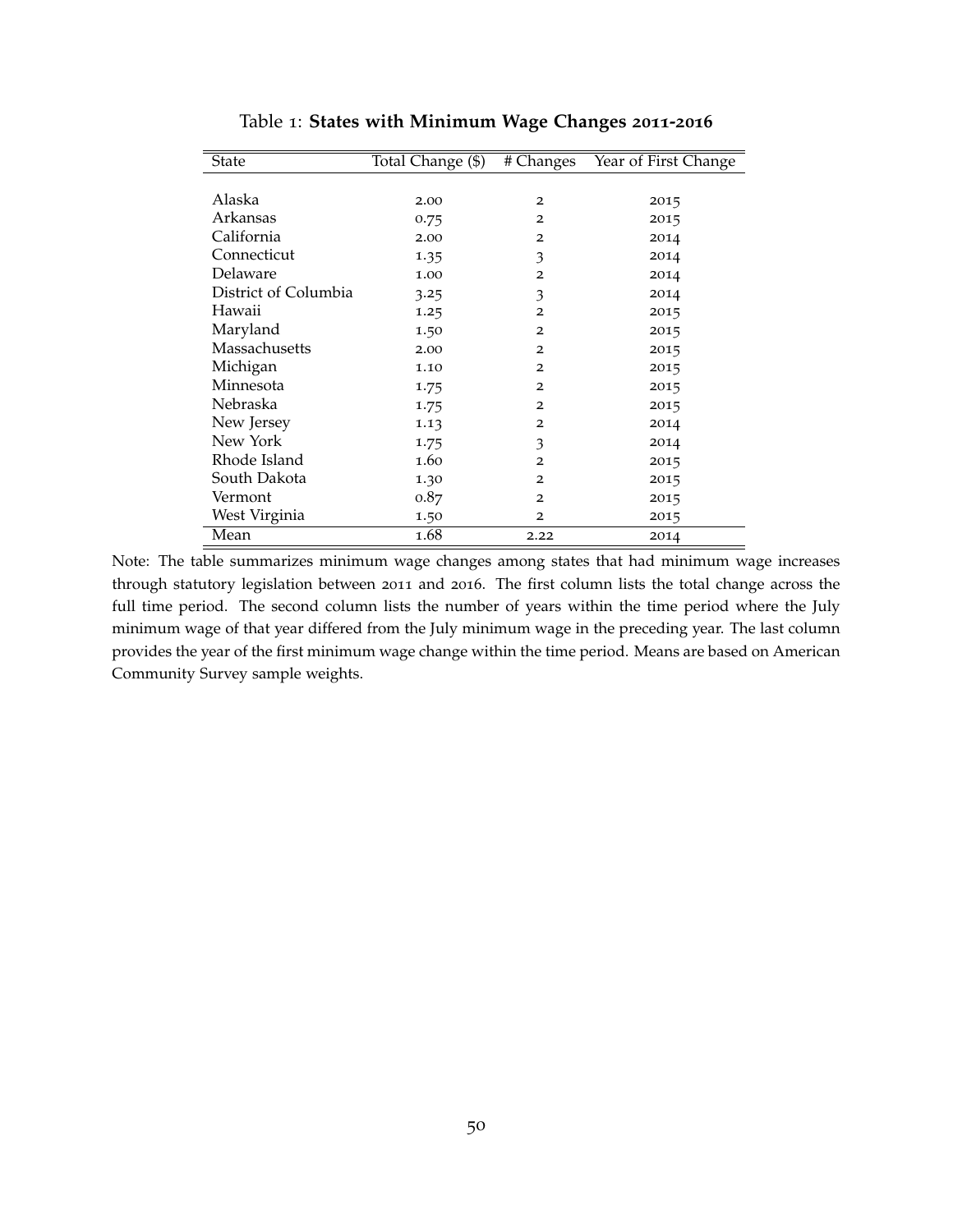<span id="page-51-0"></span>

| Occupation (SOC code)                      | 10th Ptile | <b>Effective Min Wage Change</b> |                       |                          |
|--------------------------------------------|------------|----------------------------------|-----------------------|--------------------------|
|                                            | Wage       | 10th Ptile                       | 25th Ptile            | 50th Ptile               |
| Panel A: Low Wage Occupations              |            |                                  |                       |                          |
|                                            |            |                                  |                       |                          |
| Food and Beverage Serving (3530)           | \$5.85     | \$1.27                           | \$0.87                | \$0.30                   |
| Other Food Prep/Serving (3590)             | \$6.00     | \$1.34                           | \$0.95                | \$0.39                   |
| Entertainment Attendants (3930)            | \$6.04     | \$1.16                           | \$0.64                | \$0.01                   |
| Other Personal Care/Service (3990)         | \$6.40     | \$0.62                           | \$0.03                | $\mathcal{S}^{\circ}$    |
| Cooks and Food Prep (3520)                 | \$6.41     | \$0.90                           | \$0.34                | $\mathcal{S}^{\circ}$    |
| Retail Sales (4120)                        | \$6.57     | \$1.05                           | \$0.47                | \$0                      |
| Animal Care and Service (3920)             | \$6.65     | \$1.03                           | \$0.38                | \$0                      |
| Building Cleaning/Pest Control (3720)      | \$6.66     | \$0.80                           | \$0.18                | $\mathcal{S}_{\text{O}}$ |
| Personal Appearance (3950)                 | \$6.71     | \$0.94                           | \$0.29                | \$0                      |
| Tour and Travel Guides (3970)              | \$6.74     | \$0.45                           | \$0.09                | $\mathcal{S}^{\circ}$    |
| Baggage Porters/Bellhops/Concierges (3960) | \$6.79     | \$0.38                           | \$0.02                | \$0                      |
| Textile/Apparel/Furnishing (5160)          | \$7.13     | \$0.89                           | \$0.28                | \$0                      |
| Panel B: Aggregated Occupation Groups      |            |                                  |                       |                          |
|                                            |            |                                  |                       |                          |
| Low-Wage Occupations                       | \$6.39     | \$1.01                           | \$0.47                | \$0.08                   |
| Modest-Wage Occupations                    | \$8.17     | \$0.18                           | \$0.05                | \$0.02                   |
| Medium-Wage Occupations                    | \$10.83    | \$0.01                           | $\mathcal{S}_{\rm O}$ | $\mathcal{S}^{\circ}$    |
| High-Wage Occupations                      | \$18.52    | $\mathcal{S}^{\circ}$            | \$0                   | $\mathcal{S}_{\rm O}$    |
| All                                        | \$11.40    | \$0.22                           | \$0.09                | \$0.02                   |

### Table 2: **Description of Low-Wage Occupations**

Note: We group occupations based on their decile of the 10th percentile wage distribution, as measured in the 2006 Occupational Employment Statistics (OES). "Low" wage occupations correspond to the bottom decile, "Modest" to the 2-4th deciles, "Medium" to the 5-7th deciles, and 'High" to the 8-10th deciles. Panel A lists each 4-digit occupation in the "Low" group, and the 10th percentile wage of that occupation in 2006 (from OES). We also provide the "Effective Minimum Wage Change", which gives the mechanical amount that wages need to increase from their 2011-13 average level to comply with 2016 minimum wage levels. Specifically, for state-occupation pairs, we calculate the gap between the OES 2013 wage and the minimum wage in 2016 (or impute zero if wages in 2013 are already above the eventual minimum wage in 2016), then average across states using OES employment weights. Panel B summarizes these estimates for each occupation group. We choose 2013 as the benchmark year because OES data reflect 3-year rolling averages and thus our benchmark year represents the 2011-2013 period.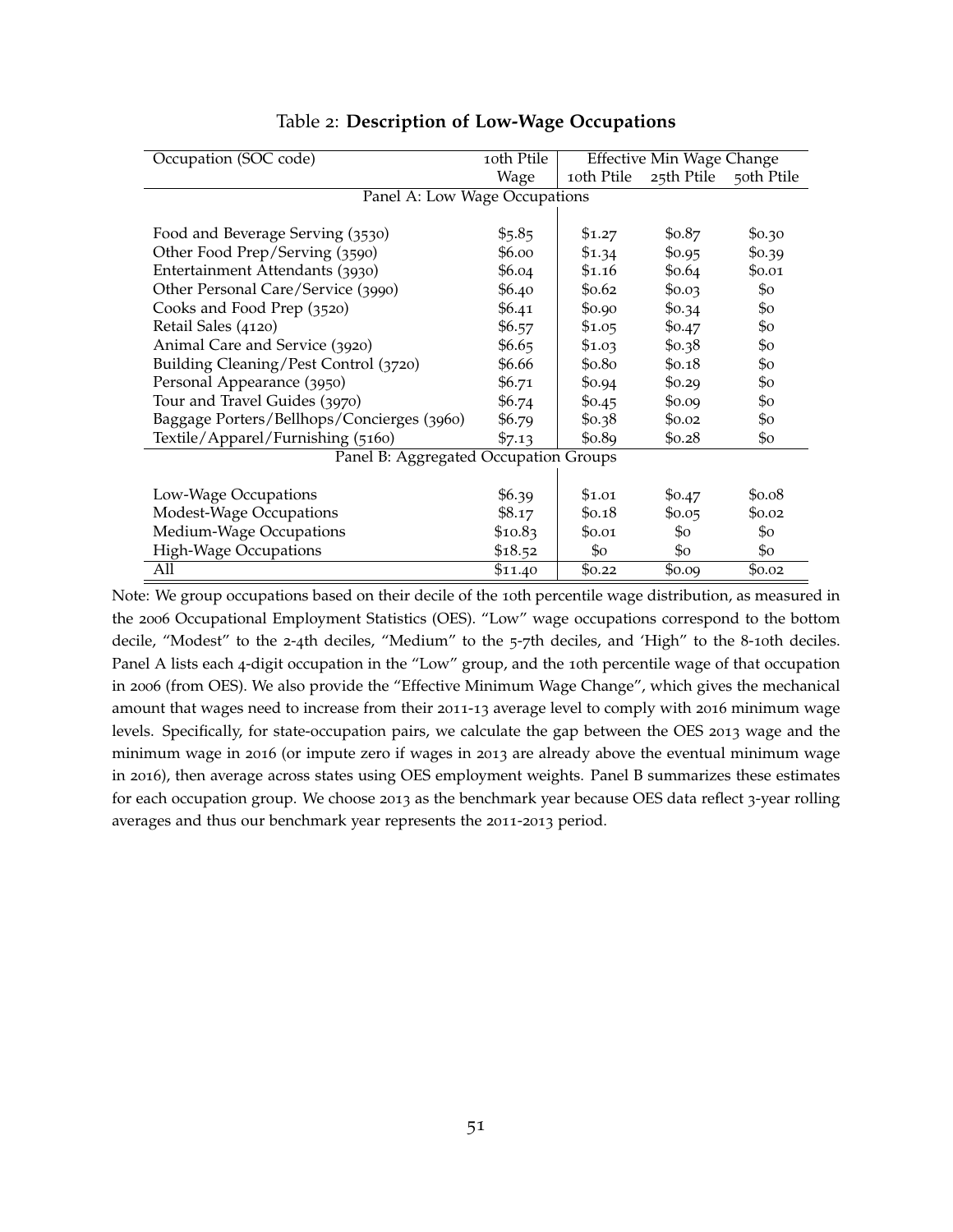<span id="page-52-0"></span>

| Occupation Group                    | Low                    | Modest   | Middle   | High     |
|-------------------------------------|------------------------|----------|----------|----------|
|                                     | Panel A: ACS Variables |          |          |          |
|                                     |                        |          |          |          |
| Age                                 | 35.47                  | 39.43    | 41.58    | 42.86    |
|                                     | (14.07)                | (13.11)  | (12.21)  | (11.51)  |
| Young adult (16-21)                 | 0.211                  | 0.0900   | 0.0358   | 0.0126   |
|                                     | (0.408)                | (0.286)  | (0.186)  | (0.112)  |
| Older adult (50+)                   | 0.218                  | 0.276    | 0.310    | 0.328    |
|                                     | (0.413)                | (0.447)  | (0.462)  | (0.469)  |
| No High School Degree               | 0.175                  | 0.126    | 0.0534   | 0.0146   |
|                                     | (0.380)                | (0.332)  | (0.225)  | (0.120)  |
| High School or Some College         | 0.721                  | 0.730    | 0.678    | 0.333    |
|                                     | (0.448)                | (0.444)  | (0.467)  | (0.471)  |
| Observations                        | 1224134                | 2188901  | 1832915  | 2660420  |
|                                     | Panel B: BGT Variables |          |          |          |
|                                     |                        |          |          |          |
| Any Education Requirement           | 0.302                  | 0.456    | 0.566    | 0.705    |
|                                     | (0.176)                | (0.195)  | (0.166)  | (0.139)  |
| <b>HS</b> Requirement               | 0.262                  | 0.371    | 0.366    | 0.133    |
|                                     | (0.148)                | (0.177)  | (0.178)  | (0.148)  |
| College Requirement                 | 0.0219                 | 0.0611   | 0.135    | 0.400    |
|                                     | (0.0384)               | (0.0983) | (0.147)  | (0.222)  |
| Any Experience Requirement          | 0.237                  | 0.349    | 0.577    | 0.626    |
|                                     | (0.135)                | (0.165)  | (0.160)  | (0.145)  |
| <b>Customer Service Requirement</b> | 0.490                  | 0.399    | 0.469    | 0.371    |
|                                     | (0.330)                | (0.242)  | (0.248)  | (0.223)  |
| Non-Cognitive Skill Requirement     | 0.249                  | 0.268    | 0.337    | 0.271    |
|                                     | (0.128)                | (0.166)  | (0.174)  | (0.144)  |
| Computer Requirement                | 0.0922                 | 0.257    | 0.362    | 0.437    |
|                                     | (0.0872)               | (0.190)  | (0.197)  | (0.210)  |
| Cognitive Skill Requirement         | 0.135                  | 0.204    | 0.306    | 0.416    |
|                                     | (0.0926)               | (0.132)  | (0.165)  | (0.190)  |
| <b>English Requirement</b>          | 0.0961                 | 0.118    | 0.0712   | 0.0692   |
|                                     | (0.0919)               | (0.107)  | (0.0677) | (0.0776) |
|                                     |                        |          |          |          |
| Occ-State-Date Cells                | 28526                  | 53969    | 50829    | 68518    |
| Number of Ads                       | 5662223                | 6012438  | 5404719  | 10329025 |
| Ads per Cell                        | 198.5                  | 111.4    | 106.3    | 150.7    |

Table 3: **Summary Statistics**

Note: This table presents means and standard deviations (in parentheses) for key dependent variables, by occupation group. We group occupations based on their decile of the 10th percentile within-occupation wage distribution, as measured in the 2006 Occupational Employment Statistics. "Low", "Modest", "Medium", and "High" wage occupations correspond to the 1st, 2-4, 5-7, and 8-10 deciles, respectively. American Community Survey (ACS) variables are restricted to employed respondents and summarized using sample weights. Burning Glass (BGT) data on job vacancy postings are at the 4-digit occupationstate-date (year-month) level and summarized using OES state-occupation-year employment weights. Customer service, non-cognitive skill, computer, cognitive skill, and English requirements are defined in the manuscript; see [Deming and Kahn](#page-39-10) ([2018](#page-39-10)) for additional details.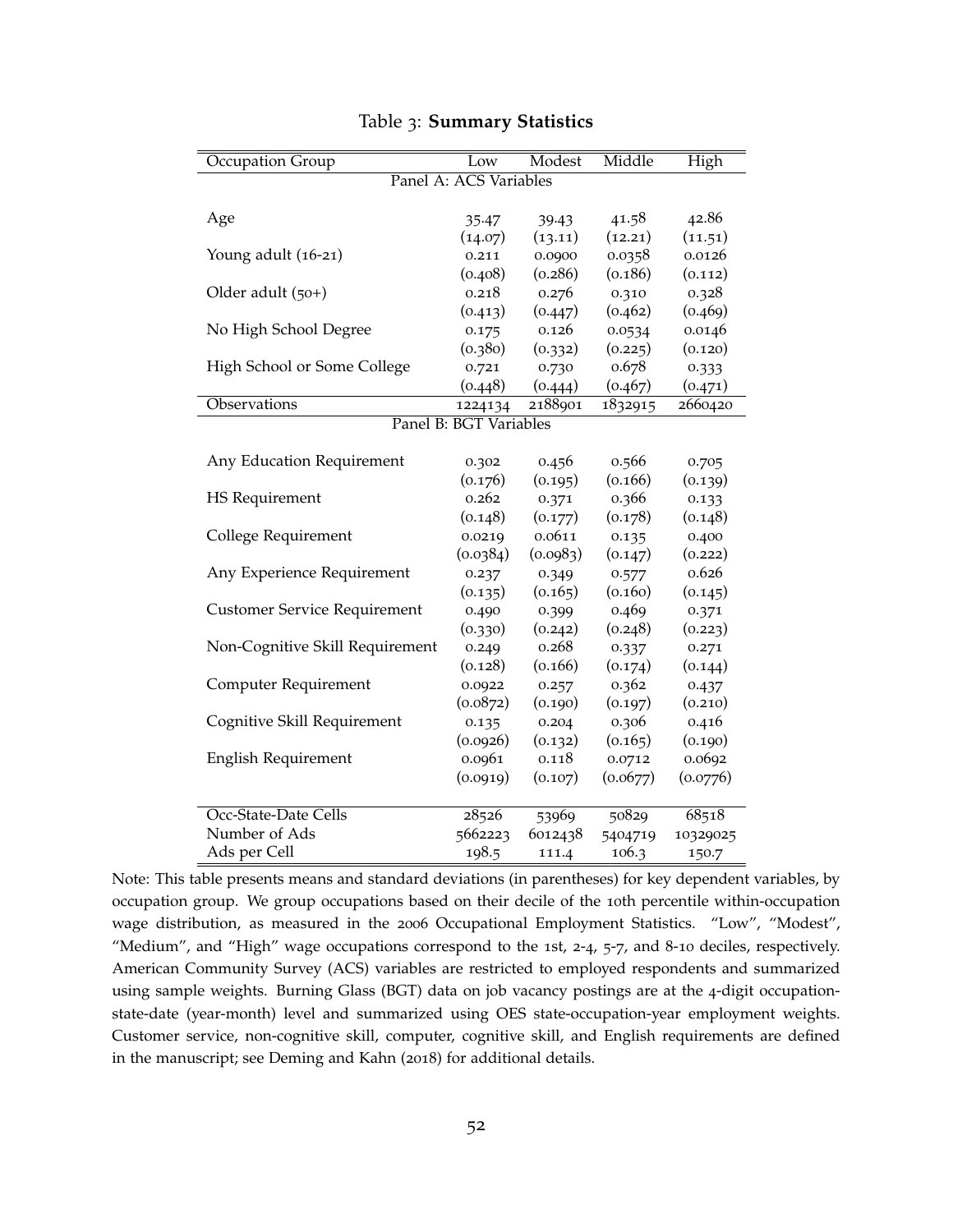|                            | Low Wage Occupations |                             |                            |  |
|----------------------------|----------------------|-----------------------------|----------------------------|--|
|                            | $\left( 1\right)$    | (2)                         | $\left( 3\right)$          |  |
| Panel A:                   |                      | Age                         |                            |  |
| Increaser*After            | $0.301***$           | $0.259***$                  | $0.262***$                 |  |
|                            | (0.0796)             | (0.0741)                    | (0.0785)                   |  |
|                            |                      |                             |                            |  |
| Panel B:                   |                      | Young Adult (16-21)         |                            |  |
| Increaser*After            | $-0.00886***$        | $-0.00814***$               | $-0.00972***$              |  |
|                            | (0.00229)            | (0.00226)                   | (0.00265)                  |  |
|                            |                      |                             |                            |  |
| Panel C:                   |                      | Older Adult (50-64)         |                            |  |
| Increaser*After            | $0.00648***$         | $0.00552***$                | $0.00554**$                |  |
|                            | (0.00231)            | (0.00204)                   | (0.00232)                  |  |
|                            |                      |                             |                            |  |
| Panel D:                   |                      | No High School Degree       |                            |  |
| Increaser*After            | $-0.00622**$         |                             | $-0.00615***$ $-0.00589**$ |  |
|                            | (0.00293)            | (0.00287)                   | (0.00270)                  |  |
|                            |                      |                             |                            |  |
| Panel E:                   |                      | High School or Some College |                            |  |
| Increaser*After            |                      | $0.00710^*$ $0.00745^*$     | $0.00482*$                 |  |
|                            |                      | $(0.00370)$ $(0.00375)$     | (0.00278)                  |  |
|                            |                      |                             |                            |  |
| Observations               | 1,224,134            | 1,224,132                   | 1,224,132                  |  |
| Occ, State, and Year FE    | Yes                  | Yes                         | Yes                        |  |
| Occ-by-Yr, Occ-by-State FE | No                   | Yes                         | Yes                        |  |
| Macroeconomic Controls     | No                   | No                          | Yes                        |  |

#### <span id="page-53-0"></span>Table 4: **Worker Skills (ACS) and Minimum Wages: Low Wage Occupations**

Note: \*, \*\*, and \*\*\* indicate statistical significance at the 0.10, 0.05, and 0.01 levels respectively. Each panel reports a different dependent variable for regressions of the form specified in equation [1](#page-11-0). Observations are from the ACS 2011-16 waves, restricted to those age 16-64 who are employed in low-wage occupations (see table [2](#page-51-0)). "Increaser\*After" is an indicator equalling one if the state has any minimum wage increase through statutory legislation AND the current year is on or after the first such increase. Macroeconomic controls are the log of personal income, a housing price index, the employment rate in the state-year, an indicator for whether an ACA Medicaid expansion is in effect in the state-year, the expansion indicator interacted with an after 2013 indicator, and the health insurance market concentration for providers to large and small firms. Standard errors are clustered at the state level. Regressions also include an Indexer\*After interaction.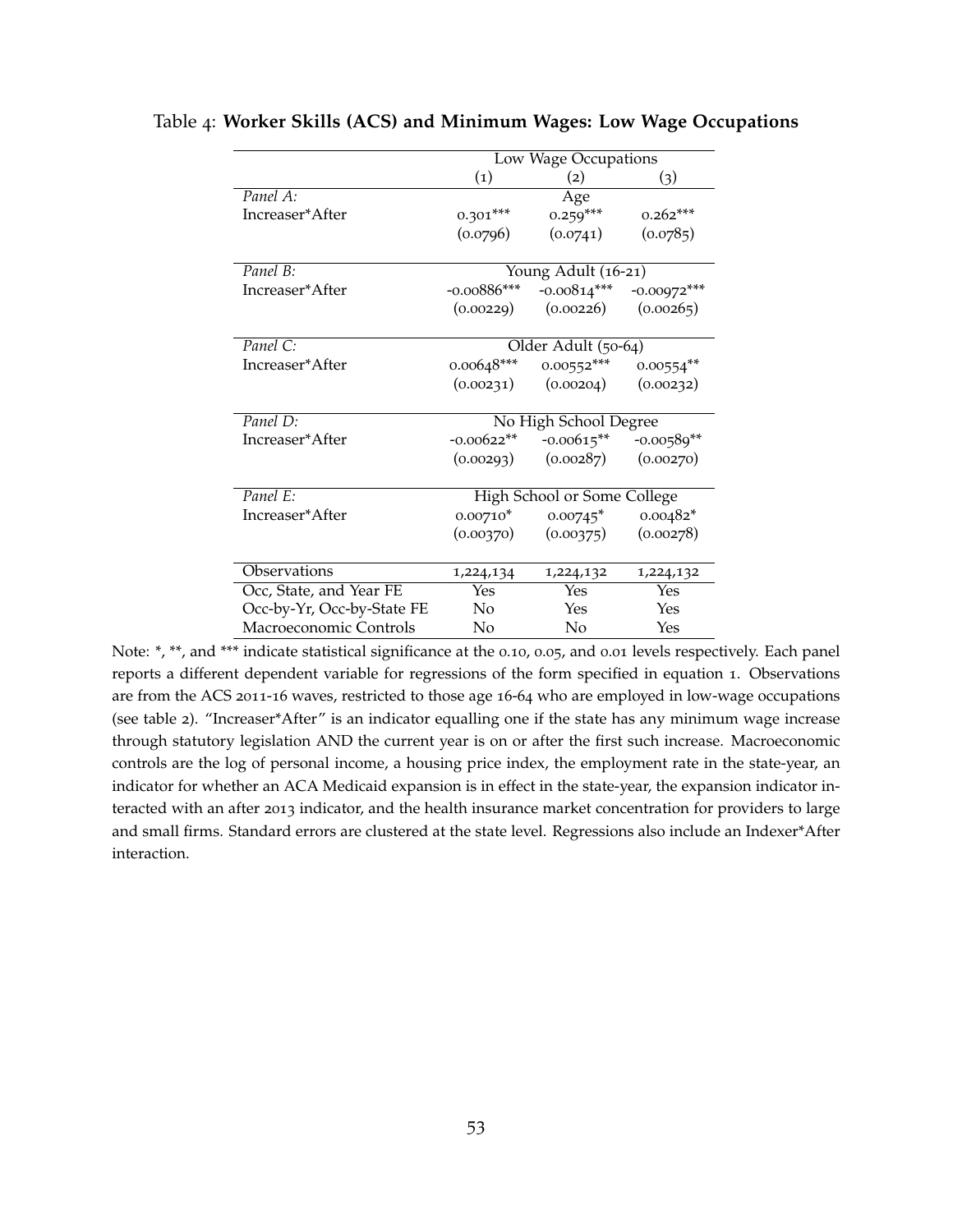| <b>Occupation Group</b> | Low               | Modest                  | Medium                                              | High        |
|-------------------------|-------------------|-------------------------|-----------------------------------------------------|-------------|
|                         |                   |                         | <b>Wage Occupations</b>                             |             |
|                         | $\left( 1\right)$ | (2)                     | (3)                                                 | (4)         |
| Panel A:                |                   |                         | Employment Probability in the Population            |             |
| Increaser*After         | $0.00121*$        | $-0.00275***$           | 0.00134                                             | 0.000529    |
|                         | (0.000714)        | (0.00119)               | (0.000954)                                          | (0.00125)   |
|                         |                   |                         |                                                     |             |
| Observations            |                   | 11,936,824 11,936,824   | 11,936,824                                          | 11,936,824  |
| Panel B:                |                   |                         | Employment Share among the Employed                 |             |
| Increaser*After         | 0.00159           | $-0.00387***$           | 0.00189                                             | 0.000228    |
|                         |                   | $(0.00103)$ $(0.00118)$ | (0.00126)                                           | (0.00166)   |
|                         |                   |                         |                                                     |             |
| Observations            | 7,939,968         | 7,939,968               | 7,939,968                                           | 7,939,968   |
| Panel C:                |                   |                         | <b>Usual Hours Worked Conditional on Employment</b> |             |
| Increaser*After         | $-0.0683$         | $-0.0408$               | $-0.0614$                                           | $-0.00539$  |
|                         | (0.110)           | (0.0704)                | (0.0707)                                            | (0.0501)    |
|                         |                   |                         |                                                     |             |
| Observations            | 1,224,134         | 2,188,901               | 1,832,915                                           | 2,660,420   |
| Panel D:                |                   |                         | Weeks Worked Conditional on Employment              |             |
| Increaser*After         | $0.196**$         | 0.00504                 | 0.00639                                             | $-0.0643**$ |
|                         | (0.0848)          | (0.0665)                | (0.0393)                                            | (0.0281)    |
|                         |                   |                         |                                                     |             |
| Observations            | 1,224,134         | 2,188,901               | 1,832,915                                           | 2,660,420   |
| <b>Full Controls</b>    | Yes               | Yes                     | Yes                                                 | Yes         |

<span id="page-54-0"></span>Table 5: **Minimum Wages and Employment (ACS), by Occupation Group**

Note: \*, \*\*, and \*\*\* indicate statistical significance at the 0.10, 0.05, and 0.01 levels respectively. See Table [4](#page-53-0). The table reports estimates of Equation ([1](#page-11-0)). The dependent variable in panel A is an indicator equalling 1 if the individual is employed in the indicated occupation group and zero otherwise – column 1 is Low, column 2 modest, column 3 medium, column 4 high wage occupations (see table [2](#page-51-0)). It is estimated on the full American Community Survey sample (age 16-64). In panels B, C and D, the samples are restricted to employed individuals. Panel B estimates employment shares for the indicated occupation group, within the sample of employed. Panels C and D estimate hours and weeks worked conditional on employment in the indicated occupation group. Because the dependent variables in this table involve employment, we exclude the aggregate employment rate in the control set, as well as all controls involving occupation fixed effects, but include all other controls from column 4 of table [4](#page-53-0). Regressions also include an Indexer\*After interaction.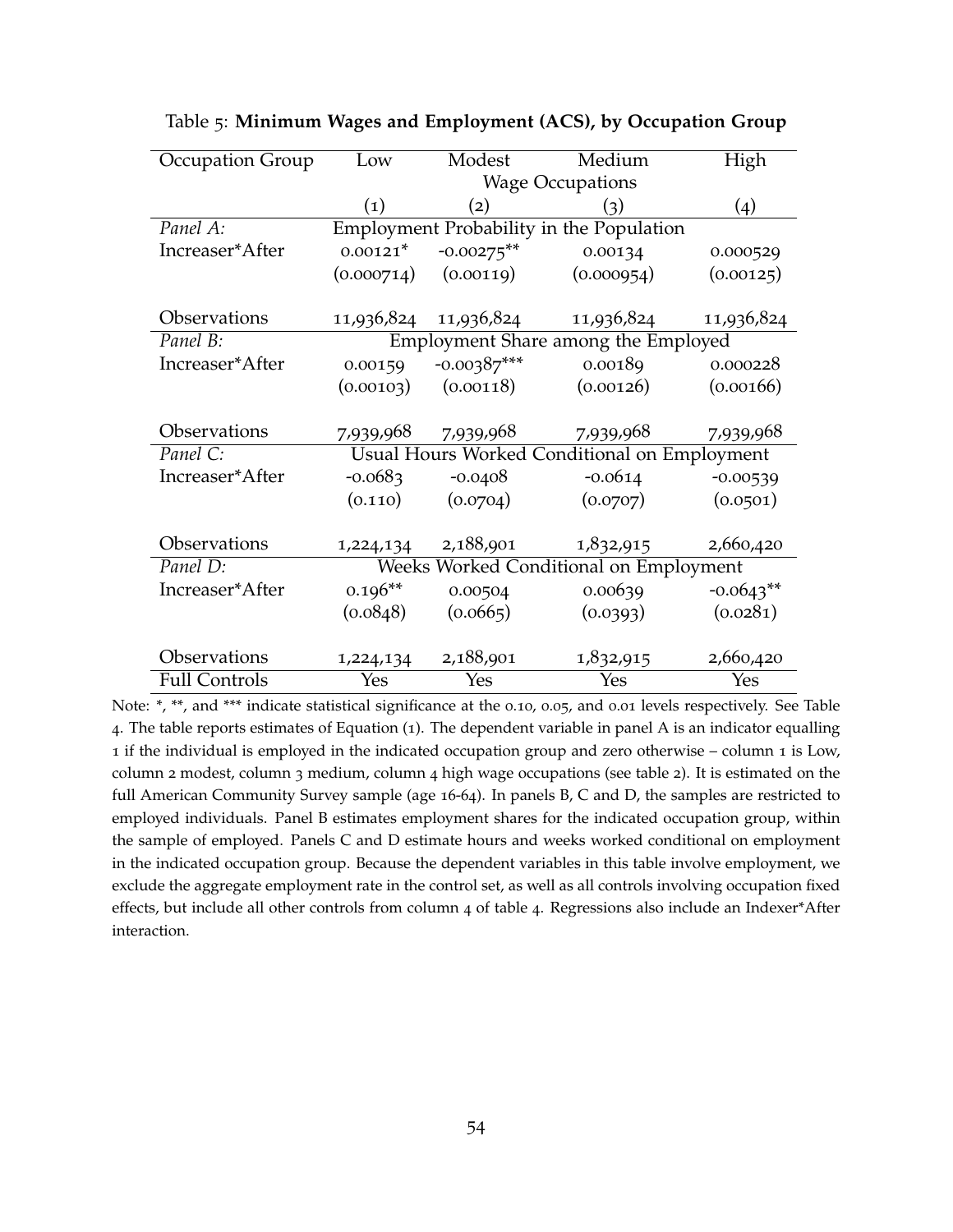<span id="page-55-0"></span>

| Dependent Variable:       |                | Employed           |                            |                | Out of the labor force |                |
|---------------------------|----------------|--------------------|----------------------------|----------------|------------------------|----------------|
|                           | $\widehat{E}$  | $\widehat{\Omega}$ | $\widehat{(\mathfrak{z})}$ | $\bigoplus$    | $\widehat{\Xi}$        | $\circledcirc$ |
| Panel A:                  |                |                    |                            | Overal         |                        |                |
| Increaser*After           | 0.00333        |                    | 0.000425                   | $-0.000128$    |                        | 0.000532       |
|                           | (0.00230)      |                    | (0.00187)                  | (0.000889)     |                        | (0.00121)      |
| State, and Year FE        | Yes            |                    | Yes                        | Yes            |                        | Yes            |
| Macroeconomic Controls    | $\frac{1}{2}$  |                    | Yes                        | $\frac{1}{2}$  |                        | Yes            |
| Panel B:                  |                |                    |                            | by Age Group   |                        |                |
| Increaser*After           | $-0.0258***$   | -0.00717           | $-0.00965***$              | $0.0381***$    | $0.00704***$           | $0.00721***$   |
|                           | (0.00894)      | (0.00440)          | (0.00408)                  | (0.00887)      | (0.00303)              | (0.00307)      |
| Increaser*After*Age 22-30 | $0.0302***$    | $0.00870***$       | $0.00864***$               | $-0.0358***$   | $-0.00595***$          | $-0.00594***$  |
|                           | (0.00813)      | (0.00403)          | (0.00404)                  | (0.00839)      | (0.00290)              | (0.00290)      |
| Increaser*After*Age 31-40 | $0.0339***$    | $0.0128***$        | $0.0128***$                | $-0.0421***$   | $-0.00807***$          | $-0.00808**$   |
|                           | (0.00967)      | (0.00422)          | (0.00422)                  | (0.00995)      | (0.00360)              | (0.00360)      |
| Increaser*After*Age 41-49 | $0.0304***$    | $0.0130***$        | $0.0132***$                | $-0.0406***$   | $-0.00837***$          | $-0.00839***$  |
|                           | (0.00919)      | (0.00322)          | (0.00320)                  | (0.00935)      | (0.00278)              | (0.00278)      |
| Increaser*After*Age 50+   | $0.0346***$    | $0.00998***$       | $0.0103***$                | $-0.0495***$   | $-0.00667***$          | $-0.00669***$  |
|                           | (0.0110)       | (0.00386)          | (0.00383)                  | (0.0115)       | (0.00317)              | (0.00317)      |
| State and Year FE         | Yes            | Yes                | Yes                        | Yes            | Yes                    | Yes            |
| Demo group interactions   | $\frac{1}{2}$  | Yes                | Yes                        | $\overline{S}$ | Yes                    | Yes            |
| Macroeconomics Controls   | $\overline{C}$ | $\overline{C}$     | Yes                        | $\overline{S}$ | $\frac{1}{2}$          | Yes            |
| Observations              | 11,936,824     | 11,936,824         | 11,936,824                 | 11,936,824     | 11,936,824             | 11,936,824     |

Table 6: Minimum Wages and Labor Force Outcomes (ACS) Table 6: **Minimum Wages and Labor Force Outcomes (ACS)**

on  $1$ al is  $\frac{1}{2}$  community and the labor force (columns 4-6). Columns 1 and 4 control for state and year fixed effects (we exclude occupation fixed effects because they are closely related to employment) and age group or education group main effects in panel B. Columns 2 and 5 include interactions between the age groups and the state and year fixed effects. Columns 3 abd 6 include the macroeconomic and health insurance controls listed in table 4 except the employment rate, again because it is closely related to the dependent variable. Regressions also Note: \*, \*\*, and \*\*\* indicate statistical significance at the 0.10, 0.05, and 0.01 levels respectively. The table reports a version of equation [1](#page-11-0) estimated on the full American Community Survey sample (age 16-64). The dependent variable is an indicator for whether the individual is employed (columns 1-3) or out of the labor force (columns 4-6). Columns 1 and 4 control for state and year fixed effects (we exclude occupation fixed effects because they are closely related to employment) and age group or education group main effects in panel B. Columns 2 and 5 include interactions between the age groups and the state and year fixed effects. Columns 3 abd 6 include the macroeconomic and health insurance controls listed in table [4](#page-53-0) except the employment rate, again because it is closely related to the dependent variable. Regressions also include an Indexer\*After interaction and, where applicable, interactions with age group. include an Indexer\*After interaction and, where applicable, interactions with age group. estima Note: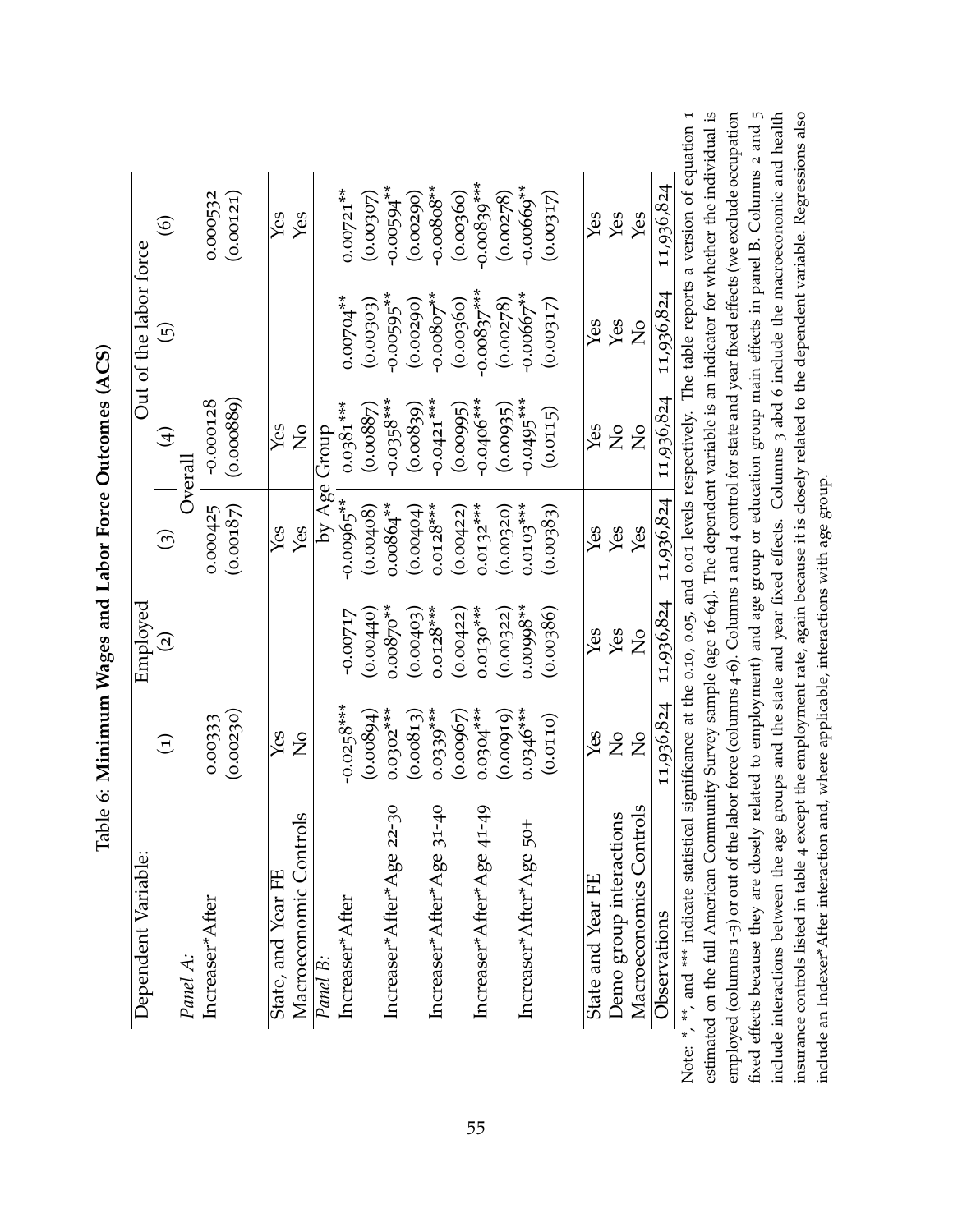|                             | Low-Wage Occupations |                         |                                 |
|-----------------------------|----------------------|-------------------------|---------------------------------|
| Dependent Variable          |                      |                         | High School Diploma Requirement |
|                             | (1)                  | (2)                     | (3)                             |
| Increaser*After             | $0.0180**$           | $0.0183**$              | $0.0335***$                     |
|                             |                      | $(0.00727)$ $(0.00732)$ | (0.00739)                       |
|                             |                      |                         |                                 |
| Occupation-state-date Cells | 28,526               | 28,473                  | 28,473                          |
| Occ, State, and Date FE     | Yes                  | Yes                     | Yes                             |
| Occ-by-Date, Occ-by-Date FE | No                   | Yes                     | Yes                             |
| Macroeconomic Controls      | Nο                   | Nο                      | Yes                             |

#### Table 7: **BGT High School Requirements and Minimum Wages**

<span id="page-56-0"></span>l,

 $\overline{a}$ 

Note: \*, \*\*, and \*\*\* indicate statistical significance at the 0.10, 0.05, and 0.01 levels respectively. We report results for regressions of the form specified in Equation [1](#page-11-0), for occupation-state-date (month-year) cells in the 2011-2016 waves of Burning Glass Technologies (BGT) job vacancy data. Observations are restricted to ads posted in low-wage occupations (see Table [2](#page-51-0)). The dependent variable is the share of ads within the cell that have a high school diploma requirement. Observations are weighted by OES occupation-stateyear employment. Macro controls are listed in table [4](#page-53-0) notes. Regressions also include an Indexer\*After interaction.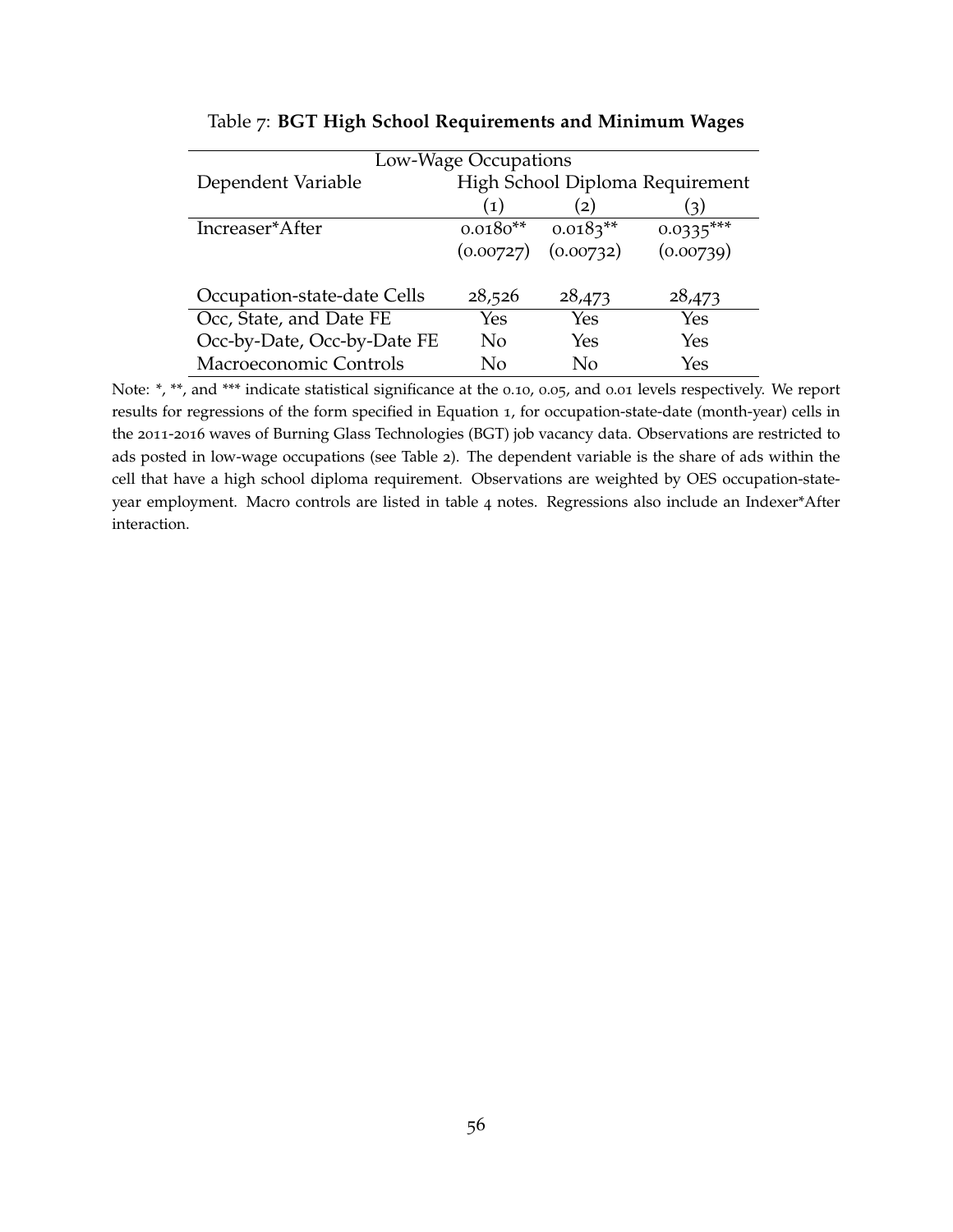<span id="page-57-0"></span>

| Low-Wage Occupations      |                      |                                 |                                     |                    |  |  |
|---------------------------|----------------------|---------------------------------|-------------------------------------|--------------------|--|--|
| Dependent Variable        |                      | High School Diploma Requirement |                                     |                    |  |  |
|                           | (1)                  | (2)                             | (3)                                 | $\left( 4 \right)$ |  |  |
| Panel A:                  | Low Wage Occupations |                                 |                                     |                    |  |  |
| Increaser*After           | $0.0335***$          |                                 | $0.00998*$ $0.0120**$ $0.0112**$    |                    |  |  |
|                           | (0.00729)            |                                 | $(0.00507)$ $(0.00589)$ $(0.00519)$ |                    |  |  |
|                           |                      |                                 |                                     |                    |  |  |
| Firm-Occ-State-date cells | 912,505              | 912,505                         | 906,290                             | 906,054            |  |  |
| <b>Full Controls</b>      | Yes                  | Yes                             | Yes                                 | Yes                |  |  |
| Firm Fixed Effects        | N <sub>o</sub>       | Yes                             | Yes                                 | Yes                |  |  |
| Firm-by-State FEs         | N <sub>o</sub>       | N <sub>o</sub>                  | Yes                                 | Yes                |  |  |
| Firm-by-Year FEs          | No                   | No                              | No                                  | Yes                |  |  |

### Table 8: **BGT High School Requirements and Minimum Wages**

Note: \*, \*\*, and \*\*\* indicate statistical significance at the 0.10, 0.05, and 0.01 levels respectively. See tables [4](#page-53-0) and [7](#page-56-0). Observations are at the firm-occupation-state-date level, restricted to low-wage occupations, for 2011-2016 Burning Glass Technologies (BGT) job vacancy data. The dependent variable is the share of ads within the cell that have a high school diploma requirement. Observations are weighted by the ad share within state-occupation-date times OES occupation-state-year employment. Macro controls are listed in table [4](#page-53-0) notes. Regressions also include an Indexer\*After interaction.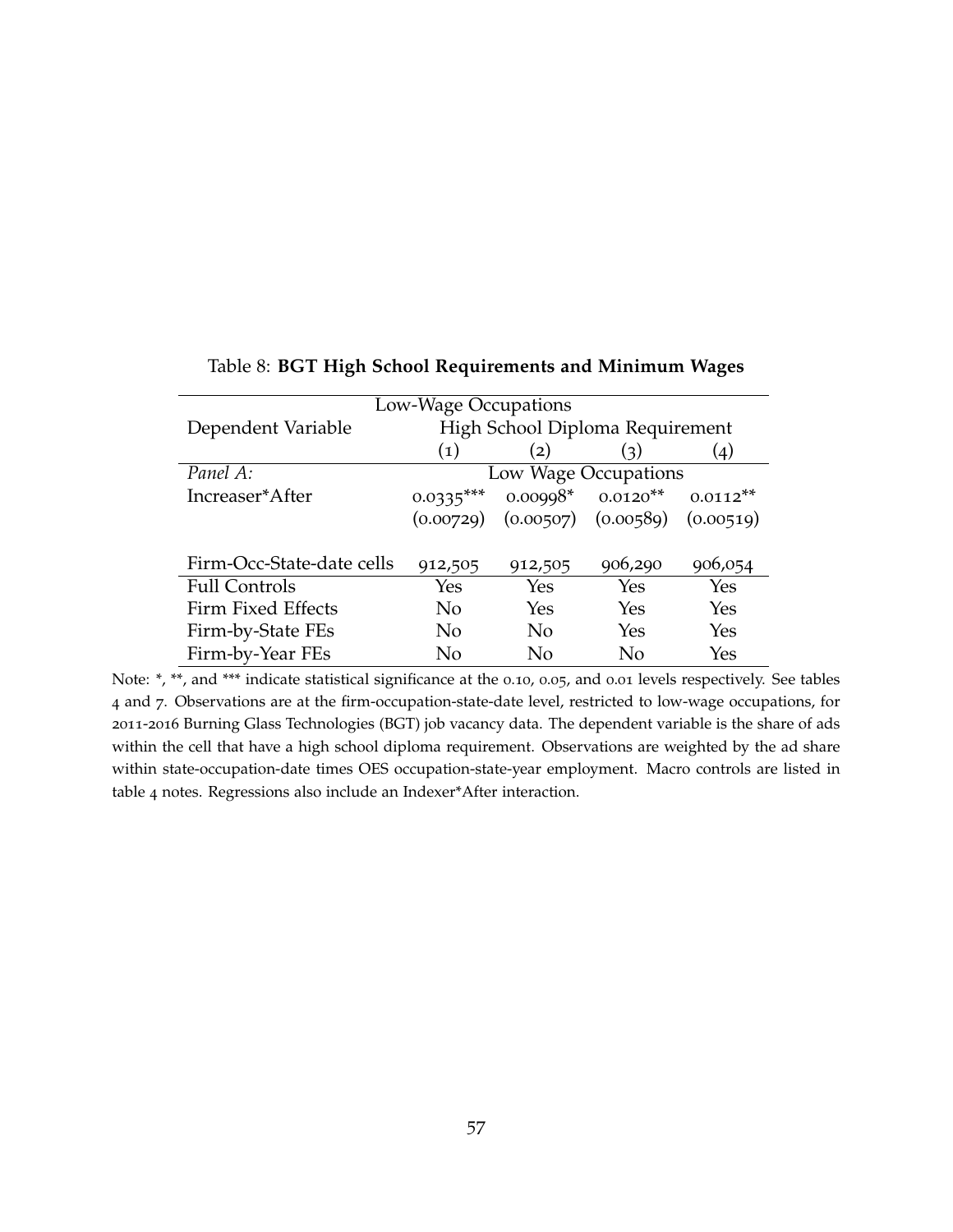# **A Appendix Tables and Figures**

<span id="page-58-0"></span>

#### Figure A.1: **Outcomes by Size of Minimum Wage Increase**

Note: The figure reports results of Equation ([1](#page-11-0)), allowing interactions between "after" and indicators for each tertile of state minimum wage increases over the full time period, with no change as the omitted category. We restrict to workers in low-wage occupations and estimate specifications with full controls, using American Community Survey (ACS) or Burning Glass Technologies (BGT) data as indicated. We plot coefficients for the interaction terms on the average minimum wage change in each tertile and 95% confidence bars.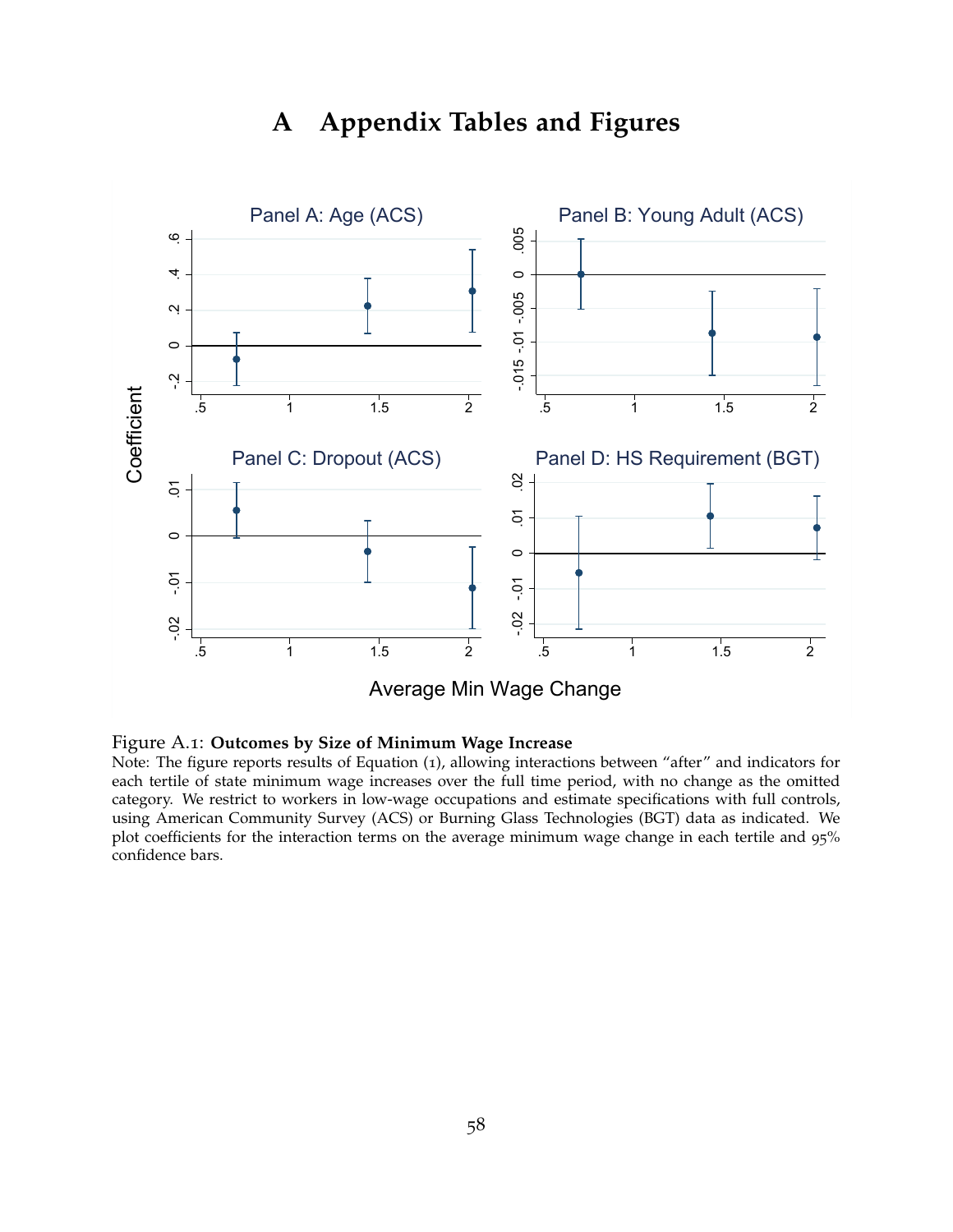|                             |               |               |                                       | Low Wage Occupations        |               |               |
|-----------------------------|---------------|---------------|---------------------------------------|-----------------------------|---------------|---------------|
| Specification:              |               | Event         |                                       |                             | Linear        |               |
|                             | (1)           | (2)           | (3)                                   | (4)                         | (5)           | (6)           |
| Panel A:                    |               |               |                                       | $\overline{ACS - Age}$      |               |               |
| Increaser*After             | $0.301***$    | $0.259***$    | $0.262***$                            |                             |               |               |
|                             | (0.0796)      | (0.0741)      | (0.0785)                              |                             |               |               |
| Indexer*After               | $-0.108$      | $-0.0927$     | $-0.105$                              |                             |               |               |
|                             | (0.0809)      | (0.0824)      | (0.0786)                              |                             |               |               |
| Minimum Wage                |               |               |                                       | $0.218***$                  | $0.183***$    | $0.160**$     |
|                             |               |               |                                       | (0.0635)                    | (0.0618)      | (0.0707)      |
| Panel B:                    |               |               | ACS - Young Adult (16-21)             |                             |               |               |
| Increaser*After             | $-0.00886***$ | $-0.00814***$ | $-0.00972***$                         |                             |               |               |
|                             | (0.00229)     | (0.00226)     | (0.00265)                             |                             |               |               |
| Indexer*After               | 0.00124       | 0.000746      | 0.00144                               |                             |               |               |
|                             | (0.00337)     | (0.00345)     | (0.00288)                             |                             |               |               |
| Minimum Wage                |               |               |                                       | $-0.00574***$               | $-0.00512***$ | $-0.00632***$ |
|                             |               |               |                                       | (0.00188)                   | (0.00189)     | (0.00180)     |
| Panel C:                    |               |               | ACS - Older Adult (50-64)             |                             |               |               |
| Increaser*After             | $0.00648***$  | $0.00552***$  | $0.00554**$                           |                             |               |               |
|                             | (0.00231)     | (0.00204)     | (0.00232)                             |                             |               |               |
| Indexer*After               | $-0.00426$    | $-0.00410$    | $-0.00471$                            |                             |               |               |
|                             | (0.00338)     | (0.00326)     | (0.00295)                             |                             |               |               |
| Minimum Wage                |               |               |                                       | $0.00421**$                 | $0.00334**$   | 0.00227       |
|                             |               |               |                                       | (0.00163)                   | (0.00148)     | (0.00174)     |
| Panel D:                    |               |               | ACS - No High School Degree           |                             |               |               |
| Increaser*After             | $-0.00622**$  | $-0.00615**$  | $-0.00589**$                          |                             |               |               |
|                             | (0.00293)     | (0.00287)     | (0.00270)                             |                             |               |               |
| Indexer*After               | $0.00666**$   | $0.00631**$   | $0.00732***$                          |                             |               |               |
|                             | (0.00299)     | (0.00304)     | (0.00269)                             |                             |               |               |
| Minimum Wage                |               |               |                                       | $-0.00373$                  | $-0.00352$    | $-0.00282$    |
|                             |               |               |                                       | (0.00248)                   | (0.00240)     | (0.00210)     |
| Panel E:                    |               | $ACS -$       |                                       | High School or Some College |               |               |
| Increaser*After             | $0.00710*$    | $0.00745*$    | $0.00482*$                            |                             |               |               |
|                             | (0.00370)     | (0.00375)     | (0.00278)                             |                             |               |               |
| Indexer*After               | $-0.00247$    | $-0.00210$    | $-0.00294$                            |                             |               |               |
|                             | (0.00338)     | (0.00332)     | (0.00292)                             |                             |               |               |
| Minimum Wage                |               |               |                                       | 0.00464                     | 0.00473       | 0.00228       |
| Observations                |               |               |                                       | (0.00295)                   | (0.00292)     | (0.00212)     |
|                             | 1,224,134     | 1,224,132     | 1,224,132                             | 1,224,134                   | 1,224,132     | 1,224,132     |
| Panel F:                    |               |               | BGT - High School Diploma Requirement |                             |               |               |
| Increaser*After             | $0.0180**$    | $0.0183**$    | $0.0335***$                           |                             |               |               |
|                             | (0.00727)     | (0.00732)     | (0.00739)                             |                             |               |               |
| Indexer*After               | $-0.00549$    | $-0.00568$    | $-0.00274$                            |                             |               |               |
|                             | (0.0188)      | (0.0184)      | (0.0197)                              |                             |               |               |
| Minimum Wage                |               |               |                                       | 0.00935                     | 0.00957       | $0.0145***$   |
|                             |               |               |                                       | (0.00651)                   | (0.00660)     | (0.00661)     |
| Occ-State-Date Cells        | 28,526        | 28,473        | 28,473                                | 28,526                      | 28,473        | 28,473        |
| Occ, State, and Date FE     | Yes           | <b>Yes</b>    | Yes                                   | <b>Yes</b>                  | <b>Yes</b>    | Yes           |
| Occ-by-Date, Occ-by-Date FE | No            | Yes           | Yes                                   | No                          | Yes           | Yes           |
| Macroeconomic Controls      | No            | No            | Yes                                   | No                          | No            | Yes           |

### <span id="page-59-0"></span>Table A.1: **Worker Skills/Requirements and Minimum Wages: Robustness**

Note: \*, \*\*, and \*\*\* indicate statistical significance at the 0.10, 0.05, and 0.01 levels respectively. See tables [4](#page-53-0) and [7](#page-56-0). Panels A-E present ACS results; panel F presents BGT results. Both samples are restricted to low-wage occupations. Increaser is an indicator equaling 1 if the state had new legislation to increase their minimum wage during our sample period; indexer equals 1 if that state instead had minimum wage changes through inflation indexing; Minimum wage is the linear value for the state in July of the year.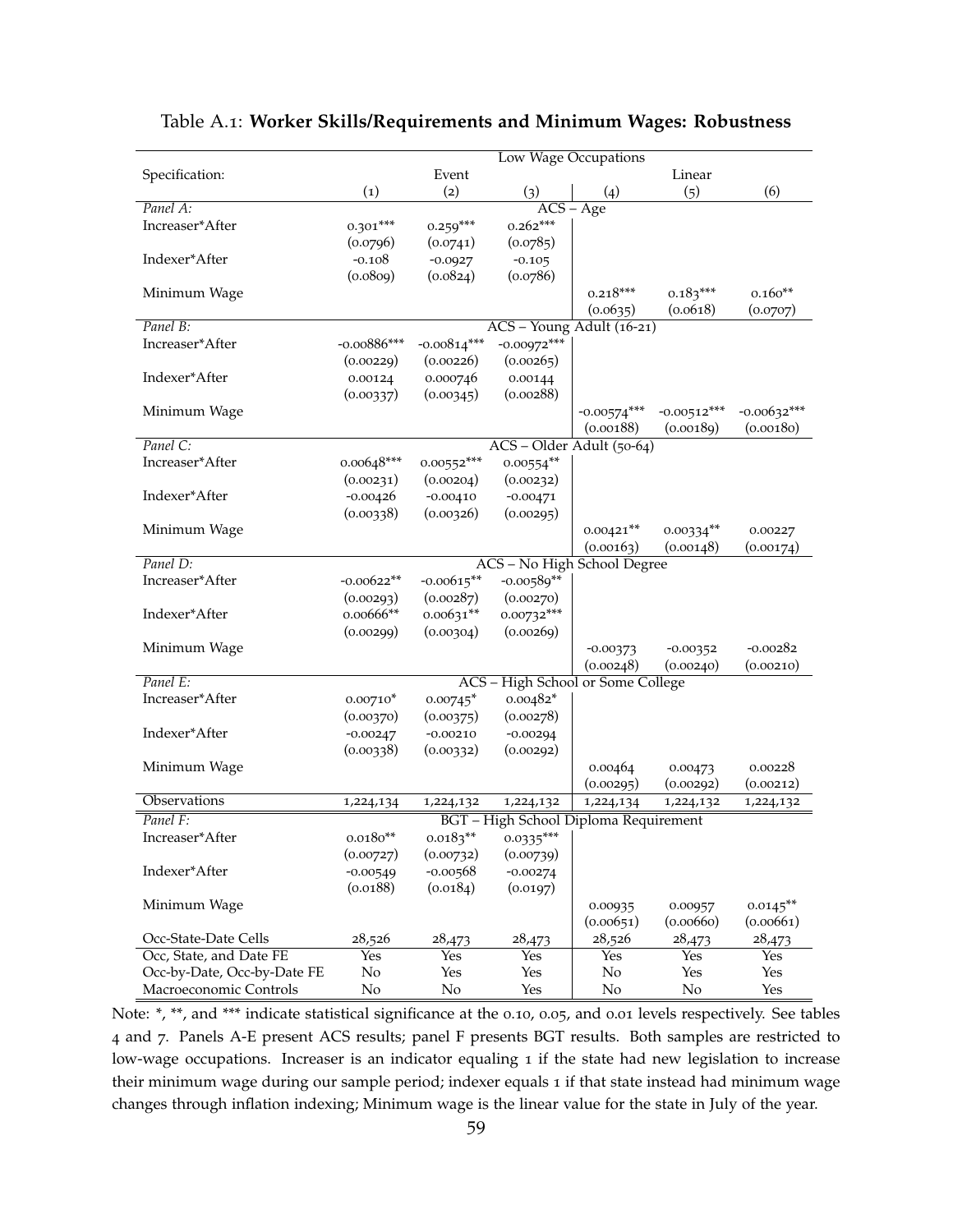|                            | Low Wage Occupations       |                                  |                            |  |
|----------------------------|----------------------------|----------------------------------|----------------------------|--|
|                            | $\left( 1\right)$          | (2)                              | (3)                        |  |
| Panel A:                   |                            | No High School Degree            |                            |  |
| Increaser*After            | $-0.00622**$               | $-0.00615***$                    | $-0.00589**$               |  |
|                            | (0.00293)                  | (0.00287)                        | (0.00270)                  |  |
|                            |                            |                                  |                            |  |
| Panel B:                   |                            | Ungraduated Teen (19 or younger) |                            |  |
| Increaser*After            | $-0.00466$ ***             |                                  | $-0.00421**$ $-0.00602***$ |  |
|                            | (0.00168)                  | $(0.00165)$ $(0.00142)$          |                            |  |
|                            |                            |                                  |                            |  |
| Panel C:                   | Adult Dropout (age $>$ 19) |                                  |                            |  |
| Increaser*After            | -0.00156                   | $-0.00194$                       | 0.000125                   |  |
|                            | (0.00311)                  | (0.00308)                        | (0.00199)                  |  |
|                            |                            |                                  |                            |  |
| Observations               | 1,224,134                  | 1,224,132                        | 1,224,132                  |  |
| Occ, State, and Year FE    | Yes                        | Yes                              | Yes                        |  |
| Occ-by-Yr, Occ-by-State FE | No                         | Yes                              | Yes                        |  |
| Macroeconomic Controls     | No                         | No                               | Yes                        |  |

### <span id="page-60-0"></span>Table A.2: **ACS Worker Skills and Minimum Wages: Low Wage Occupations**

Note: \*, \*\*, and \*\*\* indicate statistical significance at the 0.10, 0.05, and 0.01 levels respectively. See table [4](#page-53-0). Panel A replicates Panel D of table [4](#page-53-0). In panel B (C) the dependent variable is an indicator equalling 1 if the individual is age 19 or less (greater than 19) and lacks a high school diploma. The effect in panel A loads almost completely onto the panel B variable, implying that the high school diploma effect operates primarily via the age effects.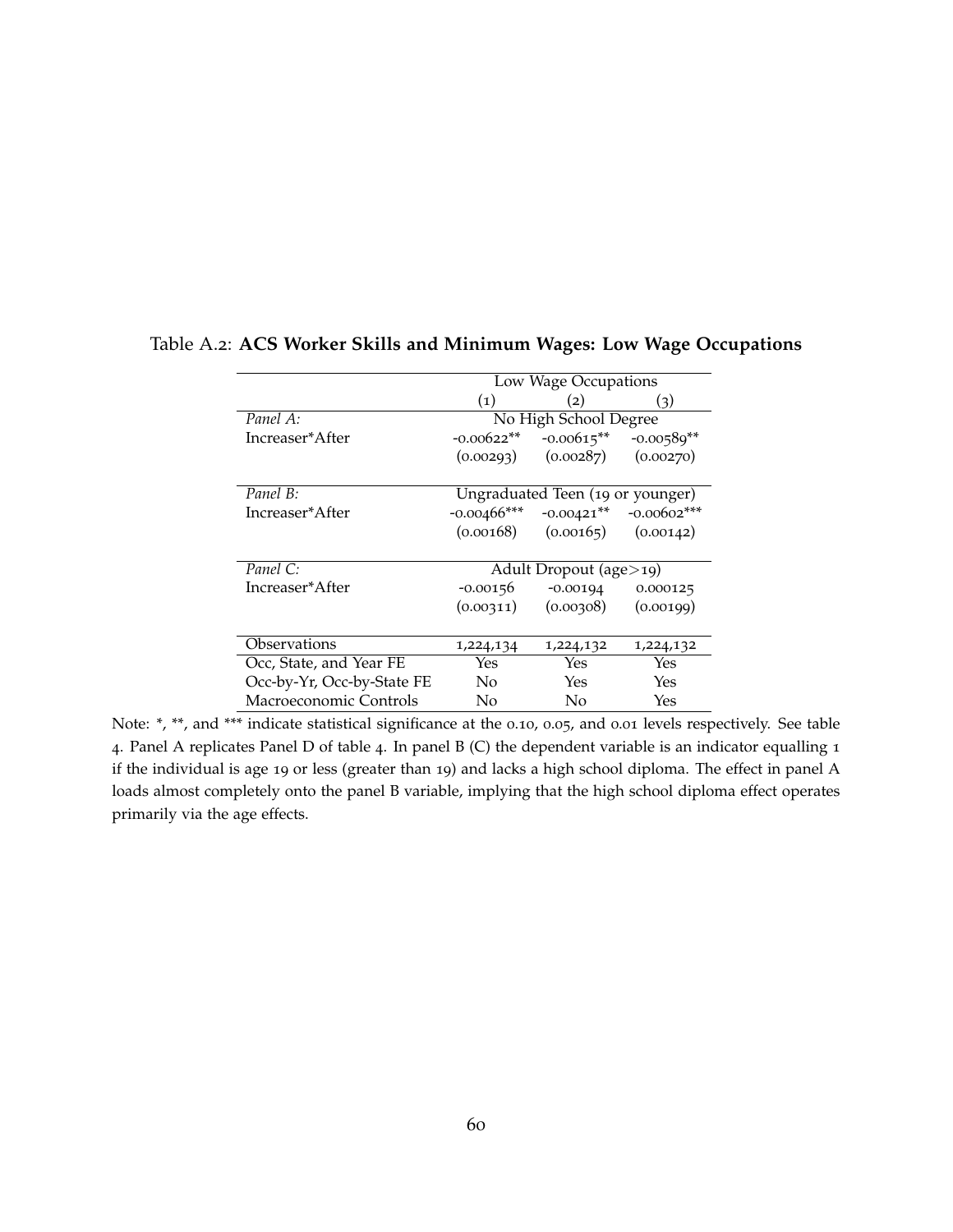| Occupation Group     | Low                         | $\overline{\text{M}}$ odest           | Medium      | High          |  |
|----------------------|-----------------------------|---------------------------------------|-------------|---------------|--|
|                      |                             | <b>Wage Occupations</b>               |             |               |  |
|                      | $\left( 1\right)$           | (2)                                   | (3)         | (4)           |  |
| Panel A:             |                             | $ACS - Age$                           |             |               |  |
| Increaser*After      | $0.262***$                  | 0.107                                 | 0.0353      | 0.0571        |  |
|                      | (0.0785)                    | (0.0715)                              | (0.0521)    | (0.0610)      |  |
|                      |                             |                                       |             |               |  |
| Panel B:             |                             | ACS - Young Adult (16-21)             |             |               |  |
| Increaser*After      | $-0.00972***$               | $-0.00243$                            | $-0.000737$ | $-0.000727$ * |  |
|                      | (0.00265)                   | (0.00177)                             | (0.00134)   | (0.000425)    |  |
|                      |                             |                                       |             |               |  |
| Panel C:             | ACS - Older Adult (50-64)   |                                       |             |               |  |
| Increaser*After      | $0.00554**$                 | 0.00186                               | 0.00327     | $0.00398*$    |  |
|                      | (0.00232)                   | (0.00223)                             | (0.00200)   | (0.00220)     |  |
|                      |                             |                                       |             |               |  |
| Panel D:             | ACS - No High School Degree |                                       |             |               |  |
| Increaser*After      | $-0.00589**$                | $-0.000217$                           | $-0.00154$  | $-0.000605*$  |  |
|                      | (0.00270)                   | (0.00305)                             | (0.00115)   | (0.000344)    |  |
|                      |                             |                                       |             |               |  |
| Panel E:             |                             | ACS - High School or Some College     |             |               |  |
| Increaser*After      | $0.00482*$                  | $-0.000428$                           | 0.00256     | 0.000996      |  |
|                      | (0.00278)                   | (0.00262)                             | (0.00305)   | (0.00202)     |  |
|                      |                             |                                       |             |               |  |
| Observations         | 1,224,132                   | 2,188,897                             | 1,832,908   | 2,660,420     |  |
| Panel F:             |                             | BGT - High School Diploma Requirement |             |               |  |
| Increaser*After      | $0.0335***$                 | $0.0113^*$                            | 0.00619     | $-0.00316$    |  |
|                      | (0.00739)                   | (0.00672)                             | (0.00581)   | (0.00515)     |  |
|                      |                             |                                       |             |               |  |
| Occ-State-Date Cells | 28,473                      | 53,860                                | 50,592      | 68,343        |  |
| <b>Full Controls</b> | Yes                         | Yes                                   | Yes         | Yes           |  |

<span id="page-61-0"></span>Table A.3: **Worker Skills/Requirements and Minimum Wages: Higher-Paying Occupations**

Note: \*, \*\*, and \*\*\* indicate statistical significance at the 0.10, 0.05, and 0.01 levels respectively. Column 1 replicates the full controls (column 3) specification from tables [4](#page-53-0) and [7](#page-56-0) for low-wage occupations. Column 2 restricts to workers and ads in modest-wage occupations; column 3 restricts to medium-wage occupations; column 4 to high-wage (see Table [2](#page-51-0) for definitions). Dependent variables and data set are indicated in the panel headings.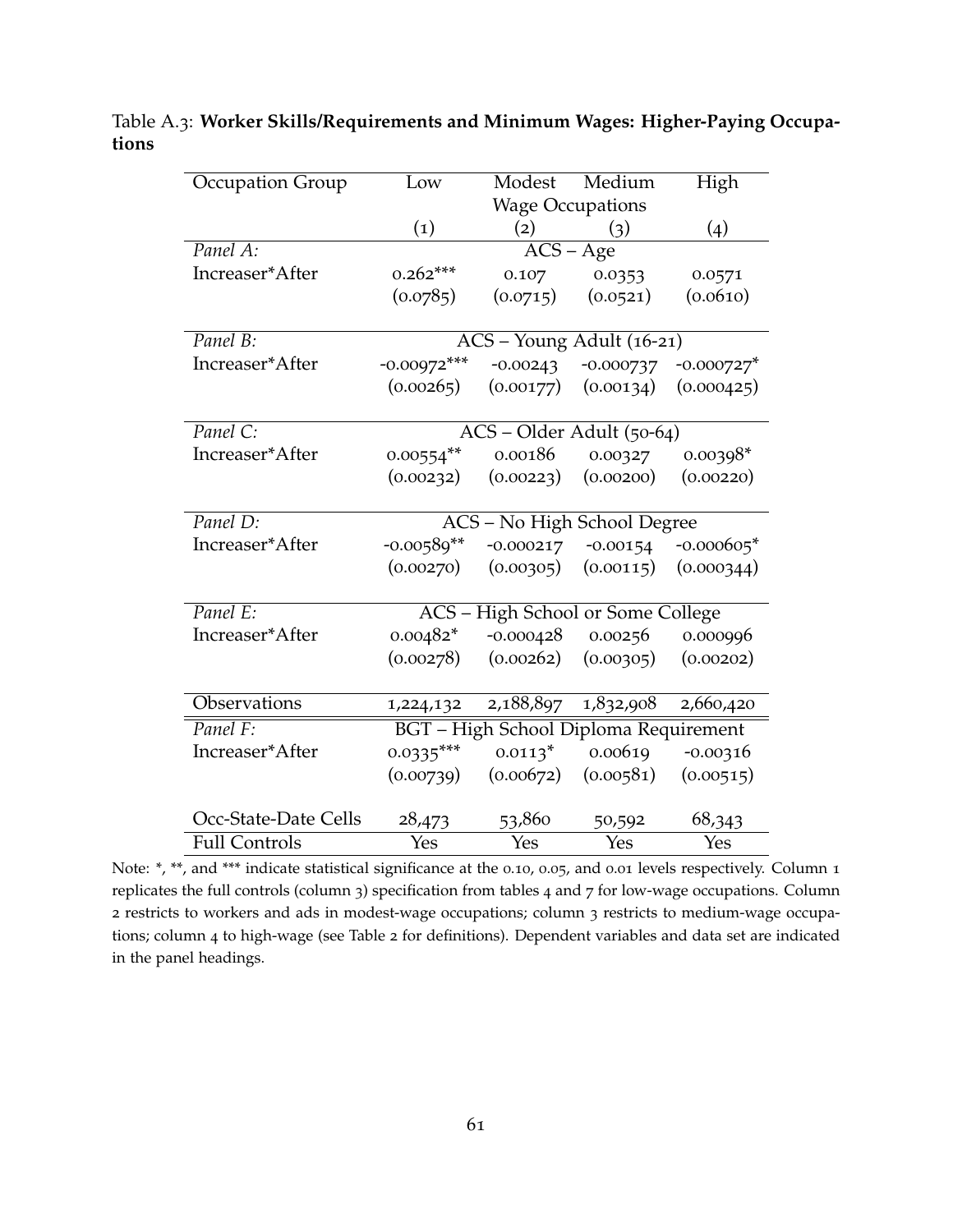<span id="page-62-0"></span>

| Occupation Group     | Low               | Modest      | Medium                      | High               |  |
|----------------------|-------------------|-------------|-----------------------------|--------------------|--|
|                      |                   |             | <b>Wage Occupations</b>     |                    |  |
|                      | $\left( 1\right)$ | (2)         | (3)                         | $\left( 4 \right)$ |  |
| Panel A:             |                   |             | <b>Black</b>                |                    |  |
| Increaser*After      | 0.00203           | $-0.00235$  | $0.00298***$                | 0.000926           |  |
|                      | (0.00173)         | (0.00225)   | (0.00103)                   | (0.00134)          |  |
|                      |                   |             |                             |                    |  |
| Panel B:             | Hispanic          |             |                             |                    |  |
| Increaser*After      | 0.000224          | 0.00195     | $-0.000579$                 | $-0.000783$        |  |
|                      | (0.00249)         | (0.00155)   | (0.00250)                   | (0.00141)          |  |
|                      |                   |             |                             |                    |  |
| Panel C:             | Female            |             |                             |                    |  |
| Increaser*After      | 4.17e-05          | $-0.00119$  | 0.000308                    | $-0.00240$         |  |
|                      | (0.00292)         | (0.00135)   | (0.00199)                   | (0.00160)          |  |
|                      |                   |             |                             |                    |  |
| Panel D:             |                   |             | Foreign Born                |                    |  |
| Increaser*After      | 0.00378           | 0.00340     | 0.00208                     | $-0.000723$        |  |
|                      | (0.00389)         | (0.00295)   | (0.00193)                   | (0.00180)          |  |
|                      |                   |             |                             |                    |  |
| Panel E:             |                   |             | Migrated from Another State |                    |  |
| Increaser*After      | $-0.00188$        | $-0.00156*$ | $-0.000853$                 | $-0.00216**$       |  |
|                      | (0.00117)         |             | $(0.000905)$ $(0.000757)$   | (0.000994)         |  |
|                      |                   |             |                             |                    |  |
| Observations         | 1,224,132         | 2,188,897   | 1,832,908                   | 2,660,420          |  |
| <b>Full Controls</b> | Yes               | Yes         | Yes                         | Yes                |  |

Table A.4: **ACS Worker Demographics and Minimum Wages**

Note: \*, \*\*, and \*\*\* indicate statistical significance at the 0.10, 0.05, and 0.01 levels respectively. Column 1 restricts to workers employed in low-wage occupations; column 2 to modest-wage occupations; column 3 to medium-wage occupations; column 4 to high-wage (see table [2](#page-51-0) for definitions). Outcomes are the share of worker employed in the indicated occupation group who belong to the group indicated in the panel heading. See Table [4](#page-53-0).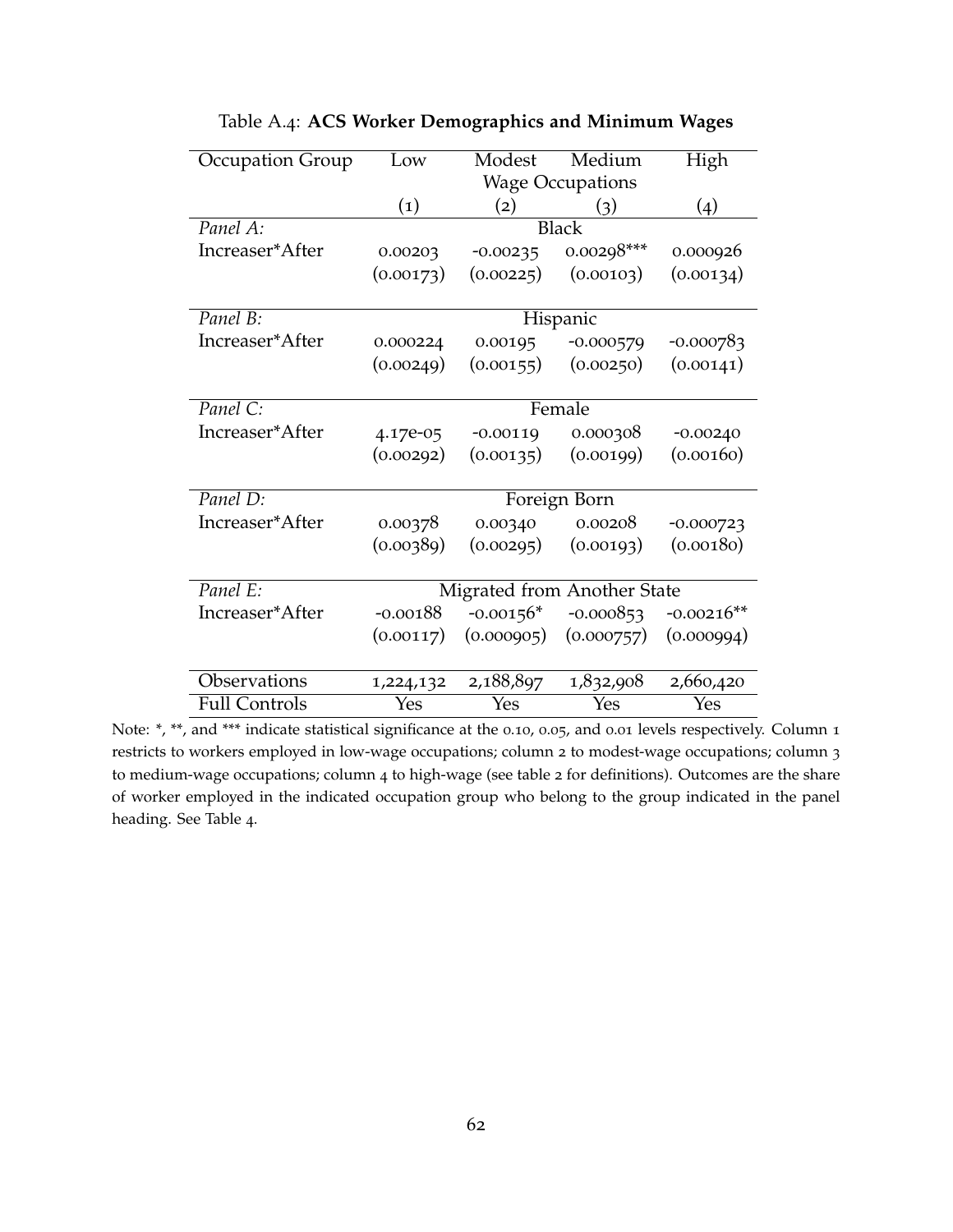|                             | $\left( 1\right)$                         | (2)                                 | (3)        |  |
|-----------------------------|-------------------------------------------|-------------------------------------|------------|--|
| Panel A:                    | <b>BGT-OES Occupation Share Deviation</b> |                                     |            |  |
| Increaser*After             | $0.00575***$                              | $-0.00168$                          | $-0.00173$ |  |
|                             | (0.00190)                                 | (0.00109)                           | (0.00103)  |  |
| Increaser*After*Modest      | $-0.00700$ ***                            | $0.00173*$                          | $0.00174*$ |  |
|                             | (0.00193)                                 | (0.000939)                          | (0.000941) |  |
| Increaser*After*Medium      | $-0.00824***$                             | 0.00162                             | 0.00162    |  |
|                             | (0.00201)                                 | (0.00111)                           | (0.00111)  |  |
| Increaser*After*High        | $-0.00753**$                              | 0.00188                             | 0.00188    |  |
|                             | (0.00309)                                 | (0.00148)                           | (0.00148)  |  |
|                             |                                           |                                     |            |  |
| Observations                | 10,808                                    | 10,764                              | 10,764     |  |
| Panel B:                    | In non-missing firm sample                |                                     |            |  |
| Increaser*After             | $0.0681***$                               | 0.0264                              | $0.0406**$ |  |
|                             | (0.0184)                                  | (0.0239)                            | (0.0191)   |  |
| Increaser*After*Modest      | $-0.0541***$                              | $-0.0148$                           | $-0.0142$  |  |
|                             | (0.00841)                                 | (0.0110)                            | (0.0109)   |  |
| Increaser*After*Medium      | $-0.0684***$                              | $-0.0155$                           | $-0.0156$  |  |
|                             | (0.00732)                                 | (0.0109)                            | (0.0108)   |  |
| Increaser*After*High        | $-0.0775***$                              | $-0.0102$                           | $-0.00936$ |  |
|                             | (0.00862)                                 | (0.0125)                            | (0.0123)   |  |
|                             |                                           |                                     |            |  |
| Observations                | 318,997                                   | 318,856                             | 318,856    |  |
| Panel C:                    |                                           | In regular low-wage employer sample |            |  |
| Increaser*After             | $0.0409***$                               | 0.00436                             | 0.0118     |  |
|                             | (0.00976)                                 | (0.0146)                            | (0.0110)   |  |
| Increaser*After*Modest      | $-0.0468***$                              | $-0.00512$                          | $-0.00491$ |  |
|                             | (0.00859)                                 | (0.00922)                           | (0.00926)  |  |
| Increaser*After*Medium      | $-0.0442***$                              | $-0.00310$                          | $-0.00314$ |  |
|                             | (0.00979)                                 | (0.0101)                            | (0.0101)   |  |
| Increaser*After*High        | $-0.0557***$                              | $-0.00144$                          | $-0.00102$ |  |
|                             | (0.0114)                                  | (0.0109)                            | (0.0108)   |  |
|                             |                                           |                                     |            |  |
| Observations                | 318,997                                   | 318,856                             | 318,856    |  |
| Occ, State, and Date FE     | Yes                                       | Yes                                 | Yes        |  |
| Occ-by-Date, Occ-by-Date FE | No                                        | Yes                                 | Yes        |  |
| Macroeconomic Controls      | No                                        | No                                  | Yes        |  |

<span id="page-63-0"></span>Table A.5: **BGT Representativeness and sample restrictions**

Note: \*, \*\*, and \*\*\* indicate statistical significance at the 0.10, 0.05, and 0.01 levels respectively. In panel A the dependent variable is the BGT occupation ad share in the state-year minus the OES occupation employment share. Observations are occupation-state-years. OES data are from 2013 and 2016, which each represent three-year averages. BGT data are correspondingly averages from 2011-2013 and 2014-2016. The "after" variable and time-varying controls are also three-year averages. In panels B and C, observations are occupation-state-date (year-month) cells in BGT. Outcomes are the share of ads with a non-missing employer (panel B) or the share of ads by employers that regularly post in low-wage occupations (in at least 20 states and 20 months over our sample period) (panel C).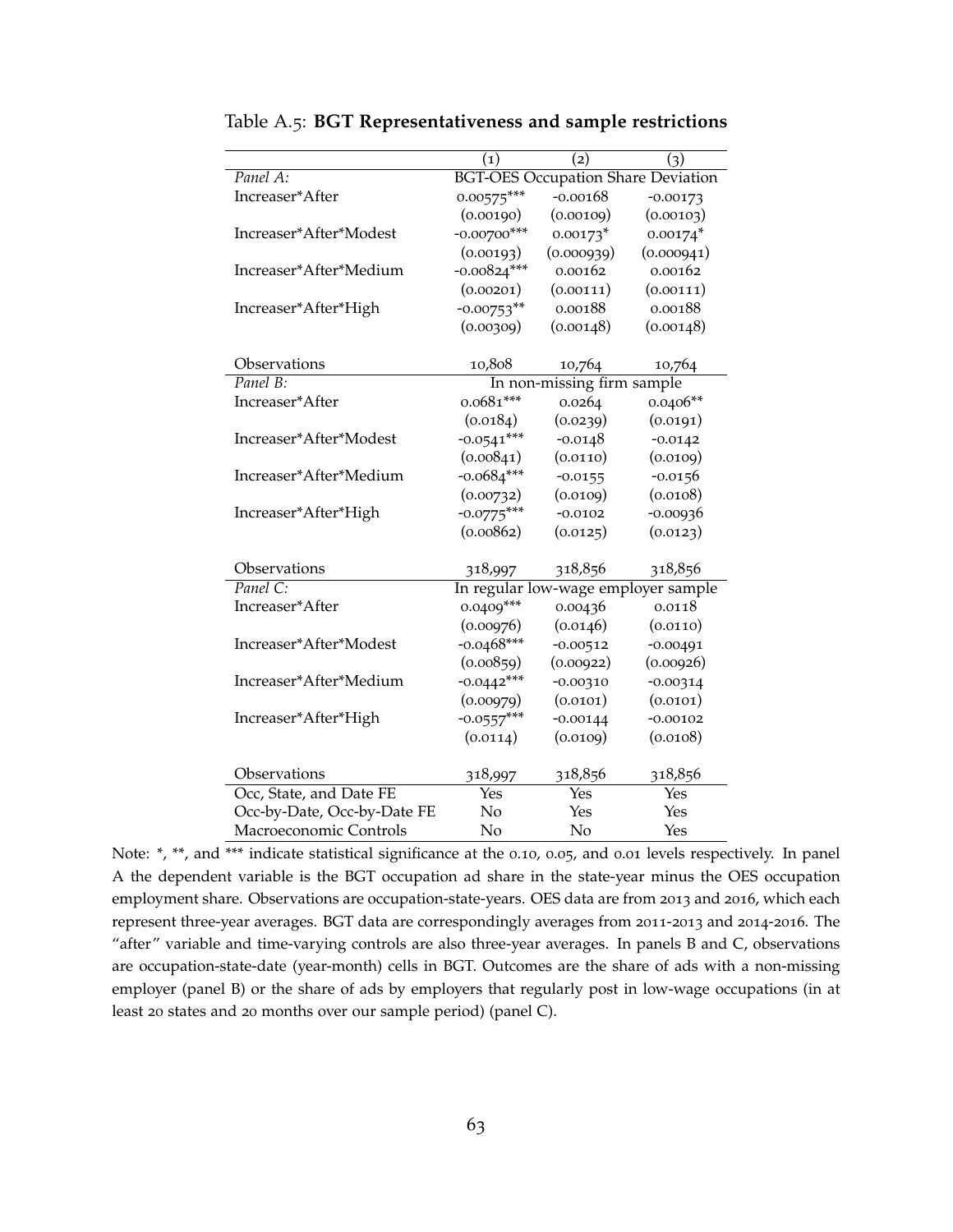<span id="page-64-0"></span>

| Dependent Variable          |                                        | High School Diploma Requirement |             |  |  |
|-----------------------------|----------------------------------------|---------------------------------|-------------|--|--|
|                             |                                        | Low-wage occupations            |             |  |  |
|                             | $\left( 1\right)$                      | (2)                             | (3)         |  |  |
| Panel A:                    | Preferred sample                       |                                 |             |  |  |
| Increaser*After             | $0.0180**$                             | $0.0183**$                      | $0.0335***$ |  |  |
|                             | (0.00727)                              | (0.00732)                       | (0.00739)   |  |  |
|                             |                                        |                                 |             |  |  |
| Observations                | 28,526                                 | 28,473                          | 28,473      |  |  |
| Panel B:                    |                                        | Full sample                     |             |  |  |
| Increaser*After             | 0.00673                                | 0.00667                         | $0.0217***$ |  |  |
|                             | (0.00895)                              | (0.00884)                       | (0.00705)   |  |  |
|                             |                                        |                                 |             |  |  |
| Observations                | 36,287                                 | 36,274                          | 36,274      |  |  |
| Panel C:                    |                                        | Non-Missing firm sample         |             |  |  |
| Increaser*After             | 0.00974                                | 0.00963                         | $0.0224***$ |  |  |
|                             | (0.00816)                              | (0.00825)                       | (0.00691)   |  |  |
|                             |                                        |                                 |             |  |  |
| Observations                | 33,181                                 | 33,153                          | 33,153      |  |  |
| Panel D:                    | Stronger low-wage employer restriction |                                 |             |  |  |
| Increaser*After             | $0.0161***$                            | $0.0168**$                      | $0.0285***$ |  |  |
|                             | (0.00770)                              | (0.00801)                       | (0.00936)   |  |  |
|                             |                                        |                                 |             |  |  |
| Observations                | 25,503                                 | 25,481                          | 25,481      |  |  |
| Occ, State, and Date FE     | Yes                                    | Yes                             | Yes         |  |  |
| Occ-by-Date, Occ-by-Date FE | No                                     | Yes                             | Yes         |  |  |
| Macroeconomic Controls      | No                                     | No                              | Yes         |  |  |

#### Table A.6: **BGT High School Requirement Robustness**

Note: \*, \*\*, and \*\*\* indicate statistical significance at the 0.10, 0.05, and 0.01 levels respectively. Table restricts to ads posted in low-wage occupations (see table [2](#page-51-0) for definitions) and the dependent variable is the share of ads with a high school diploma requirement. Our preferred sample (panel A) restricts to ads with non-missing employers and further restricts to employers that post frequently in low-wage occupations (in at least 20 states and 20 months). Panel B imposes no restrictions. Panel C imposes only that ads have a non-missing firm. Panel D imposes a stronger restriction that employers must post in low-wage occupations in at least 40 states and 40 months. See table [7](#page-56-0).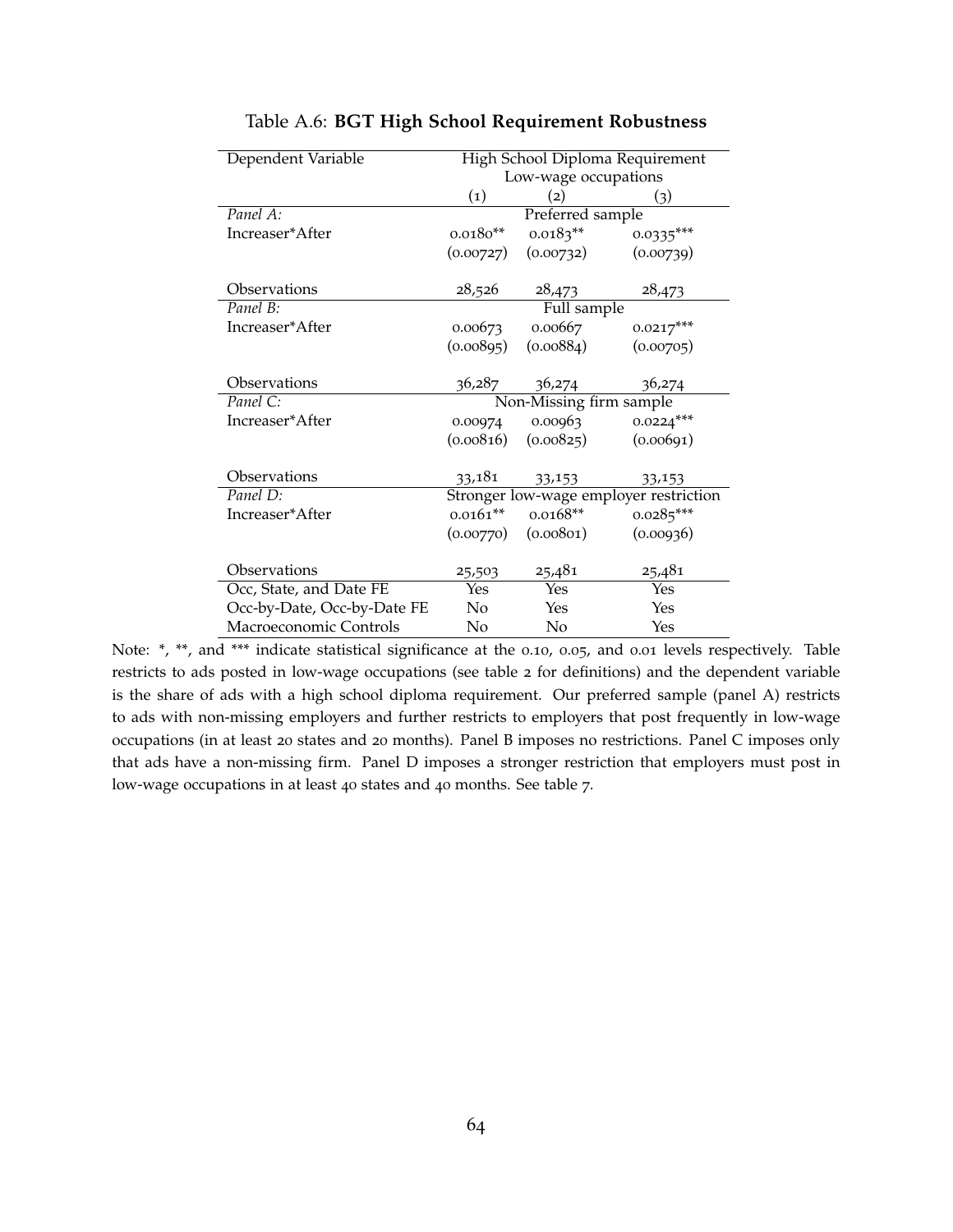| Occupation Group     | Low                                | Modest              | Medium     | High        |
|----------------------|------------------------------------|---------------------|------------|-------------|
|                      | <b>Wage Occupations</b>            |                     |            |             |
|                      | $\left( 1\right)$                  | (2)                 | (3)        | (4)         |
| Panel A:             |                                    | College Requirement |            |             |
| Increaser*After      | 0.00126                            | $-0.000251$         | 0.00430    | $0.0116**$  |
|                      | (0.00190)                          | (0.00153)           | (0.00335)  | (0.00564)   |
| Panel B:             | Any Experience Requirement         |                     |            |             |
| Increaser*After      | 0.00606                            | $-0.0123$           | $-0.00580$ | 0.00676     |
|                      | (0.00915)                          | (0.00800)           | (0.00436)  | (0.00610)   |
| Panel C:             | Customer Service Skill Requirement |                     |            |             |
| Increaser*After      | $0.0214***$                        | 0.00665             | 0.00207    | $-0.00204$  |
|                      | (0.00766)                          | (0.00427)           | (0.00410)  | (0.00633)   |
| Panel D:             | Non-Cognitive Skill Requirement    |                     |            |             |
| Increaser*After      | $-0.00137$                         | $-0.000454$         | -0.00768   | $0.0134***$ |
|                      | (0.00572)                          | (0.00355)           | (0.00600)  | (0.00466)   |
| Panel E:             | <b>English Requirement</b>         |                     |            |             |
| Increaser*After      | 0.000866                           | 0.00216             | $-0.00335$ | $-0.00727$  |
|                      | (0.00685)                          | (0.00598)           | (0.00275)  | (0.00709)   |
| Panel F:             | Computer Requirement               |                     |            |             |
| Increaser*After      | $-0.00957$ **                      | 0.00827             | $-0.00165$ | 0.00688     |
|                      | (0.00475)                          | (0.00538)           | (0.00593)  | (0.00483)   |
| Panel G:             | Cognitive Skill Requirement        |                     |            |             |
| Increaser*After      | $-0.0152**$                        | $-0.00154$          | $0.0114**$ | 0.00458     |
|                      | (0.00613)                          | (0.00419)           | (0.00524)  | (0.00354)   |
| Occ-State-Date Cells | 28,457                             | 53,852              | 50,581     | 68,327      |
| <b>Full Controls</b> | Yes                                | Yes                 | Yes        | Yes         |

<span id="page-65-0"></span>Table A.7: **BGT Skill Requirements and Minimum Wages**

Note: \*, \*\*, and \*\*\* indicate statistical significance at the 0.10, 0.05, and 0.01 levels respectively. Column 1 restricts to ads posted in low-wage occupations; column 2 to modest-wage occupations; column 3 to medium-wage occupations; column 4 to high-wage (see table [2](#page-51-0) for definitions). Outcomes are the share of ads for the indicated occupation group that require the skill indicated in the panel heading using Burning Glass Technologies (BGT) data. Customer service, non-cognitive skill, computer, cognitive skill, and English requirements are defined in the manuscript; see [Deming and Kahn](#page-39-10) ([2018](#page-39-10)) for additional details.